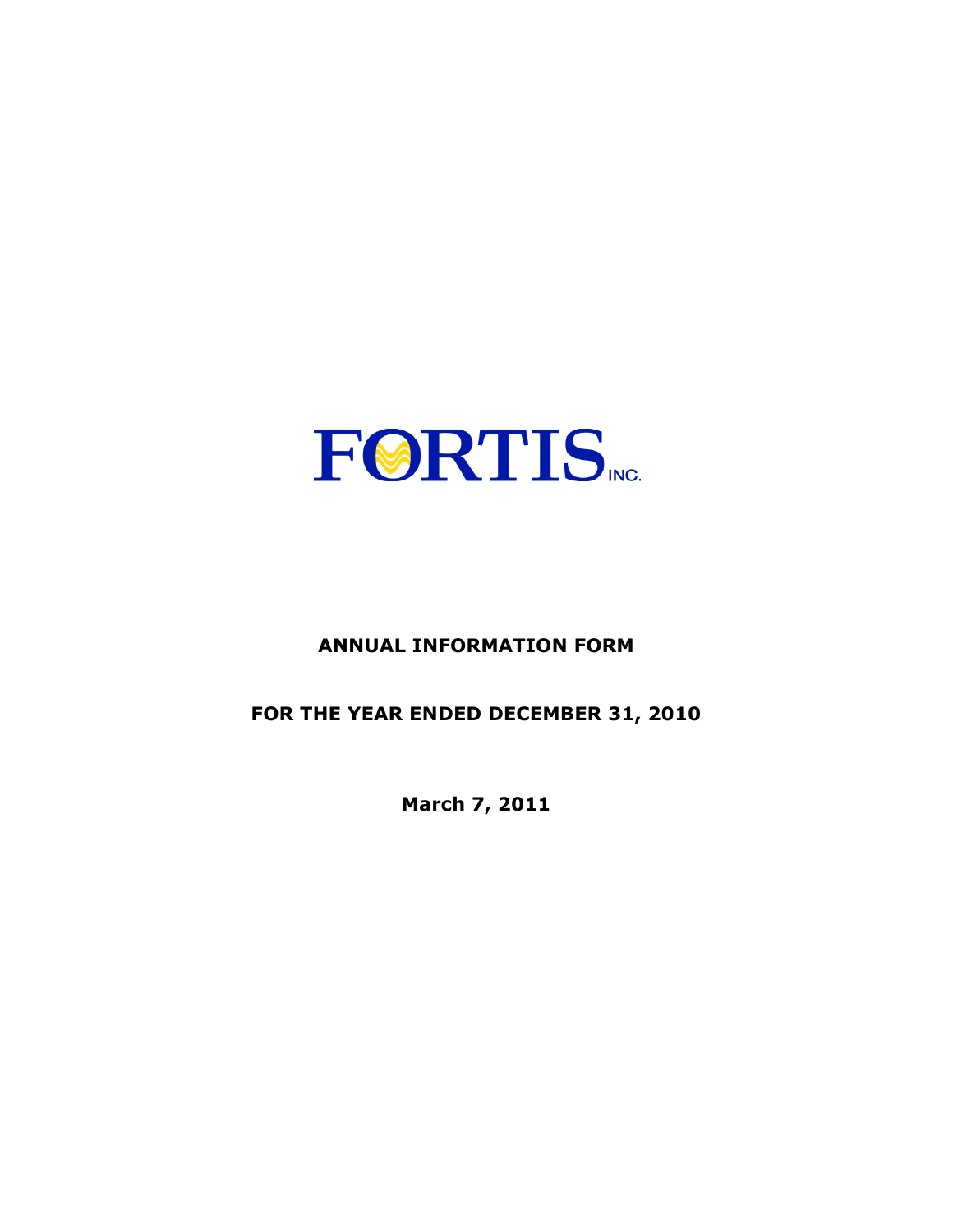# **ANNUAL INFORMATION FORM FOR THE YEAR ENDED DECEMBER 31, 2010**

# **TABLE OF CONTENTS**

| 1.0  | <b>CORPORATE STRUCTURE</b><br>1.1<br>1.2                                                                                                                                   |
|------|----------------------------------------------------------------------------------------------------------------------------------------------------------------------------|
| 2.0  | GENERAL DEVELOPMENT OF THE BUSINESS<br>2.1<br>2.2                                                                                                                          |
| 3.0  | DESCRIPTION OF THE BUSINESS<br>Regulated Gas Utilities - Canadian<br>3.1<br>Regulated Electric Utilities - Canadian<br>3.2<br>3.2.1<br>3.2.2<br>3.2.4<br>3.3<br>3.4<br>3.5 |
| 4.0  |                                                                                                                                                                            |
| 5.0  |                                                                                                                                                                            |
| 6.0  |                                                                                                                                                                            |
| 7.0  | GENERAL DESCRIPTION OF SHARE CAPITAL STRUCTURE 33                                                                                                                          |
| 8.0  |                                                                                                                                                                            |
| 9.0  |                                                                                                                                                                            |
| 10.0 |                                                                                                                                                                            |
| 11.0 | <b>AUDIT COMMITTEE</b>                                                                                                                                                     |
| 12.0 |                                                                                                                                                                            |
| 13.0 |                                                                                                                                                                            |
| 14.0 |                                                                                                                                                                            |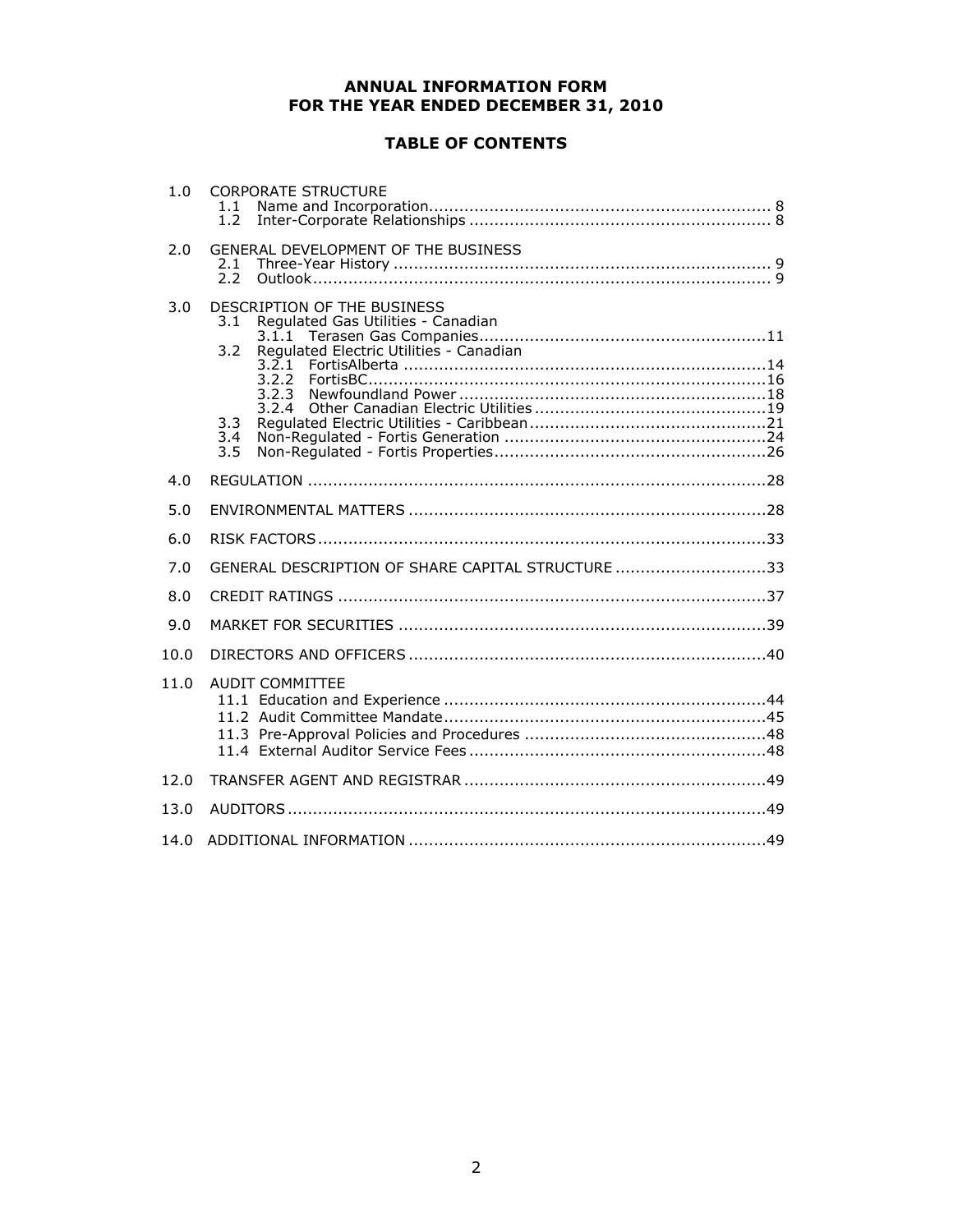# **DEFINITIONS OF CERTAIN TERMS**

Certain terms used in this Annual Information Form are defined below:

**"2010 Annual Information Form"** means this Fortis Inc. Annual Information Form in respect of the year ended December 31, 2010;

**"2010 Audited Consolidated Financial Statements"** means the audited comparative consolidated financial statements of Fortis Inc. as at and for the year ended December 31, 2010 and related notes thereto;

**"Abitibi"** means AbitibiBowater Inc.;

**"Algoma Power"** means Algoma Power Inc.;

**"AUC"** means Alberta Utilities Commission;

**"BAL"** means Belize Aquaculture Limited;

**"BC Hydro"** means BC Hydro and Power Authority;

**"BCUC"** means British Columbia Utilities Commission;

**"BELCOGEN"** means Belize Cogeneration Energy Limited;

**"BECOL"** means Belize Electric Company Limited;

**"Belize Electricity"** means Belize Electricity Limited;

**"BEPC"** means Brilliant Expansion Power Corporation;

**"BEWU"** means Belize Energy Workers Union;

**"Board"** means Board of Directors of Fortis Inc.;

**"BPC"** means Brilliant Power Corporation;

**"BZ"** means Belizean currency, which is pegged to the United States currency (BZ\$2.00=US\$1.00);

**"Canadian GAAP"** means Canadian generally accepted accounting principles;

**"Canadian Niagara Power"** means Canadian Niagara Power Inc.;

**"Caribbean Utilities"** means Caribbean Utilities Company, Ltd.;

**"CAW"** means Canadian Auto Workers-Retail/Wholesale;

**"CEA"** means Canadian Electricity Association;

**"CEP"** means Communications, Energy and Paperworkers Union of Canada;

**"CFE"** means Comisión Federal de Electricidad;

**"CICA"** means Canadian Institute of Chartered Accountants;

**"COPE"** means Canadian Office & Professional Employees Union;

**"Cornwall Electric"** means Cornwall Street Railway, Light and Power Company, Limited;

**"Corporation"** means Fortis Inc.;

**"CPA"** means Canal Plant Agreement;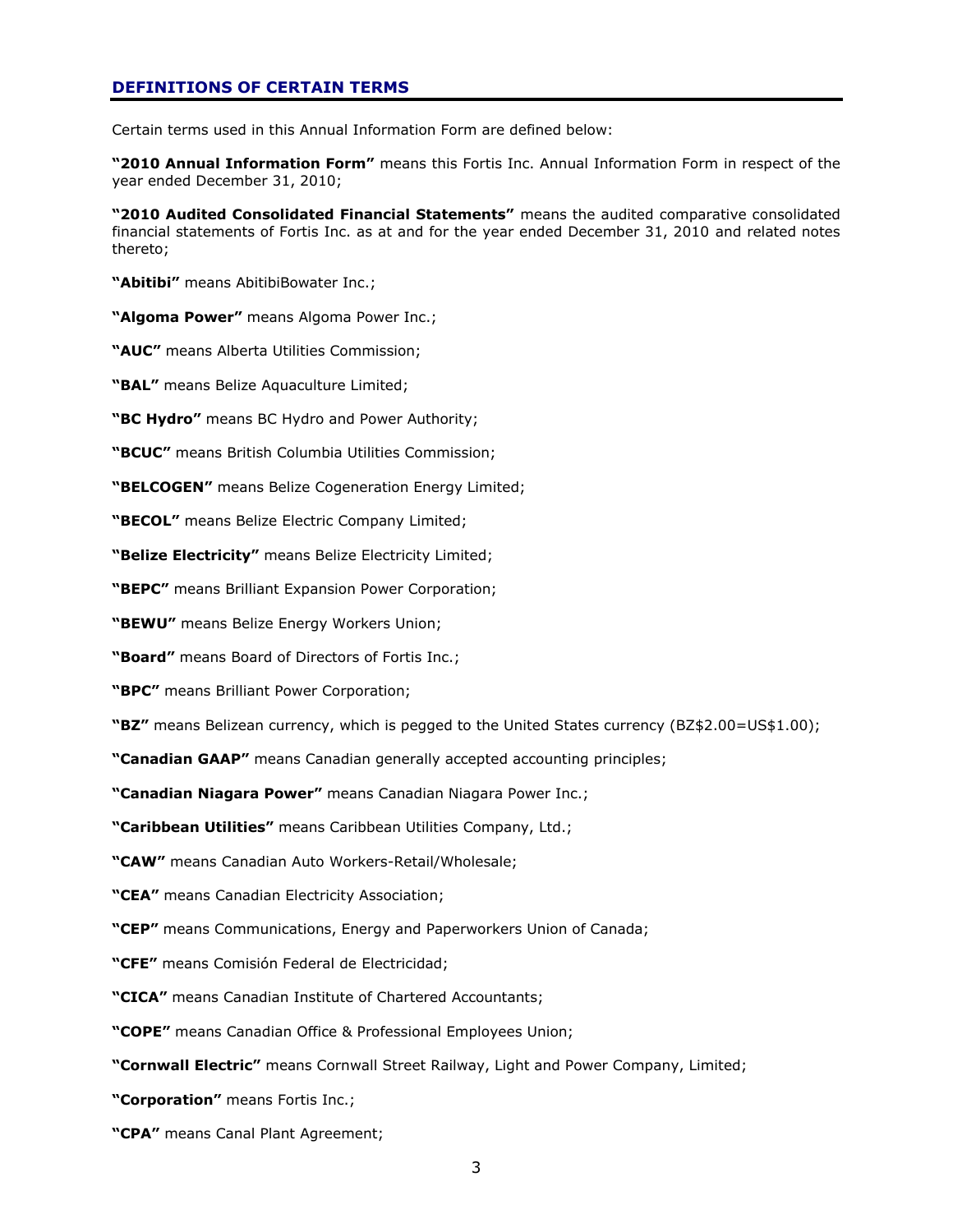**"CPC/CBT"** means Columbia Power Corporation and Columbia Basin Trust;

**"CUPE"** means Canadian Union of Public Employees;

**"DBRS"** means DBRS Limited;

**"EMS"** means environmental management system;

**"Exchange Act"** means the *U.S. Securities Exchange Act of 1934*, as amended;

**"Exploits Partnership"** means Exploits River Hydro Partnership between Abitibi and Fortis Properties;

**"External Auditor"** means the firm of chartered accountants registered with the Canadian Public Accountability Board or its successor and appointed by the shareholders of the Corporation to act as external auditor of the Corporation;

**"Fortis"** means Fortis Inc.;

**"FortisAlberta"** means FortisAlberta Inc.;

**"FortisAlberta Holdings"** means FortisAlberta Holdings Inc.;

**"FortisBC"** means, collectively, the operations of FortisBC Inc. and its parent company, Fortis Pacific Holdings Inc., but excluding its wholly owned partnership, Walden Power Partnership;

**"FortisOntario"** means, collectively, the operations of Canadian Niagara Power, Cornwall Electric and Algoma Power. Canadian Niagara Power"s accounts include the operation of the electricity distribution business of Port Colborne Hydro Inc.;

**"FortisOntario Inc."** means the successor to Canadian Niagara Power Company, Limited and the parent company of Canadian Niagara Power, Cornwall Electric and Algoma Power;

**"Fortis Pacific Holdings"** means Fortis Pacific Holdings Inc.;

**"Fortis Properties"** means Fortis Properties Corporation;

**"Fortis Turks and Caicos"** means, collectively, P.P.C. Limited and Atlantic Equipment & Power (Turks and Caicos) Ltd.;

**"FortisUS Energy"** means FortisUS Energy Corporation;

**"FortisWest"** means FortisWest Inc.;

**"GHG"** means greenhouse gas;

**"GWh"** means gigawatt hour(s);

**"Hydro One"** means Hydro One Networks Inc.;

**"IASB"** means International Accounting Standards Board;

**"IBEW"** means International Brotherhood of Electrical Workers;

**"IESO"** means Independent Electricity System Operator of Ontario;

**"IFRS"** means International Financial Reporting Standards;

**"ISO"** means International Organization for Standardization;

**"June 2008 Final Decision"** means the Public Utilities Commission"s (Belize) June 2008 Final Decision on Belize Electricity's 2008/2009 Rate Application;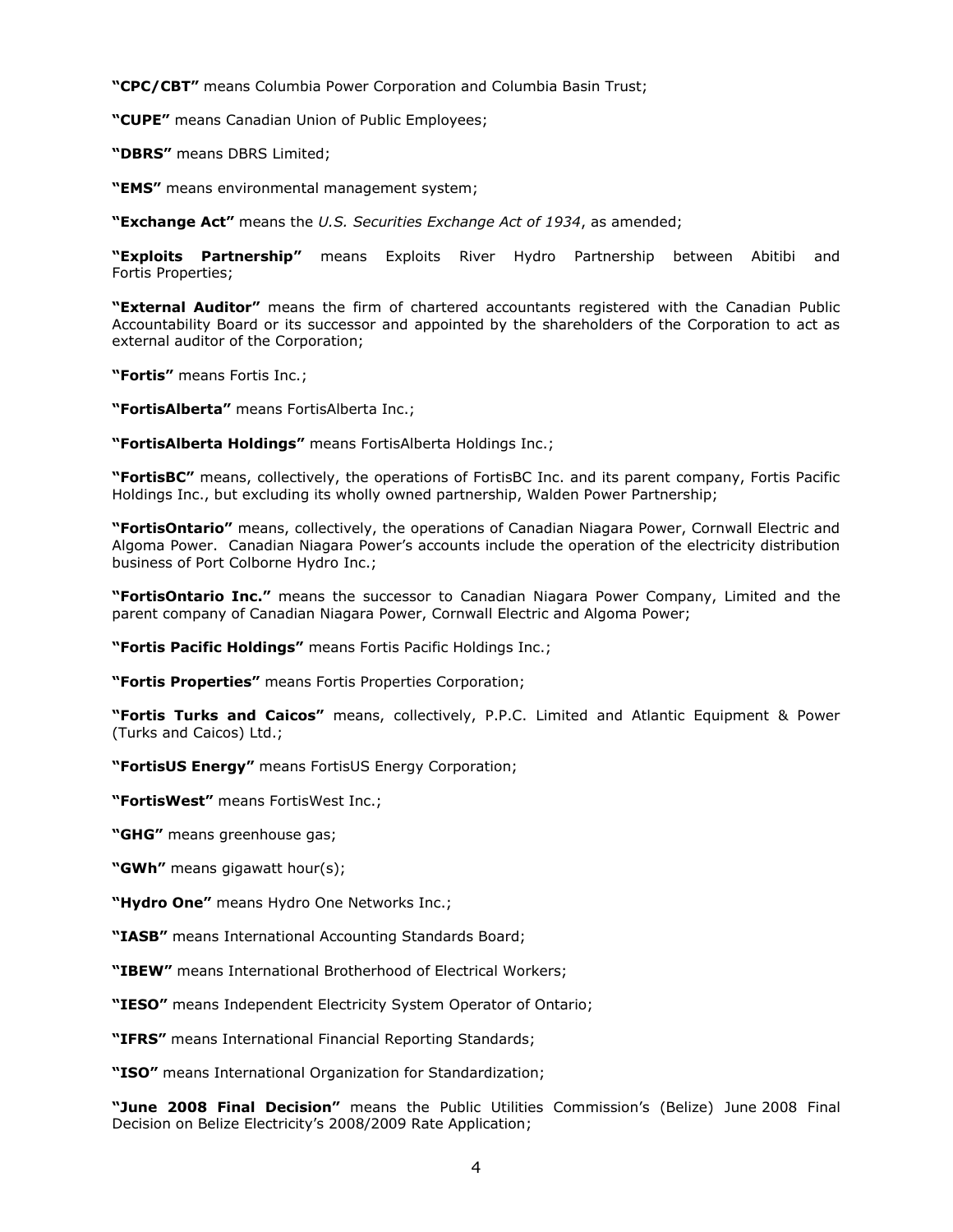**"kWh"** means kilowatt hour(s);

**"MD&A"** means the Corporation"s Management Discussion and Analysis, located on pages 8 through 69 of the Corporation's 2010 Annual Report to Shareholders, prepared in accordance with National Instrument 51-102 – *Continuous Disclosure Obligations,* in respect of the Corporation"s annual financial statements for the year ended December 31, 2010;

**"Management"** means, collectively, senior officers of the Corporation;

**"Maritime Electric"** means Maritime Electric Company, Limited;

**"Moody's"** means Moody"s Investors Service;

**"MW"** means megawatt(s);

**"NB Power"** means New Brunswick Power Corporation;

**"Newfoundland Hydro"** means Newfoundland and Labrador Hydro;

**"Newfoundland Power"** means Newfoundland Power Inc.;

**"Other Canadian Electric Utilities"** means, collectively, the operations of FortisOntario and Maritime Electric;

**"PCB"** means polychlorinated biphenyl;

**"PJ"** means petajoule(s);

**"Point Lepreau"** means NB Power Point Lepreau Nuclear Generating Station;

**"Port Colborne Hydro"** means Port Colborne Hydro Inc.;

**"PUB"** means Newfoundland and Labrador Board of Commissioners of Public Utilities;

**"PUC"** means Public Utilities Commission (Belize);

**"S&P"** means Standard & Poor"s;

**"SEC"** means U.S. Securities and Exchange Commission;

**"Teck Metals"** means Teck Metals Ltd.;

**"Terasen Gas companies"** means, collectively, the operations of Terasen Gas Inc., Terasen Gas (Vancouver Island) Inc. and Terasen Gas (Whistler) Inc.;

**"Terasen"** means Terasen Inc., the holding company of the Terasen Gas companies;

**"TGI"** means Terasen Gas Inc.;

**"TGVI"** means Terasen Gas (Vancouver Island) Inc.;

**"TGWI"** means Terasen Gas (Whistler) Inc.;

**"TJ"** means terajoule(s);

**"UFCW"** means United Food and Commercial Workers;

**"US GAAP"** means United States generally accepted accounting principles;

**"USW"** means United Steel Workers;

**"Walden"** means Walden Power Partnership;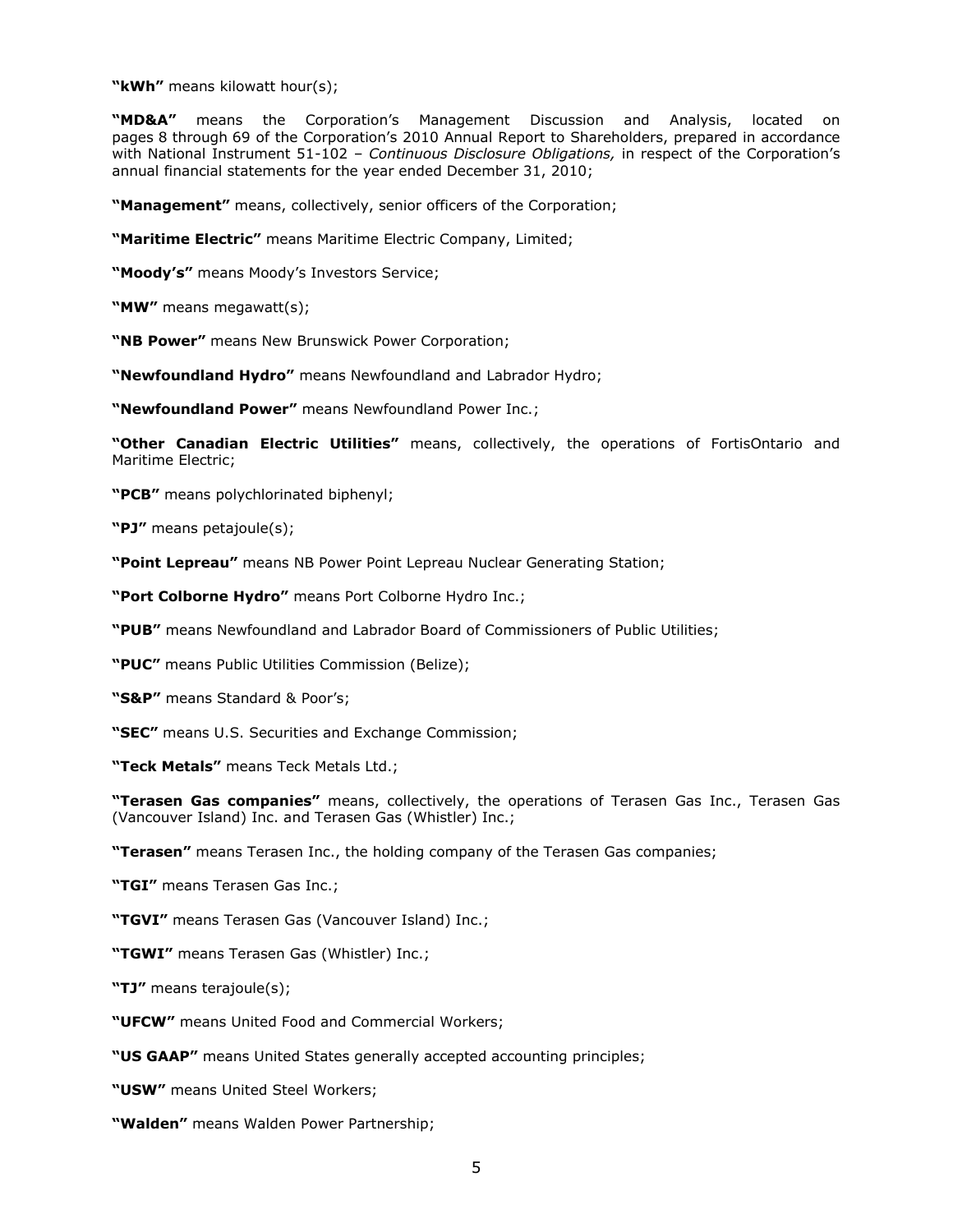"**Waneta Expansion"** means the 335-MW hydroelectric generating facility being constructed adjacent to the existing Waneta Plant on the Pend d"Oreille River in British Columbia;

**"Waneta Partnership"** means the Waneta Expansion Limited Partnership between CPC/CBT and Fortis;

**"Whistler"** means the Resort Municipality of Whistler.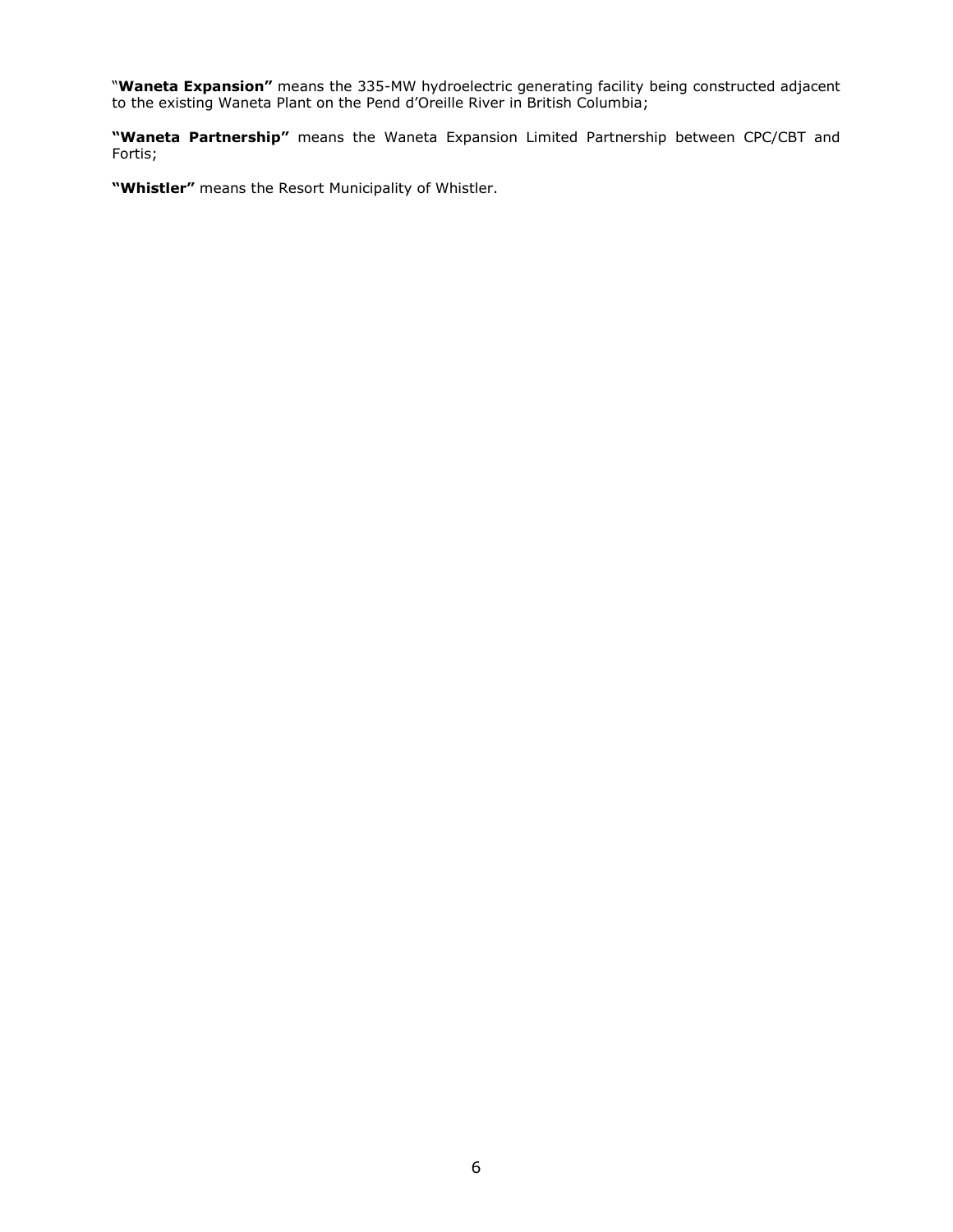# **1.0 CORPORATE STRUCTURE**

The 2010 Annual Information Form has been prepared in accordance with National Instrument 52-102 - *Continuous Disclosure Obligations*. Financial information has been prepared in accordance with Canadian GAAP and is presented in Canadian dollars unless otherwise specified.

Except as otherwise stated, the information in the 2010 Annual Information Form is given as of December 31, 2010.

*Fortis includes forward-looking information in the 2010 Annual Information Form within the meaning of applicable securities laws in Canada ("forward-looking information"). The purpose of the forward-looking information is to provide Management's expectations regarding the Corporation's future growth, results of operations, performance, business prospects and opportunities, and it may not be appropriate for other purposes. All forward-looking information is given pursuant to the safe harbour provisions of applicable Canadian securities legislation. The words "anticipates", "believes", "budgets", "could", "estimates", "expects", "forecasts", "intends", "may", "might", "plans", "projects", "schedule", "should", "will", "would" and similar expressions are often intended to identify forward-looking information, although not all forward-looking information contains these identifying words. The forward-looking information reflects management's current beliefs and is based on information currently available to the Corporation's management. The forward-looking information in the 2010 Annual Information Form, including the 2010 MD&A incorporated herein by reference, includes, but is not limited to, statements regarding: the expected total capital cost for the construction of the Waneta Expansion and its expected completion date; organic earnings' growth for the Corporation's regulated utilities in Canada is expected to be primarily driven by rate base growth at FortisAlberta and FortisBC; the expected timing of filing of regulatory applications and of receipt of regulatory decisions; the expectation that the Corporation and its utilities will continue to have reasonable access to capital in the near to medium terms; the expected 2% growth in electricity sales for 2011 at the Corporation's regulated utilities in the Caribbean; the expected average annual energy production from the Macal River in Belize; the expected timing of the close of the sale of the joint-use poles at Newfoundland Power; consolidated forecast gross capital expenditures for 2011 and in total over the next five years; the nature, timing and amount of certain capital projects and their expected costs and time to complete; the expectation that the subsidiaries will be able to source the cash required to fund their 2011 capital expenditure programs; expected consolidated long-term debt maturities and repayments in 2011 and on average annually over the next five years; no material increase in consolidated interest expense and/or fees associated with renewed and extended credit facilities is expected in 2011; expected earnings' contribution from Belize Electricity to the consolidated earnings of Fortis in the course of normal operations; the estimated impact a decrease in revenue at Fortis Properties' Hospitality Division would have on basic earnings per common share; no expected material adverse credit rating actions in the near term; the expected impact of a change in the US dollar-to-Canadian dollar foreign exchange rate on basic earnings per common share in 2011; the expectation that counterparties to the Terasen Gas companies' gas derivative contracts will continue to meet their obligations; the expectation that Fortis will become an SEC Issuer by December 31, 2011; the expected impact of the transition to US GAAP; and the expectation of an increase in consolidated defined benefit net pension cost for 2011. The forecasts and projections that make up the forward-looking information are based on assumptions which include, but are not limited to: the receipt of applicable regulatory approvals and requested rate orders; no significant operational disruptions or environmental liability due to a catastrophic event or environmental upset caused by severe weather, other acts of nature or other major event; the continued ability to maintain the gas and electricity systems to ensure their continued performance; no material capital project and financing cost overrun or delay related to the construction of the Waneta Expansion; no significant decline in capital spending in 2011; no severe and prolonged downturn in economic conditions; sufficient liquidity and capital resources; the continuation of regulator-approved mechanisms to flow through the commodity cost of natural gas and energy supply costs in customer rates; the ability to hedge exposures to fluctuations in interest rates and foreign exchange rates; no significant variability in interest rates; no significant counterparty defaults; the continued competitiveness of natural gas pricing when compared with electricity and other alternative sources of energy; the continued availability of natural gas and fuel supply; the continued ability to fund defined benefit pension plans; the absence of significant changes in government energy plans and environmental laws that may materially affect the operations and cash flows of the Corporation and its subsidiaries; maintenance of adequate insurance coverage; the ability to obtain and maintain licences and permits; retention of existing service areas; maintenance of information technology infrastructure; favourable relations with First Nations; favourable labour relations; and sufficient human resources to deliver service and execute the capital program. The forward-looking information is subject to risks, uncertainties and other factors that could cause actual results to differ materially from historical results or results anticipated by the forward-looking information. Factors which could cause results or events to differ from current expectations include, but are not limited to: regulatory risk; operating and maintenance risks; capital project budget overrun, completion and financing risk in the Corporation's non-regulated business; economic conditions; capital resources and liquidity risk; weather and seasonality; commodity price risk; derivative financial instruments and hedging; interest rate risk; counterparty risk; competitiveness of natural gas; natural gas and fuel supply; defined benefit pension plan performance and funding requirements; risks related to the development of the TGVI franchise; environmental risks; insurance coverage risk; loss of licences and permits; loss of service area; the risk of transition to new accounting standards that do not recognize the impact of rate regulation; changes in tax legislation; information technology infrastructure; an ultimate resolution of the expropriation of the assets of the Exploits Partnership that differs from what is currently expected by management; an unexpected outcome of legal proceedings currently against the Corporation; relations with First Nations; labour relations; and human resources. For additional information with respect to the Corporation's risk factors, reference should be made to the Corporation's continuous disclosure materials filed from time to time with Canadian securities regulatory authorities and to the heading "Business Risk Management" in the MD&A.* 

*All forward-looking information in the 2010 Annual Information Form is qualified in its entirety by the above cautionary statements and, except as required by law, the Corporation undertakes no obligation to revise or update any forward-looking information as a result of new information, future events or otherwise after the date hereof.*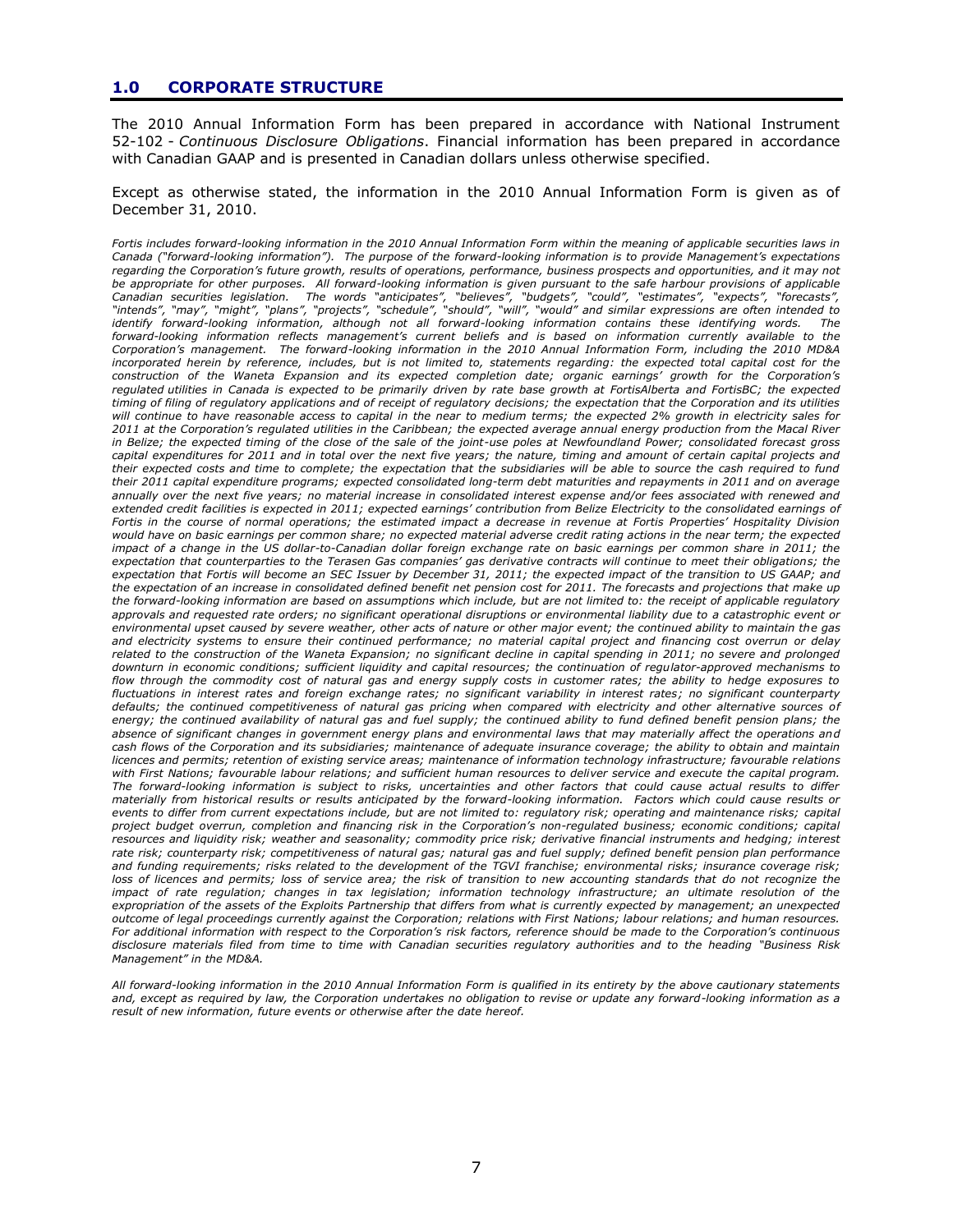# **1.1 Name and Incorporation**

Fortis is a holding company that was incorporated as 81800 Canada Ltd. under the *Canada Business Corporations Act* on June 28, 1977 and continued under the *Corporations Act* (Newfoundland and Labrador) on August 28, 1987.

The articles of incorporation of the Corporation were amended to: (i) change its name to Fortis on October 13, 1987; (ii) set out the rights, privileges, restrictions and conditions attached to the Common Shares on October 15, 1987; (iii) designate 2,000,000 First Preference Shares, Series A on September 11, 1990; (iv) replace the class rights, privileges, restrictions and conditions attaching to the First Preference Shares and the Second Preference Shares on July 22, 1991; (v) designate 2,000,000 First Preference Shares, Series B on December 13, 1995; (vi) designate 5,000,000 First Preference Shares, Series C on May 27, 2003; (vii) designate 8,000,000 First Preference Shares, Series D and First Preference Shares, Series E on January 23, 2004; (viii) amend the redemption provisions attaching to the First Preference Shares, Series D on July 15, 2005; (ix) designate 5,000,000 First Preference Shares, Series F on September 22, 2006; (x) designate 9,200,000 First Preference Shares, Series G on May 20, 2008; and (xi) designate 10,000,000 First Preference Shares, Series H on January 20, 2010.

Fortis redeemed all of its outstanding First Preference Shares, Series A and First Preference Shares, Series B on September 30, 1997 and December 2, 2002, respectively. On June 3, 2003, Fortis issued 5,000,000 First Preference Shares, Series C. On January 29, 2004, Fortis issued 8,000,000 First Preference Units, each unit consisting of one First Preference Share, Series D and one Warrant. During 2004, 7,993,500 First Preference Units were converted into 7,993,500 First Preference Shares, Series E and 6,500 First Preference Shares, Series D remained outstanding. On September 20, 2005, the 6,500 First Preference Shares, Series D were redeemed by the Corporation. On September 28, 2006, Fortis issued 5,000,000 First Preference Shares, Series F. On May 23, 2008, Fortis issued 8,000,000 First Preference Shares, Series G and on June 4, 2008 issued an additional 1,200,000 First Preference Shares, Series G, following the exercise of an over-allotment option in connection with the offering of the 8,000,000 First Preference Shares, Series G. On January 26, 2010, Fortis issued 10,000,000 First Preference Shares, Series H.

The corporate head and registered office of Fortis is located at the Fortis Building, Suite 1201, 139 Water Street, P.O. Box 8837, St. John"s, NL, Canada, A1B 3T2.

# **1.2 Inter-Corporate Relationships**

Fortis is principally an international distribution utility holding company. Its regulated holdings include electric distribution utilities in five Canadian provinces and three Caribbean countries and a natural gas distribution utility in British Columbia. As at December 31, 2010, regulated utility assets comprised approximately 92% of the Corporation's total assets, with the balance primarily comprised of non-regulated generation assets, mainly hydroelectric, across Canada and in Belize and Upper New York State, and hotels and commercial office and retail space primarily in Atlantic Canada.

The following table lists the principal subsidiaries of the Corporation, their jurisdictions of incorporation and the percentage of votes attaching to voting securities held directly or indirectly by the Corporation as at March 7, 2011. This table excludes certain subsidiaries, the total assets of which individually constituted less than 10% of the Corporation"s consolidated assets as at December 31, 2010, or the total revenue of which individually constituted less than 10% of the Corporation"s 2010 consolidated revenue. Additionally, the principal subsidiaries together comprise approximately 80% of the Corporation"s consolidated assets as at December 31, 2010 and approximately 75% of the Corporation"s 2010 consolidated revenue.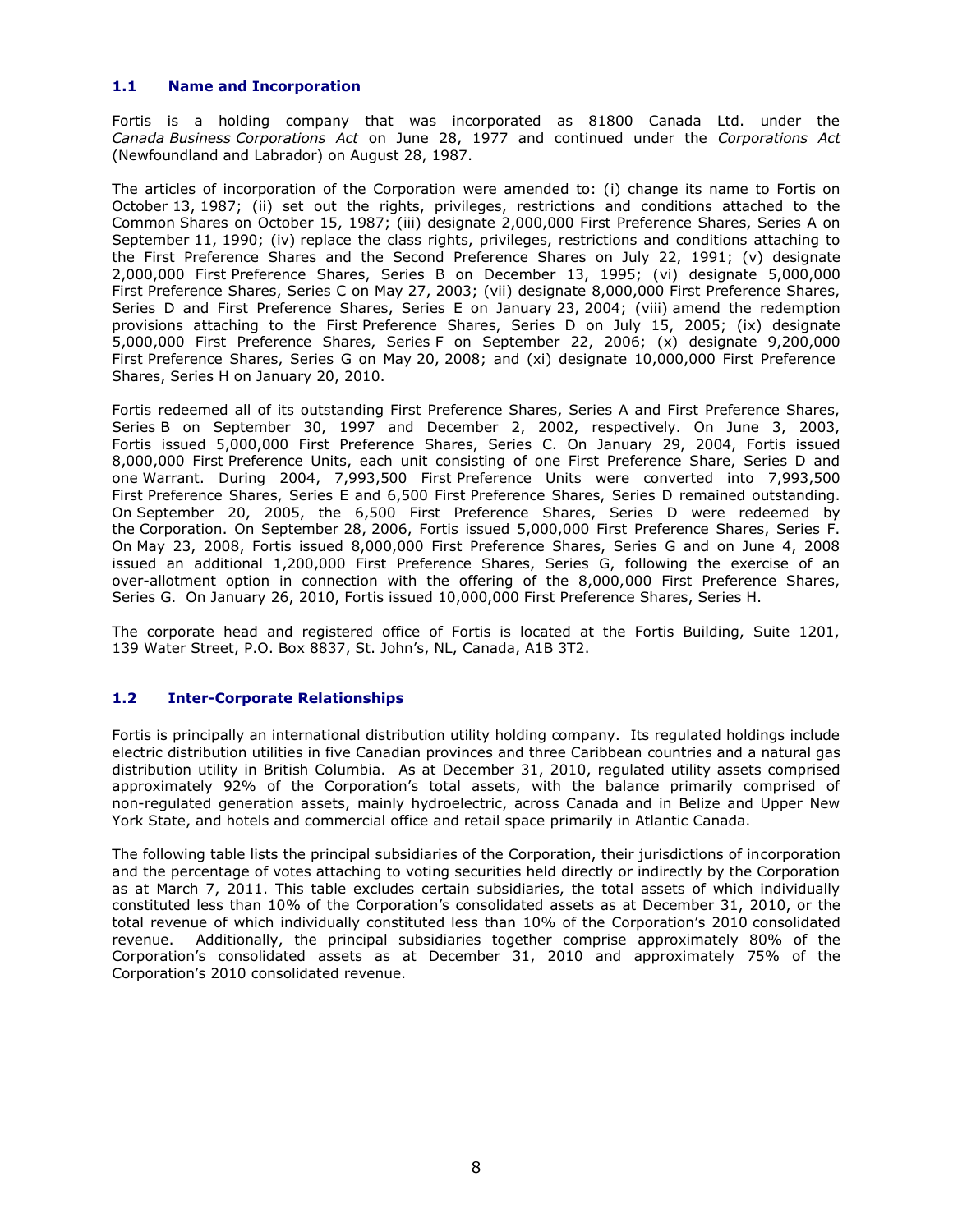| <b>Principal Subsidiaries</b>              |                               |                                                                                                                           |  |  |
|--------------------------------------------|-------------------------------|---------------------------------------------------------------------------------------------------------------------------|--|--|
| <b>Subsidiary</b>                          | Jurisdiction of Incorporation | Percentage of votes attaching to<br>voting securities beneficially<br>owned, controlled or directed by<br>the Corporation |  |  |
| Terasen                                    | <b>British Columbia</b>       | 100                                                                                                                       |  |  |
| FortisAlberta <sup>(1)</sup>               | Alberta                       | 100                                                                                                                       |  |  |
| FortisBC Inc. (2)                          | <b>British Columbia</b>       | 100                                                                                                                       |  |  |
| Newfoundland Power<br>$\sim$ $\sim$ $\sim$ | Newfoundland and Labrador     | $94.0^{(3)}$                                                                                                              |  |  |

*(1) FortisAlberta Holdings, an Alberta corporation, owns all of the shares of FortisAlberta. FortisWest, a Canadian corporation, owns all of the shares of FortisAlberta Holdings. Fortis owns all of the shares of FortisWest.*

*(2) Fortis Pacific Holdings, a British Columbia corporation, owns all of the shares of FortisBC Inc. FortisWest, a* 

*Canadian corporation, owns all of the shares of Fortis Pacific Holdings. Fortis owns all of the shares of FortisWest. (3) Fortis owns all of the common shares; 1,713 First Preference Shares, Series A; 34,531 First Preference Shares, Series B; 13,700 First Preference Shares, Series D and 182,300 First Preference Shares, Series G of Newfoundland Power which, at March 7, 2011, represented 94.0% of its voting securities. The remaining 6.0% of Newfoundland Power's voting securities consist of First Preference Shares, Series A, B, D and G which are primarily held by the public.*

# **2.0 GENERAL DEVELOPMENT OF THE BUSINESS**

# **2.1 Three-Year History**

Over the past three years, Fortis has experienced growth in its business operations. Total assets have grown 25% from \$10.3 billion as at December 31, 2007 to \$12.9 billion as at December 31, 2010. The Corporation's shareholders' equity has also grown more than 45% from \$2.8 billion as at December 31, 2007 to \$4.1 billion as at December 31, 2010. Net earnings attributable to common equity shareholders" have increased from \$193 million in 2007 to \$285 million in 2010.

The growth in business operations reflects the Corporation"s profitable growth strategy for its principal businesses of regulated gas and electricity distribution. This strategy includes a combination of growth through acquisitions and organic growth through the Corporation"s consolidated capital expenditure program.

Over the past three years, Fortis increased its regulated utility investments in Canada through the acquisition of Algoma Power for \$75 million, in October 2009, and increased its ownership interest in Caribbean Utilities from approximately 54% in 2007 to approximately 59% held as at December 31, 2010. Algoma Power is a regulated electric distribution utility servicing approximately 12,000 customers in the District of Algoma in Ontario. The Corporation also increased its non-regulated investments, over the last three years, through the acquisition of three hotels in Canada, the construction of the Vaca hydroelectric generating facility in Belize, which was completed in March 2010, and the commencement of construction of the Waneta Expansion late in 2010.

Organic growth at the regulated utilities has been driven by the capital expenditure programs at FortisAlberta, FortisBC and the Terasen Gas companies. Total assets at FortisAlberta, FortisBC and Terasen have grown by approximately 56%, 32% and 18%, respectively, over the past three years.

# **2.2 Outlook**

#### *Operations*

The Corporation maintains a profitable growth strategy for its principal businesses of regulated gas and electricity distribution, as well as for its non-regulated operations. This strategy includes a combination of growth through acquisitions and organic growth through the Corporation's consolidated capital expenditure program, including investments in non-regulated hydroelectric generation projects as described above.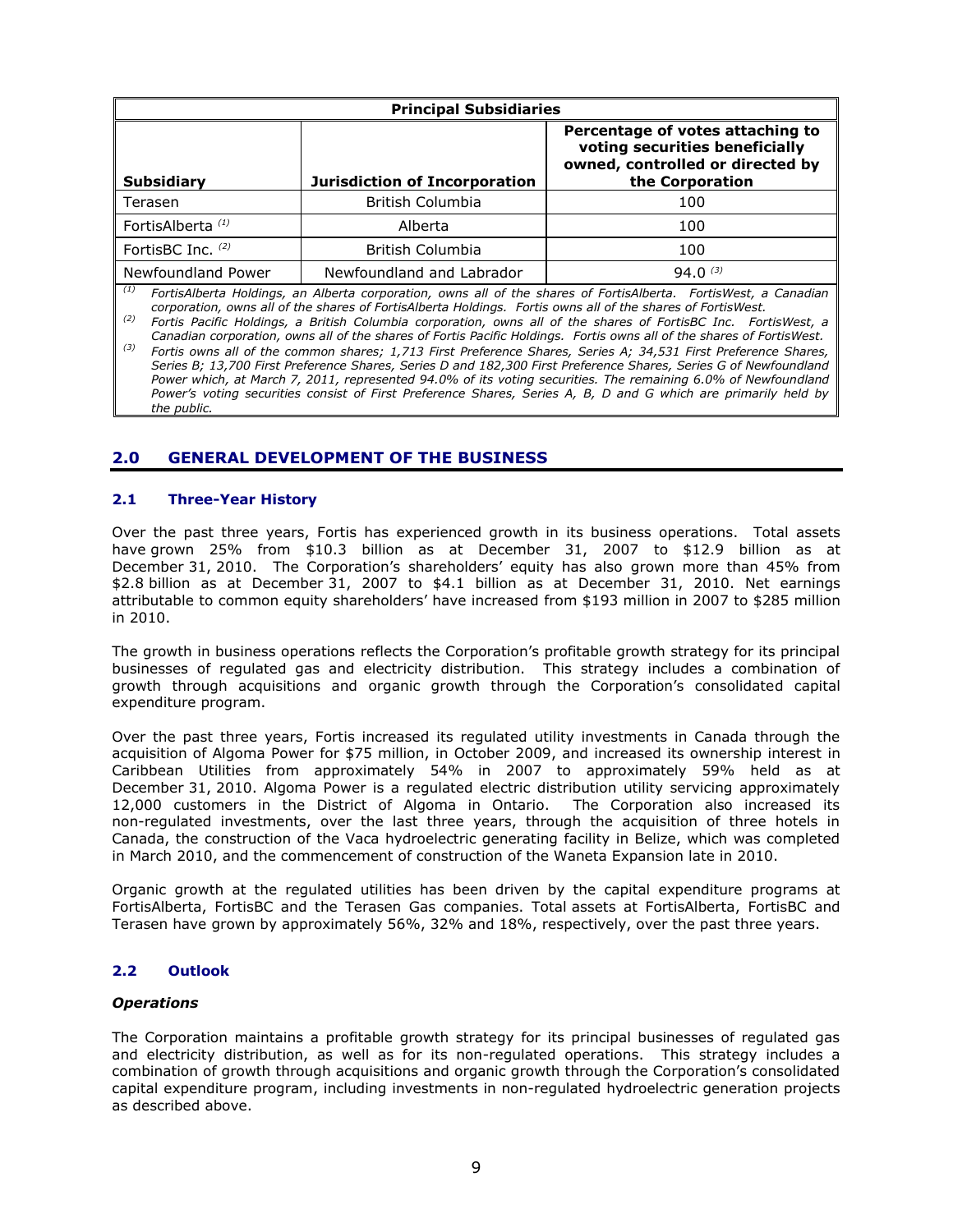Over the next five years, consolidated gross capital expenditures are expected to approach \$5.5 billion. Approximately 63% of the capital spending is expected to be incurred at the regulated electric utilities, driven by FortisAlberta and FortisBC. Approximately 20% and 17% of the capital spending is expected to be incurred at the regulated gas utilities and at non-regulated operations, respectively. Capital expenditures at the regulated utilities are subject to regulatory approval.

Gross consolidated capital expenditures for 2011 are expected to be approximately \$1.2 billion, as summarized in the following table. Planned capital expenditures are based on detailed forecasts of energy demand, weather and cost of labour and materials, as well as other factors, including economic conditions, which could change and cause actual expenditures to differ from forecasts.

| Forecast Gross Consolidated Capital Expenditures (1)<br>Year Ending December 31, 2011                                                                                                                                                                                                                                                           |               |  |  |  |
|-------------------------------------------------------------------------------------------------------------------------------------------------------------------------------------------------------------------------------------------------------------------------------------------------------------------------------------------------|---------------|--|--|--|
|                                                                                                                                                                                                                                                                                                                                                 | (\$ millions) |  |  |  |
| Terasen Gas Companies                                                                                                                                                                                                                                                                                                                           | 281           |  |  |  |
| FortisAlberta <sup>(2)</sup>                                                                                                                                                                                                                                                                                                                    | 420           |  |  |  |
| FortisBC                                                                                                                                                                                                                                                                                                                                        | 99            |  |  |  |
| Newfoundland Power                                                                                                                                                                                                                                                                                                                              | 73            |  |  |  |
| <b>Other Canadian Electric Utilities</b>                                                                                                                                                                                                                                                                                                        | 46            |  |  |  |
| Regulated Electric Utilities - Caribbean                                                                                                                                                                                                                                                                                                        | 83            |  |  |  |
| Non-Regulated Utility <sup>(3)</sup>                                                                                                                                                                                                                                                                                                            | 183           |  |  |  |
| <b>Fortis Properties</b>                                                                                                                                                                                                                                                                                                                        | 27            |  |  |  |
| Total                                                                                                                                                                                                                                                                                                                                           | 1,212         |  |  |  |
| (1)<br>Relates to forecast cash payments to acquire or construct utility capital assets, income producing properties<br>and intangible assets, as would be reflected on the consolidated statement of cash flows. Includes forecast<br>asset removal and site restoration expenditures, net of salvage proceeds, for those utilities where such |               |  |  |  |

*expenditures are permissible in rate base in 2011. (2) Includes forecast payments to be made to the Alberta Electric System Operator for investment in* 

*transmission capital projects (3) Includes forecast non-regulated generation, mainly related to the Waneta Expansion, and corporate capital expenditures*

The Corporation"s subsidiaries expect to have reasonable access to long-term capital in 2011 to fund their capital expenditure programs.

The Corporation continues to pursue acquisitions for profitable growth, focusing on strategic opportunities to acquire regulated natural gas and electric utilities in the United States and Canada. Fortis will also pursue growth in its non-regulated businesses in support of its regulated utility growth strategy.

# *Future Accounting Changes*

Effective January 1, 2012, the Corporation will be required to adopt a new set of accounting standards. Publicly accountable enterprises in Canada were required to adopt IFRS effective January 1, 2011; however, qualifying entities with rate-regulated activities were granted an optional one-year deferral for the adoption of IFRS, due to the continued uncertainty around the timing and adoption of a rate-regulated accounting standard by the IASB. As a qualifying entity with rate-regulated activities, Fortis has elected to avail of the one-year deferral and, therefore, will continue to prepare its consolidated financial statements in accordance with Part V of the CICA Handbook for all interim and annual periods ending on or before December 31, 2011.

Due to the continued uncertainty around the timing and adoption of a rate-regulated accounting standard by the IASB, Fortis has evaluated the option of adopting US GAAP effective January 1, 2012. Canadian rules allow a reporting issuer to prepare and file its financial statements in accordance with US GAAP by qualifying as an SEC Issuer. An SEC Issuer is defined under the Canadian rules as an issuer that: (i) has a class of securities registered with the SEC under Section 12 of the *Exchange Act*; or (ii) is required to file reports under Section 15(d) of the *Exchange Act*. The Corporation has developed and initiated a plan to become an SEC Issuer by December 31, 2011. As an SEC Issuer, Fortis will then be permitted to prepare and file its consolidated financial statements in accordance with US GAAP. Barring a change that will provide certainty as to the Corporation's ability to recognize regulatory assets and liabilities under IFRS, Fortis expects to prepare its consolidated financial statements in accordance with US GAAP for all interim and annual periods beginning on or after January 1, 2012.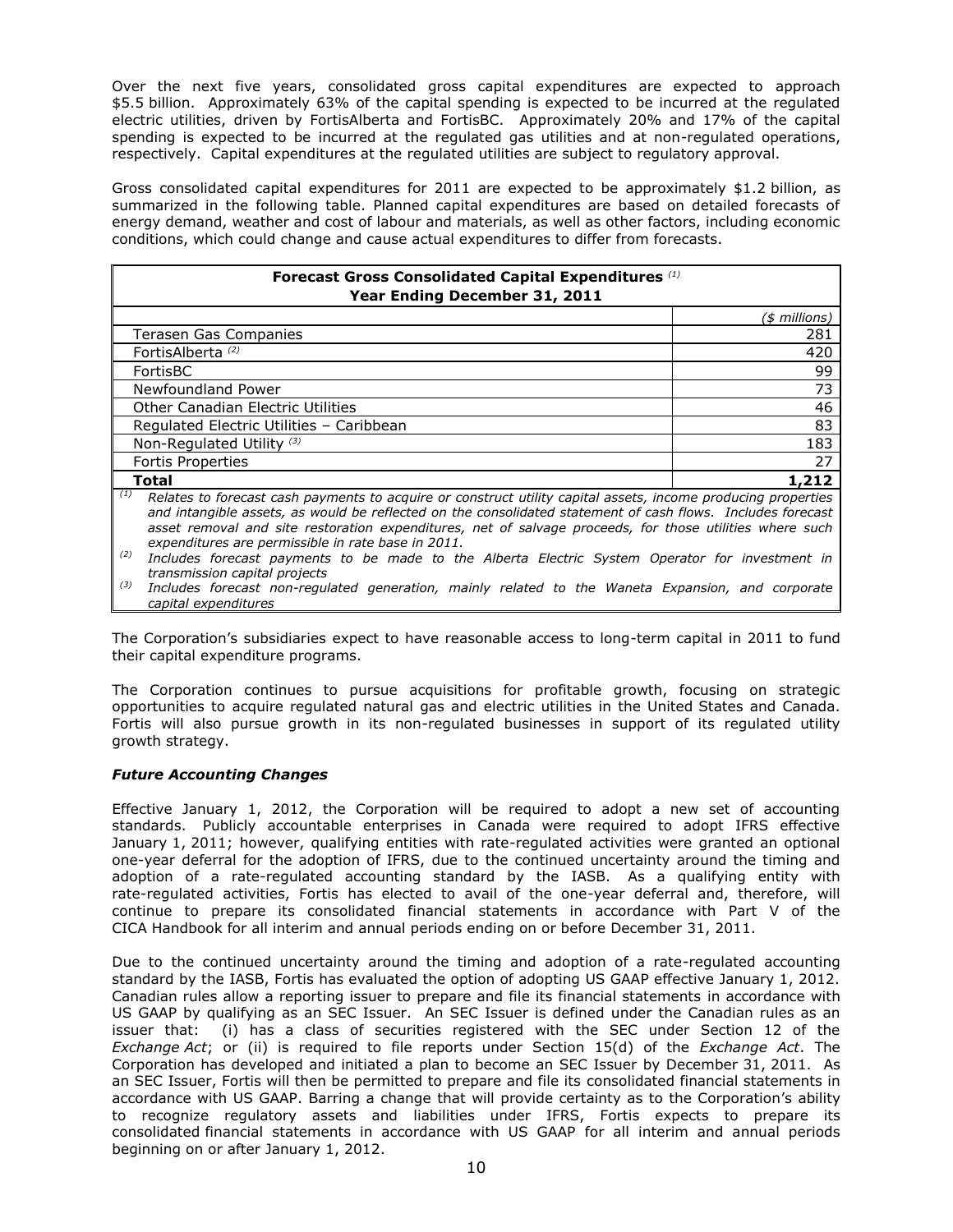The adoption of US GAAP in 2012 is expected to result in fewer significant changes in the Corporation"s accounting policies as compared to those that may have resulted with the adoption of IFRS. The Corporation"s application of Canadian GAAP currently relies on US GAAP for guidance on accounting for rate-regulated activities, which allows the economic impact of rate-regulated activities to be recognized in the consolidated financial statements in a manner consistent with the timing by which amounts are reflected in customer rates. Fortis believes that the continued application of rate-regulated accounting, and the associated recognition of regulatory assets and liabilities under US GAAP, more accurately reflects the impact that rate regulation has on the Corporation"s consolidated financial position and results of operations. Should the Corporation not be successful in becoming an SEC Issuer by December 31, 2011, Fortis will be required to adopt IFRS effective January 1, 2012. In the absence of an accounting standard for rate-regulated activities being established by the IASB, a transition to IFRS would likely result in the derecognition of some, or perhaps all, of the Corporation's regulatory assets and liabilities, and could result in significant volatility in the Corporation"s consolidated earnings, as recognized under IFRS, from those otherwise recognized under US GAAP or previous Canadian GAAP.

# **3.0 DESCRIPTION OF THE BUSINESS**

Fortis is principally an international distribution utility holding company. Its core business is highly regulated and is segmented by franchise area and, depending on regulatory requirements, by the nature of the assets. Fortis also holds investments in non-regulated generation assets, and commercial office and retail space and hotels, which are treated as two separate segments. The Corporation"s reporting segments allow Management to evaluate the operational performance and assess the overall contribution of each segment to the Corporation's long-term objectives. Each reporting segment operates as an autonomous unit, assumes profit and loss responsibility and is accountable for its own resource allocation.

The business segments of the Corporation are: (i) Regulated Gas Utilities - Canadian; (ii) Regulated Electric Utilities - Canadian; (iii) Regulated Electric Utilities - Caribbean; (iv) Non-Regulated – Fortis Generation; (v) Non-Regulated - Fortis Properties; and (vi) Corporate and Other.

The following sections describe the operations included in each of the Corporation"s reportable segments.

# **3.1 Regulated Gas Utilities - Canadian**

#### **3.1.1** *Terasen Gas Companies*

The Regulated Gas Utilities - Canadian segment comprises the natural gas transmission and distribution business of the Terasen Gas companies.

TGI is the largest distributor of natural gas in British Columbia, serving more than 846,000 residential, commercial and industrial customers in a service area that extends from Vancouver to the Fraser Valley and the interior of British Columbia.

TGVI owns and operates the natural gas transmission pipeline from the Greater Vancouver area across the Georgia Strait to Vancouver Island, and the distribution system on Vancouver Island and along the Sunshine Coast of British Columbia, serving more than 100,000 residential, commercial and industrial customers.

In addition to providing transmission and distribution services to customers, TGI and TGVI also obtain natural gas supplies on behalf of most residential and commercial customers. Gas supplies are sourced primarily from northeastern British Columbia and, through TGI's Southern Crossing pipeline, from Alberta.

TGWI owns and operates the natural gas distribution system in Whistler, British Columbia, which provides service to approximately 2,600 residential and commercial customers.

The Terasen Gas companies own and operate approximately 46,500 kilometres of natural gas distribution and transmission pipelines and met a peak day demand of 1,421 TJ in 2010.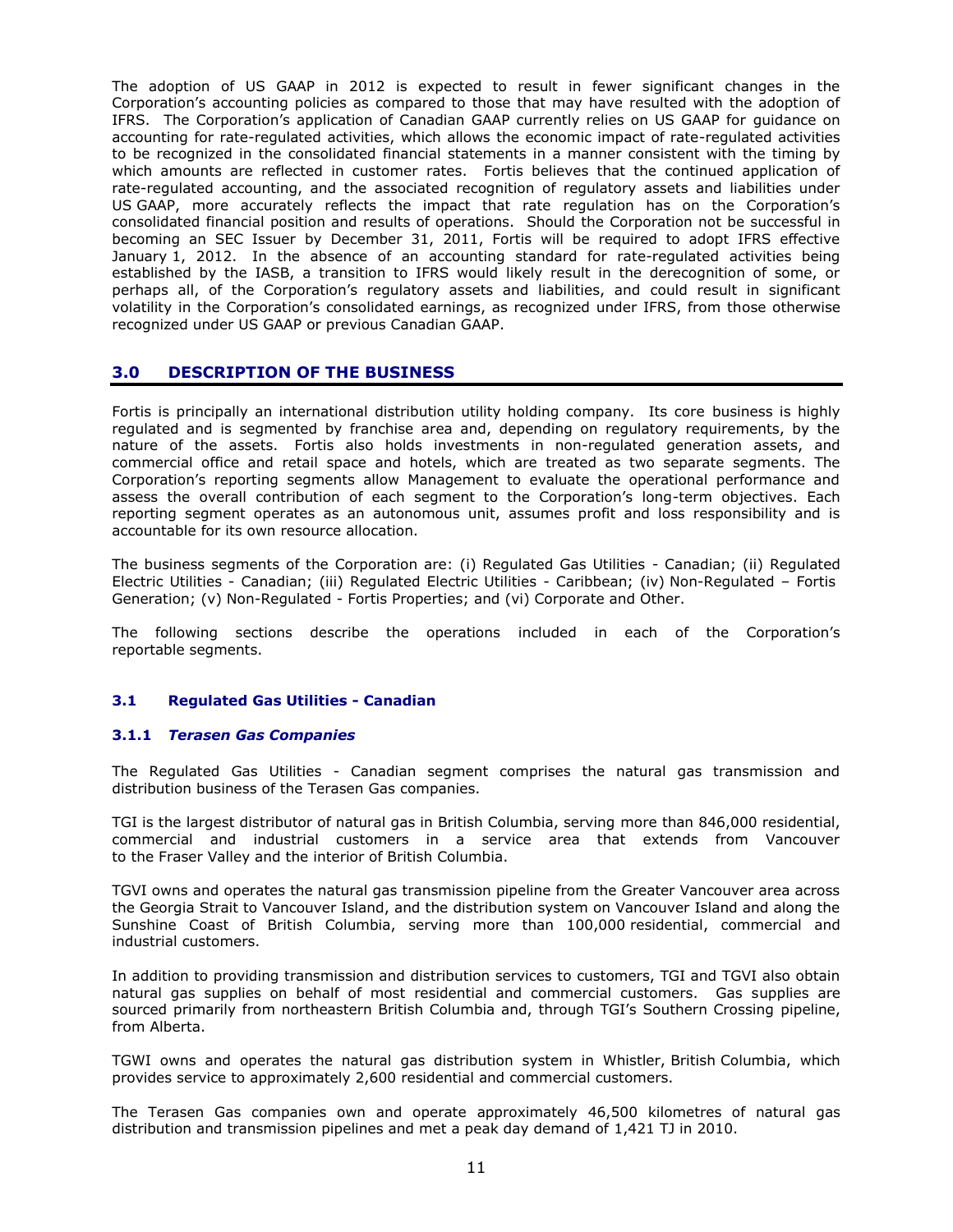# *Market and Sales*

The Terasen Gas companies" annual customer gas volumes decreased to 193,022 TJ in 2010 from 207,230 TJ in 2009. Revenue was approximately \$1.5 billion in 2010 compared to \$1.7 billion in 2009.

The following table compares the composition of 2010 and 2009 revenue and gas volumes by customer class of the Terasen Gas companies.

| <b>Terasen Gas Companies</b><br><b>Revenue and Gas Volumes by Customer Class</b> |                |       |       |                          |  |
|----------------------------------------------------------------------------------|----------------|-------|-------|--------------------------|--|
|                                                                                  | <b>Revenue</b> | (%)   |       | <b>PJ Volumes</b><br>(%) |  |
|                                                                                  | 2010           | 2009  | 2010  | 2009                     |  |
| Residential                                                                      | 57.2           | 56.9  | 36.2  | 37.6                     |  |
| Commercial                                                                       | 33.8           | 33.9  | 23.9  | 22.9                     |  |
| Small industrial                                                                 | 1.4            | 1.7   | 1.3   | 2.8                      |  |
| Large industrial and other                                                       | 0.1            | 0.1   | 0.1   | 0.1                      |  |
| 92.5<br>92.6<br>61.5<br>63.4                                                     |                |       |       |                          |  |
| Transportation and other                                                         | 7.5            | 7.4   | 38.5  | 36.6                     |  |
| Total                                                                            | 100.0          | 100.0 | 100.0 | 100.0                    |  |

### *Gas Purchase Agreements*

In order to acquire supply resources that ensure reliable natural gas deliveries to its customers, the Terasen Gas companies purchase supply from a select list of producers, aggregators and marketers by adhering to strict standards of counterparty creditworthiness and contract execution and/or management procedures. TGI contracts for approximately 102 PJ of baseload and seasonal supply, of which 75 PJ is delivered off the Spectra Energy transmission system. Approximately 10 PJ is comprised primarily of Alberta-sourced supply transported into British Columbia via TransCanada Pipeline Limited"s Alberta and British Columbia systems. The remaining 17 PJ of baseload and seasonal supply is sourced at Sumas, British Columbia. TGVI contracts for approximately 11 PJ of annual supply comprised of base load and seasonal contracts, of which approximately 9 PJ is delivered off the Spectra Energy transmission system and 2 PJ is sourced directly at Sumas.

Through the operation of regulatory deferrals, any difference between forecast cost of natural gas purchases, as reflected in customer rates, and the actual cost of natural gas purchases is recovered from, or refunded to, customers in future rates. The majority of supply contracts in the current portfolio are seasonal for either the summer period (April to October) or winter period (November to March) with a few contracts one year or longer in length.

The Spectra Energy transmission and TransCanada Pipeline Limited transportation tolls are regulated by the National Energy Board, whose responsibilities include regulating pipeline tolls. The Terasen Gas companies pay both fixed and variable charges for use of the pipelines, which are recovered through rates paid by its customers. TGI contracts pipeline capacity to ensure the Company meets its obligation to supply customers under all reasonable demand scenarios while providing diversity in its gas portfolio.

# *Peak Shaving Arrangements*

TGI and TGVI incorporate peak shaving and gas storage facilities into its portfolio to:

- i. supplement baseload supply in the winter months while injecting excess baseload supply to refill storage in the summer months;
- ii. eliminate the risk of supply shortages during cooler weather and peak throughput day;
- iii. effectively manage the cost of gas during winter months; and
- iv. balance daily supply and demand on the distribution system.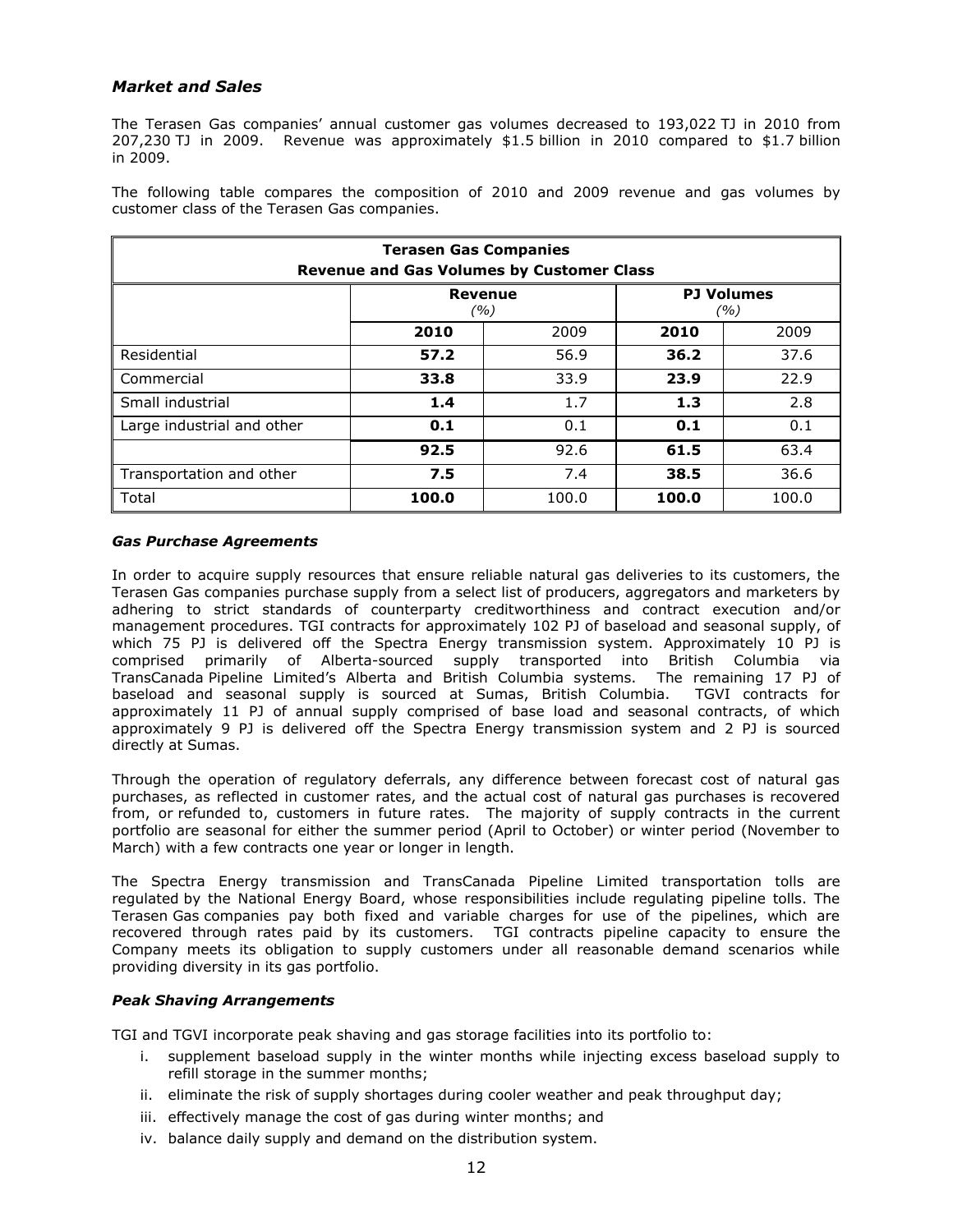The Terasen Gas companies" peak shaving and storage assets and contracts for 2010 included up to 30 PJ in storage capacity at various locations throughout British Columbia, Alberta and the Pacific Northwest region of the United States. These storage facilities and supply from peak shaving contracts can deliver a maximum daily rate of 0.7 PJ on a combined basis during the coldest months of December through February.

TGVI maintains storage contracts with Unocal Canada Limited at the Aitken Creek Storage facility in Northern British Columbia and Northwest Natural Gas Company at the Mist Storage facility in Oregon, United States. TGVI"s Aitken Creek and Mist storage facilities storage contracts consist of 2.8 PJ of combined storage capacity and have the ability to provide up to 40 TJ per day of combined daily deliverability during cooler weather or peak day conditions. TGVI also has access to an estimated 30 TJ of daily peak supply deliverability from various peak supply arrangements.

# *Off-System Sales*

TGI is in its fifteenth year of off-system sales activities, in which any daily excess supply of gas is sold at the market-spot rate that allows for the recovery or mitigation of costs on unutilized supply and/or pipeline capacity. In 2009/2010 TGI marketed approximately 30 PJ of surplus gas and 42 PJ of excess pipeline capacity for a net pre-tax recovery of approximately \$152 million. Through the Gas Supply Mitigation Incentive Plan established with the BCUC, approximately \$1 million (pre-tax) of these benefits accrued to shareholders with the remainder flowing through to customers in the form of reduced rates for natural gas costs.

The BCUC has approved the 2010/2011 incentive mechanism and the Company continues to undertake mitigation activities.

# *Unbundling*

Over the past several years, TGI, the BCUC and other interested parties have laid the groundwork for the introduction of natural gas commodity unbundling in British Columbia. On November 1, 2004, commercial customers of TGI became eligible to buy their natural gas commodity supply directly from third-party suppliers. TGI continues to provide delivery of the natural gas. Approximately 81,000 commercial customers are eligible to participate in commodity unbundling. By December 31, 2010, approximately 18,000 customers had elected to participate in this program.

During 2006 the BCUC approved the offering of commodity supply choice to residential customers. The BCUC agreed to open a portion of the province of British Columbia"s residential natural gas market to competition, allowing homeowners to sign long-term fixed-price contracts for natural gas with companies other than TGI, effective May 2007. Consumers had the option to remain with TGI or sign with another market participant, in which case they began receiving gas at that market participant's rate beginning in November 2007. TGI continues to provide delivery service to unbundled customers and delivery margins are not expected to be impacted by migration of residential customers to alternative commodity suppliers. Approximately 762,500 residential customers are eligible to participate in commodity unbundling. By December 31, 2010, approximately 115,000 customers had elected to participate in this program.

# *Legal Proceedings*

During 2007 and 2008, a non-regulated subsidiary of Terasen received Notices of Assessment from Canadian Revenue Agency for additional taxes related to the taxations years 1999 through 2003. The exposure has been fully provided for in the Corporation's 2010 Audited Consolidated Financial Statements. Terasen has begun the appeal process associated with the assessments.

In 2009 Terasen was named, along with other defendants, in an action related to damages to property and chattels, including contamination to sewer lines and costs associated with remediation, related to the rupture in July 2007 of an oil pipeline owned and operated by Kinder Morgan. Terasen has filed a statement of defence but the claim is in its early stages. During the second quarter of 2010, Terasen was added as a third party in all of the related actions and all claims are expected to be tried at the same time. The amount and outcome of the actions are indeterminable at this time and, accordingly, no amount has been accrued in the Corporation"s 2010 Audited Consolidated Financial Statements.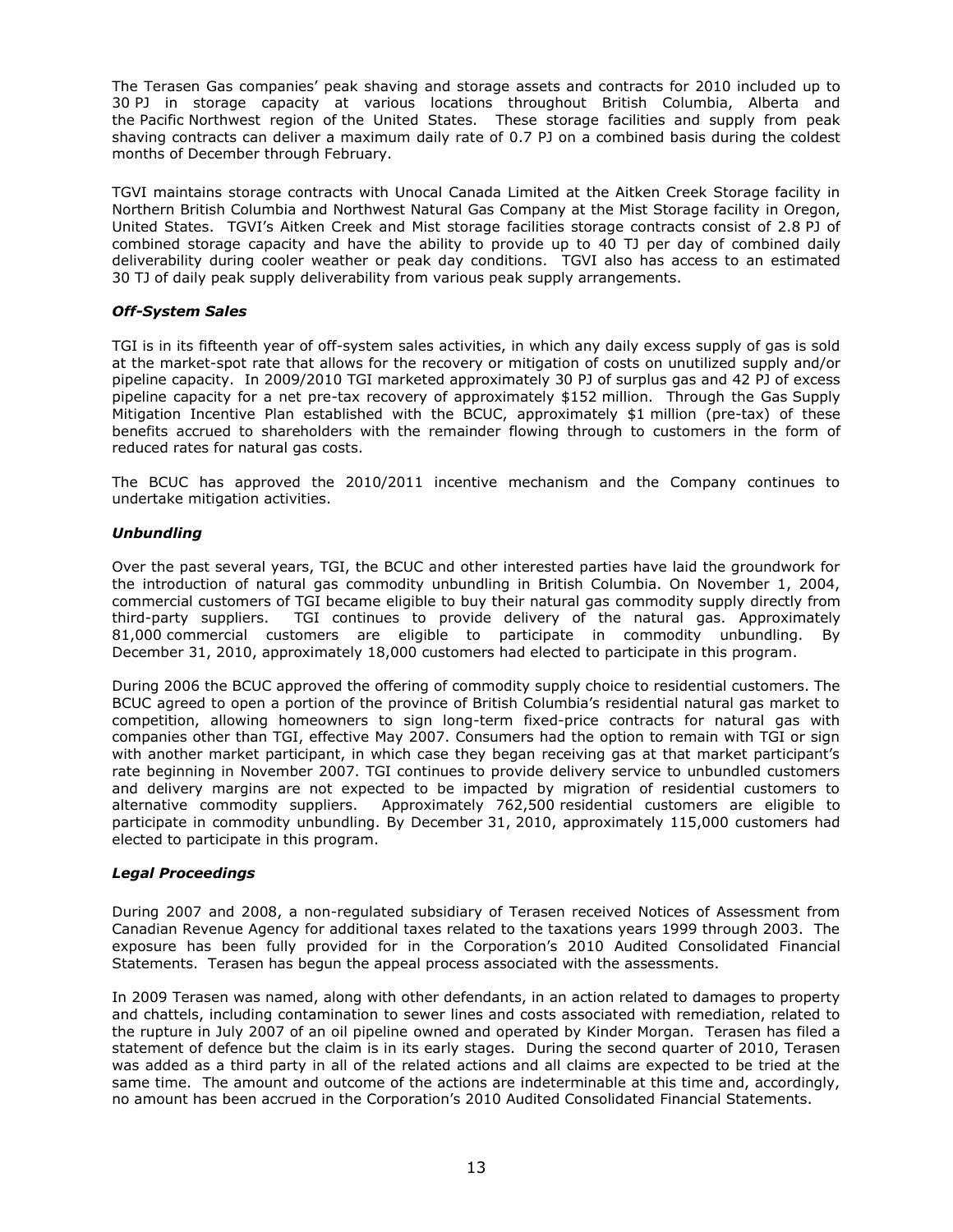#### *Human Resources*

As at December 31, 2010, the Terasen Gas companies employed 1,480 full-time equivalent employees. Approximately 71% of the employees are represented by IBEW, Local 213, and COPE, Local 378, under collective agreements that expire on March 31, 2011 and March 31, 2012, respectively.

#### *Recent Developments*

On March 1, 2011, the Terasen Gas companies were renamed to commence operating under a common brand identity with FortisBC in British Columbia, Canada. As a result, the following name changes were made:

| Names - Prior to March 1, 2011      | Names - Effective March 1, 2011           |
|-------------------------------------|-------------------------------------------|
| Terasen Inc.                        | FortisBC Holdings Inc.                    |
| Terasen Gas Inc.                    | FortisBC Energy Inc.                      |
| Terasen Gas (Vancouver Island) Inc. | FortisBC Energy (Vancouver Island) Inc.   |
| Terasen Gas (Whistler) Inc.         | FortisBC Energy (Whistler) Inc.           |
| Terasen Energy Services Inc.        | FortisBC Alternative Energy Services Inc. |

The common brand identity aligns with the approach of Terasen and FortisBC of ensuring an integrated focus and strategy in the delivery of energy to its customers.

# **3.2 Regulated Electric Utilities - Canadian**

# **3.2.1** *FortisAlberta*

FortisAlberta is a regulated electric distribution utility in the province of Alberta. Its business is the ownership and operation of regulated electric distribution facilities that distribute electricity generated by other market participants from high-voltage transmission substations to end-use customers. FortisAlberta is not involved in the generation, transmission or direct sale of electricity. FortisAlberta owns and/or operates the electricity distribution system in a substantial portion of southern and central Alberta, totalling approximately 112,000 kilometres of distribution lines. The Company"s distribution network serves approximately 491,000 customers, comprising residential, commercial, farm and industrial consumers of electricity, and met a peak demand of 2,555 MW in 2010.

#### *Market and Sales*

FortisAlberta"s annual energy deliveries increased to 15,866 GWh in 2010 from 15,865 GWh in 2009. Revenue was \$388 million in 2010 compared to \$331 million in 2009.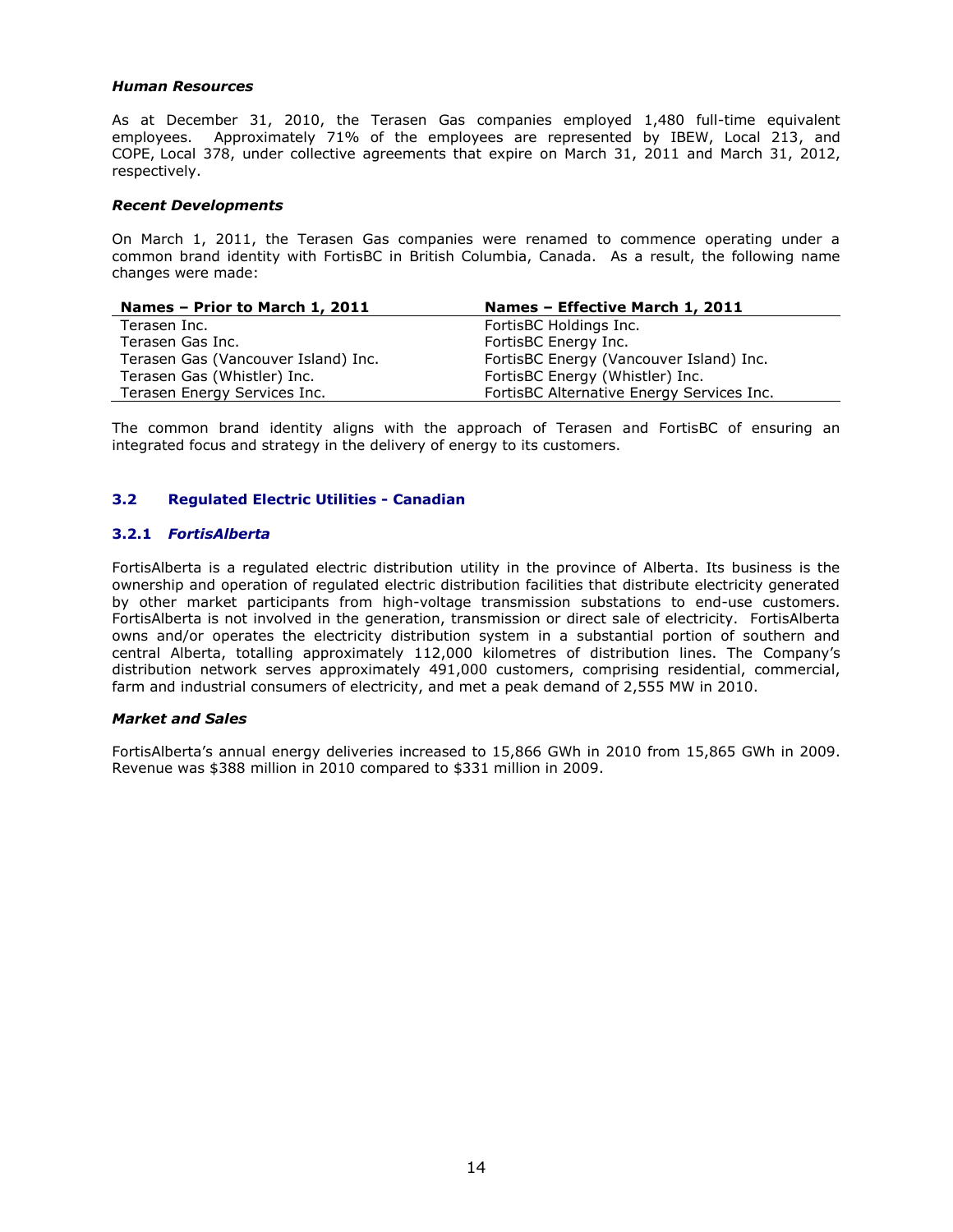The following table compares the composition of FortisAlberta's 2010 and 2009 revenue and energy deliveries by customer class.

| <b>FortisAlberta</b><br><b>Revenue and Energy Deliveries by Customer Class</b> |                                                           |       |       |       |  |
|--------------------------------------------------------------------------------|-----------------------------------------------------------|-------|-------|-------|--|
|                                                                                | <b>GWh Deliveries</b> (1)<br><b>Revenue</b><br>(%)<br>(%) |       |       |       |  |
|                                                                                | 2010                                                      | 2009  | 2010  | 2009  |  |
| Residential                                                                    | 27.5                                                      | 28.8  | 17.0  | 16.9  |  |
| Large commercial and<br>industrial $(2)$                                       | 18.5                                                      | 21.3  | 61.3  | 60.3  |  |
| Farms                                                                          | 11.5                                                      | 12.1  | 7.5   | 8.6   |  |
| Small commercial                                                               | 9.9                                                       | 10.7  | 7.9   | 8.0   |  |
| Small oilfield                                                                 | 8.0                                                       | 8.8   | 5.8   | 5.8   |  |
| Other $(3)$                                                                    | 24.6                                                      | 18.3  | 0.5   | 0.4   |  |
| Total                                                                          | 100.0                                                     | 100.0 | 100.0 | 100.0 |  |

*(1) GWh percentages presented exclude FortisAlberta's GWh deliveries to "transmission-connected" customers. These deliveries were 7,100 GWh in 2010 and 6,757 GWh in 2009 and consisted primarily of energy deliveries to large-scale industrial customers directly connected to the transmission grid.* 

*(2) Includes large oilfield customers*

*(3) Includes revenue from sources other than the delivery of energy, including that related to street-lighting services, rate riders, deferrals and adjustments*

### *Franchise Agreements*

Most of FortisAlberta"s residential, commercial and industrial customers, located within a city, town, or village boundary, are served through franchise agreements between the Company and the customers" municipality of residence. From time to time, municipal governments in Alberta give consideration to creating their own electric distribution utilities by purchasing the assets of FortisAlberta that are located in their municipal boundaries. In Alberta, the standard franchise agreement, which could include a franchise fee payable to the municipality, is generally for ten years and may be renewed for five years upon mutual consent of the parties. All municipal franchises are governed by legislation that requires the municipality or the utility to give notice and obtain AUC approval if it intends to terminate its franchise agreement. Any franchise agreement that is not renewed continues in effect until either the Company or the municipality terminates it with AUC permission. If a franchise agreement is terminated and the municipality subsequently exercises its right under the *Municipal Government Act* (Alberta) to purchase FortisAlberta"s distribution network within the municipality"s boundaries, the Company must be compensated. Compensation would include payment for FortisAlberta's assets on the basis of a methodology approved by the AUC.

Additionally, under the *Hydro and Electric Energy Act* (Alberta), if a municipality that owns an electric distribution system expands its boundaries, the municipality can acquire the Company"s assets in the annexed area. In such circumstances, the *Hydro and Electricity Energy Act* (Alberta) provides that the AUC may determine that the municipality should pay compensation to the Company for any facilities transferred on the basis of replacement cost less depreciation.

FortisAlberta has standardized, individual franchise agreements in place with 140 municipalities. Substantially all of these agreements expire between 2011 and 2017. The Company is in the process of extending or negotiating franchise agreements with these municipalities

# *Human Resources*

As at December 31, 2010, FortisAlberta had 980 full-time equivalent employees. Approximately 75% of the employees of the Company are members of a labour association represented by United Utility Workers" Association, Local 200, under a three-year collective agreement that expires on December 31, 2013.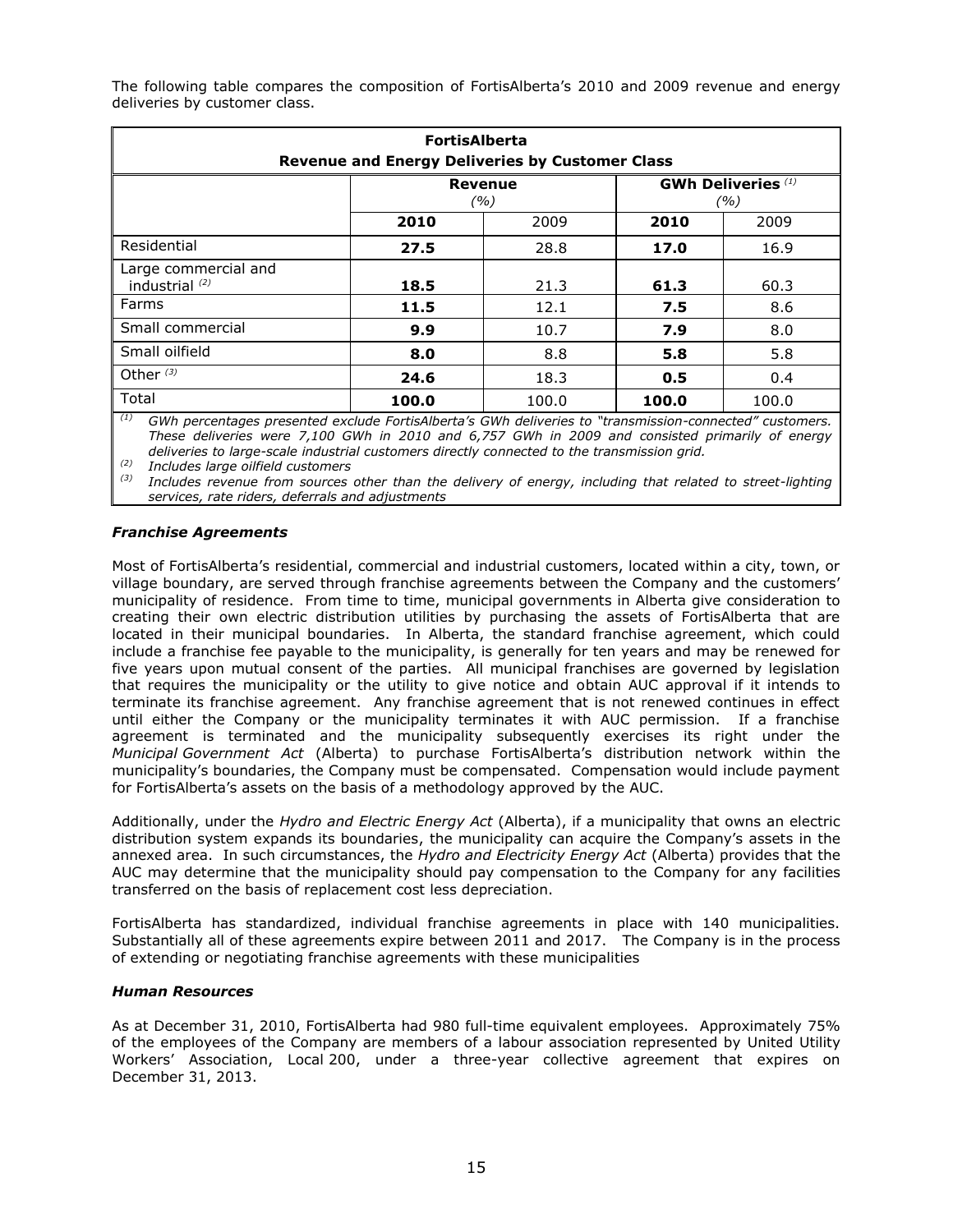# **3.2.2** *FortisBC*

FortisBC includes FortisBC Inc., an integrated electric utility that owns a network of generation, transmission and distribution assets located in the southern interior of British Columbia. FortisBC Inc. serves a diverse mix of approximately 161,000 customers, of whom approximately 112,250 are served directly by the Company's assets while the remainder are served through the wholesale supply of power to municipal distributors. In 2010 FortisBC Inc. met a peak demand of 707 MW. Residential customers represent the largest customer class of the Company. FortisBC"s transmission and distribution assets include approximately 7,000 kilometres of transmission and distribution lines and 64 substations.

FortisBC also includes operating, maintenance and management services relating to the 493-MW Waneta hydroelectric generating facility owned by Teck Metals and BC Hydro, the 149-MW Brilliant hydroelectric plant and 120-MW Brilliant expansion plant, both owned by CPC/CBT, the 185-MW Arrow Lakes hydroelectric plant owned by CPC/CBT, and the distribution system owned by the City of Kelowna.

### *Market and Sales*

FortisBC has a diverse customer base composed primarily of residential, general service, industrial and municipal wholesale, and other industrial customers. Annual electricity sales were 3,046 GWh in 2010 compared to 3,157 GWh in 2009. Revenue increased to \$266 million in 2010 from \$253 million in 2009.

The following table compares the composition of FortisBC"s 2010 and 2009 revenue and electricity sales by customer class.

| <b>FortisBC</b><br><b>Revenue and Electricity Sales by Customer Class</b>                                                                                                                                  |      |      |      |      |  |
|------------------------------------------------------------------------------------------------------------------------------------------------------------------------------------------------------------|------|------|------|------|--|
| <b>GWh Sales</b><br>Revenue<br>(%)<br>(%)                                                                                                                                                                  |      |      |      |      |  |
|                                                                                                                                                                                                            | 2010 | 2009 | 2010 | 2009 |  |
| Residential                                                                                                                                                                                                | 43.0 | 44.0 | 40.2 | 41.0 |  |
| General service                                                                                                                                                                                            | 24.3 | 24.5 | 23.2 | 23.2 |  |
| Wholesale                                                                                                                                                                                                  | 19.5 | 19.6 | 28.9 | 29.4 |  |
| Industrial                                                                                                                                                                                                 | 6.1  | 5.5  | 7.7  | 6.4  |  |
| Other $(1)$                                                                                                                                                                                                | 7.1  | 6.4  |      |      |  |
| Total<br>100.0<br>100.0<br>100.0<br>100.0                                                                                                                                                                  |      |      |      |      |  |
| (1)<br>Includes revenue from sources other than from the sale of electricity, including revenue of Fortis Pacific<br>Holdings associated with non-regulated operating, maintenance and management services |      |      |      |      |  |

# *Generation and Power Supply*

FortisBC Inc. meets the electricity supply requirements of its customers through a mix of its own generation and power purchase contracts. FortisBC Inc. owns four regulated hydroelectric generating plants on the Kootenay River with an aggregate capacity of 223 MW and annual energy output of approximately 1,591 GWh, which provide approximately 45% of the Company's energy needs and 30% of its peak capacity needs. FortisBC Inc. meets the balance of its requirements through a portfolio of long-term and short-term power purchase agreements. Since 1998, 11 of 15 FortisBC hydroelectric generation units have been subject to a life extension and upgrade program which is forecast to conclude in 2012.

FortisBC Inc.'s four hydroelectric generating facilities are governed by the CPA. The CPA is a multi-party agreement that enables the five separate owners of eight major hydroelectric generating plants, with a combined capacity of approximately 1,600 MW and located in relatively close proximity to each other, to coordinate the operation and dispatch of their plants.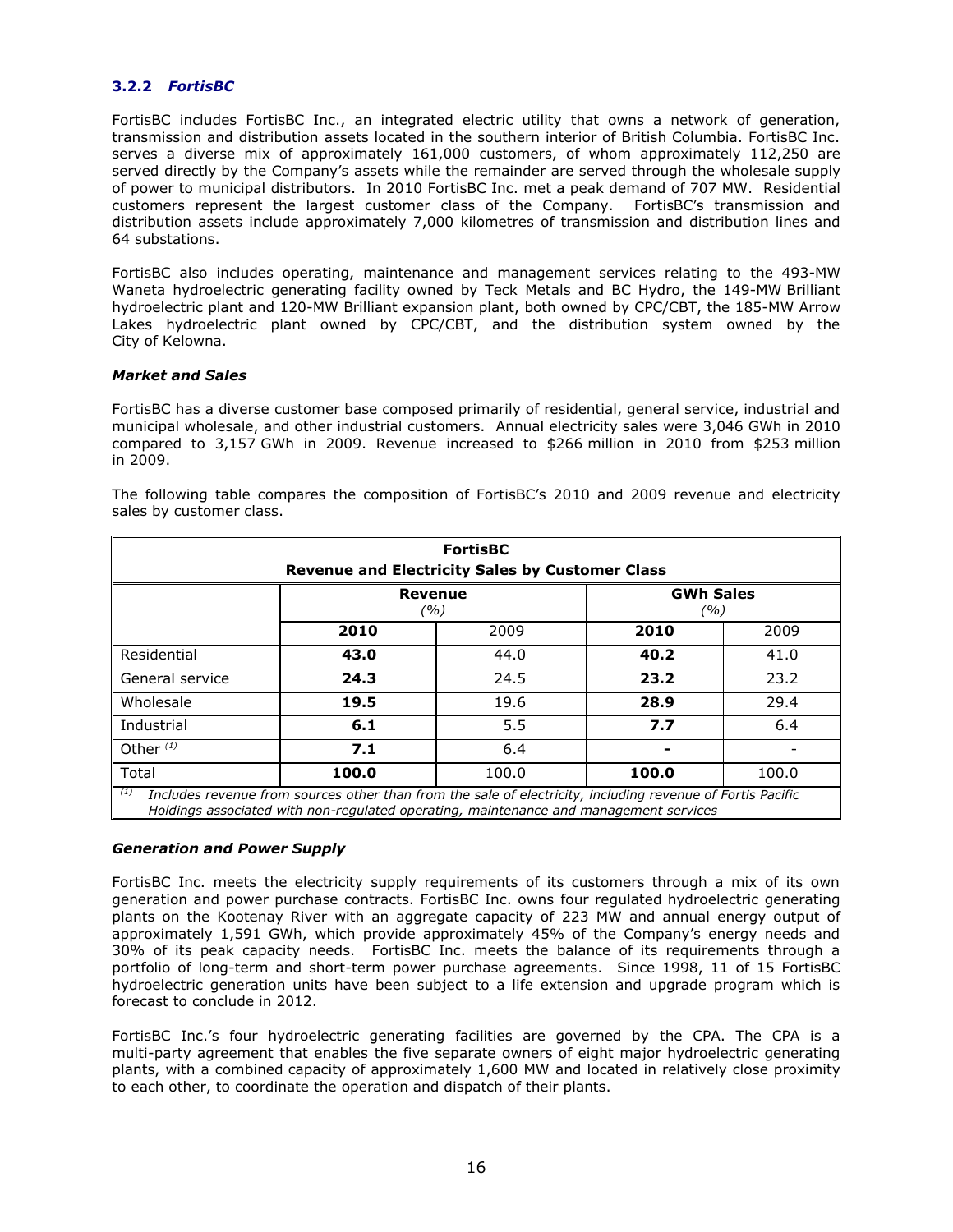The following table lists the plants and their owners.

| <b>Plant</b>                                                                  | Capacity (MW) | <b>Owners</b>                |  |  |
|-------------------------------------------------------------------------------|---------------|------------------------------|--|--|
| Canal Plant                                                                   | 580           | <b>BC Hydro</b>              |  |  |
| Waneta Dam                                                                    | 493           | Teck Metals and BC Hydro (1) |  |  |
| Kootenay River System                                                         | 223           | FortisBC Inc.                |  |  |
| Brilliant Dam and Expansion                                                   | 269           | BPC and BEPC                 |  |  |
| Total<br>1,565                                                                |               |                              |  |  |
| (1)<br>During 2010, BC Hydro acquired a one-third interest in the Waneta Dam. |               |                              |  |  |

BPC, BEPC, Teck Metals and FortisBC Inc. are collectively defined in the CPA as the Entitlement Parties. The CPA enables BC Hydro and the Entitlement Parties, through coordinated use of water flows, subject to the 1961 Columbia River Treaty between Canada and the United States, and through the coordinated operation of storage reservoirs and generating plants, to generate more power from their respective generating resources than they could if they operated independently. Under the CPA, BC Hydro takes into its system all power actually generated by all seven plants owned by the Entitlement Parties. In exchange for permitting BC Hydro to determine the output of these facilities, each of the Entitlement Parties is contractually entitled to a fixed annual entitlement of capacity and energy from BC Hydro, which is currently based on 50-year historical water flows. The Entitlement Parties receive their defined entitlements irrespective of actual water flows to the Entitlement Parties" generating plants and are, accordingly, insulated from the risk of water availability. The CPA continues in force until terminated by any of the parties by giving no less than five years' notice at any time on or after December 31, 2030.

The majority of FortisBC Inc."s remaining electricity supply is acquired through long-term power purchase contracts, consisting of the following:

- i. a 149-MW long-term power purchase agreement with BPC terminating in 2056;
- ii. a 200-MW power purchase agreement with BC Hydro terminating in 2013; and
- iii. a number of small power purchase contracts with independent power producers.

The majority of these purchase contracts have been accepted by the BCUC and prudently incurred costs thereunder flow through to customers through FortisBC Inc."s electricity rates.

Although FortisBC Inc. can currently meet the majority of its customer supply requirements from its own generation and the major power purchase agreements described above, there are instances where a portion of the customer load may need to be supplied from the market in the form of short-term power purchases. Costs related to such purchases, provided they are prudently incurred and accurately forecasted, are recovered through customer rates. During 2010 the Company has also entered into an agreement to purchase fixed price, winter capacity purchases through to February 2016 to assist in mitigating the risks of market volatility and availability.

In October 2010 the Corporation, in partnership with CPC/CBT, concluded definitive agreements to construct the Waneta Expansion. Fortis owns a controlling 51% interest in the Waneta Partnership and will operate and maintain the Waneta Expansion, through FortisBC, when it comes into service, which is expected in spring 2015. The Waneta Expansion will be included in the CPA and will receive fixed energy and capacity entitlements based upon long-term average water flows, thereby significantly reducing hydrologic risk associated with the project. The energy, approximately 630 GWh, (and associated capacity required to deliver such energy) for the Waneta Expansion will be sold to BC Hydro under a long-term energy purchase agreement which has been executed. The surplus capacity, equal to 234 MW on an average annual basis, will be sold to FortisBC Inc. over 40 years under the Waneta Expansion Capacity Agreement, which was accepted for filing by the BCUC in September 2010 and is expected to be executed by the parties in 2011. For additional information refer to Section 3.4 of this AIF.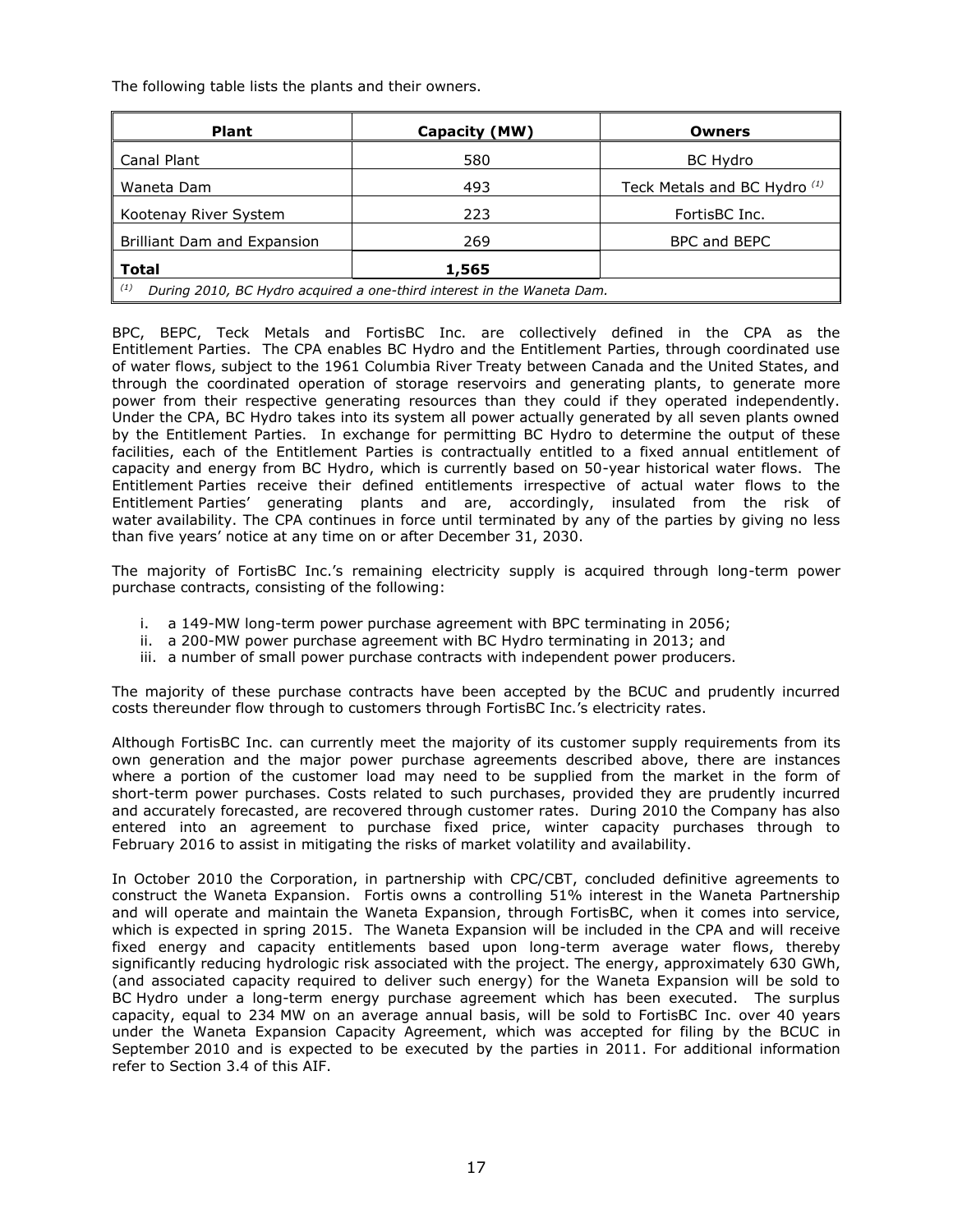### *Legal Proceedings*

The British Columbia Ministry of Forests has alleged breaches of the Forest Practices Code and negligence relating to a fire near Vaseux Lake and has filed and served a writ and statement of claim against FortisBC Inc. In addition, the Company has been served with a filed writ and statement of claim by private landowners in relation to the same matter. The Company is communicating with its insurers and has filed a statement of defence in relation to both of the actions. The outcome cannot be reasonably determined and estimated at this time and, accordingly, no amount has been accrued in the Corporation"s 2010 Audited Consolidated Financial Statements.

#### *Human Resources*

As at December 31, 2010, FortisBC had 534 full-time equivalent employees. FortisBC has a collective agreement with COPE, Local 378, that expired on January 31, 2011 and a collective agreement with IBEW, Local 213, expiring on January 31, 2013. The two collective agreements cover approximately 76% of employees.

FortisBC and COPE have agreed in principle to explore amalgamating FortisBC"s and TGI"s collective agreements with COPE. The current collective agreement between FortisBC and COPE will remain in full effect until an amalgamation is agreed to or discussions cease. Should the parties be unable to reach an amalgamated agreement, the Company plans to commence negotiation for a revised collective agreement.

### **3.2.3** *Newfoundland Power*

Newfoundland Power is an integrated electric utility and the principal distributor of electricity on the island portion of Newfoundland and Labrador, serving more than 243,000 customers, or 86%, of the province"s electricity consumers. Newfoundland Power met a peak demand of 1,206 MW in 2010. The balance of the population is served by Newfoundland"s other electric utility, Newfoundland Hydro, which also serves several larger industrial customers. Newfoundland Power owns and operates approximately 11,000 kilometres of transmission and distribution lines.

#### *Market and Sales*

Annual weather-adjusted electricity sales increased to 5,419 GWh in 2010 from 5,299 GWh in 2009. Revenue increased to \$555 million in 2010 from \$527 million in 2009.

| <b>Newfoundland Power</b><br><b>Revenue and Electricity Sales by Customer Class</b>                           |      |      |      |      |  |  |
|---------------------------------------------------------------------------------------------------------------|------|------|------|------|--|--|
|                                                                                                               |      |      |      |      |  |  |
| GWh Sales <sup>(1)</sup><br>Revenue <sup>(1)</sup><br>(%)<br>(%)                                              |      |      |      |      |  |  |
|                                                                                                               | 2010 | 2009 | 2010 | 2009 |  |  |
| Residential                                                                                                   | 60.2 | 59.0 | 61.1 | 60.4 |  |  |
| Commercial and Street Lighting                                                                                | 36.3 | 37.0 | 38.9 | 39.6 |  |  |
| Other $(2)$                                                                                                   | 3.5  | 4.0  |      |      |  |  |
| Total<br>100.0<br>100.0<br>100.0<br>100.0                                                                     |      |      |      |      |  |  |
| (1)<br>Revenue and electricity sales reflect weather-adjusted values pursuant to Newfoundland Power's weather |      |      |      |      |  |  |

The following table compares the composition of Newfoundland Power"s 2010 and 2009 revenue and electricity sales by customer class.

*normalization reserve.* 

*(2) Includes revenue from sources other than from the sale of electricity, the most significant being joint-use of pole revenue*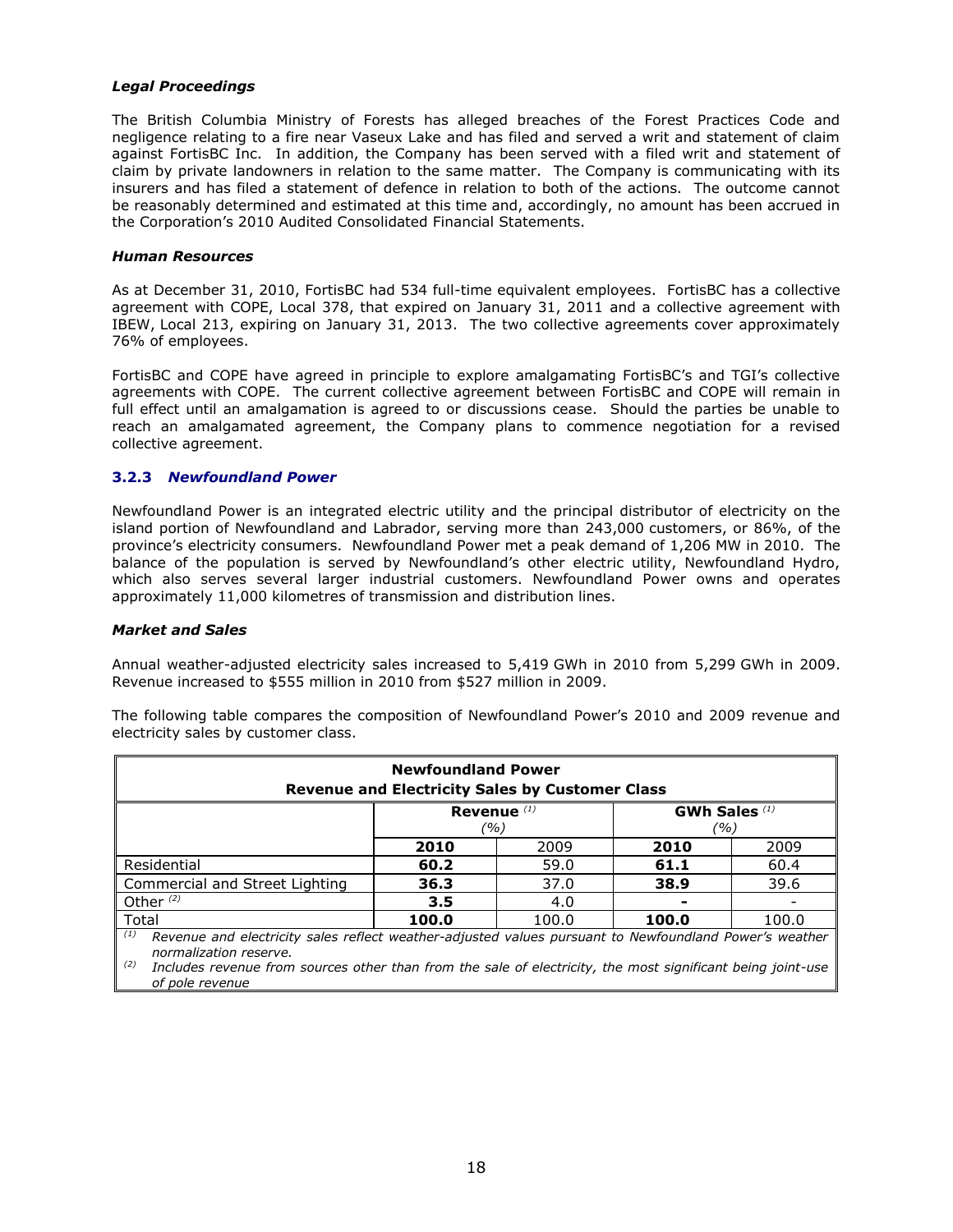# *Power Supply*

Approximately 93% of Newfoundland Power"s energy requirements is purchased from Newfoundland Hydro. The principal terms of the supply arrangements with Newfoundland Hydro are regulated by the PUB on a basis similar to that upon which Newfoundland Power"s service to its customers is regulated.

Newfoundland Power operates 30 small generating facilities, which generate approximately 7% of the electricity sold by Newfoundland Power. The Company's hydroelectric generating plants have a total capacity of 97 MW. The diesel plants and gas turbines have a total capacity of approximately 7 MW and 36 MW, respectively.

### *Legal Proceedings*

The City of St. John's has given formal notice of its intention to terminate Newfoundland Power"s rights to use the Mobile River watershed for the generation of electricity. The effective date of the notice to terminate the lease was March 1, 2009. The Company held these rights under a lease dated November 23, 1946, which was amended by an agreement dated October 21, 1949. The two hydroelectric generating plants affected by the lease have a combined capacity of approximately 12 MW and generate annual production of 49 GWh, representing less than 1% of the Company's total energy requirements. To exercise the termination provision of the lease, the City of St. John"s is required to pay to the Company the value of all works and erections employed in the generation and transmission of electricity using the water of the Mobile River watershed. In accordance with the terms of the lease, an arbitration panel was appointed in 2008 for the purpose of determining the value of the affected assets. On March 9, 2009, the panel issued a ruling on certain preliminary questions. A majority of the panel ruled that termination of the lease will not be effective until payment to the Company of the value of the assets, and that the value of the payment is to be based on a valuation of the assets as a going concern, including the land and water rights.

The City of St. John"s has applied to the Supreme Court of Newfoundland and Labrador to have the preliminary ruling of the arbitration panel set aside. On November 12, 2010, the Supreme Court issued a decision dismissing the City"s application, and awarding court costs to Newfoundland Power. In December 2010 the city appealed the Supreme Court's decision to the Newfoundland and Labrador Court of Appeal. A hearing date for the appeal has not yet been set.

#### *Human Resources*

As at December 31, 2010, Newfoundland Power had 572 full-time equivalent employees, of which approximately 54% were members of bargaining units represented by IBEW, Local 1620.

The Company has two collective agreements governing its union employees represented by IBEW, Local 1620. Both collective agreements expire September 30, 2011.

# *Recent Developments*

In December 2010 Newfoundland Power and Bell Aliant signed a new Support Structure Agreement, effective January 1, 2011, whereby Bell Aliant will buy back 40% of all joint-use poles and related infrastructure owned by Newfoundland Power for approximately \$46 million. Newfoundland Power has filed an application with the PUB requesting approval of the transaction and expects the transaction to close in 2011.

# *3.2.4 Other Canadian Electric Utilities*

Other Canadian Electric Utilities includes the operations of Maritime Electric and FortisOntario.

#### Maritime Electric

The Corporation, through FortisWest, holds all of the common shares of Maritime Electric. Maritime Electric is an integrated electric utility that directly supplies more than 74,000 customers, constituting 90% of electricity consumers on Prince Edward Island. Maritime Electric purchases most of the energy it distributes to its customers from NB Power, a provincial Crown Corporation, through various energy purchase agreements. Maritime Electric"s system is connected to the mainland power grid via two submarine cables between Prince Edward Island and New Brunswick, which are leased from the Government of Prince Edward Island. Maritime Electric owns and operates generating plants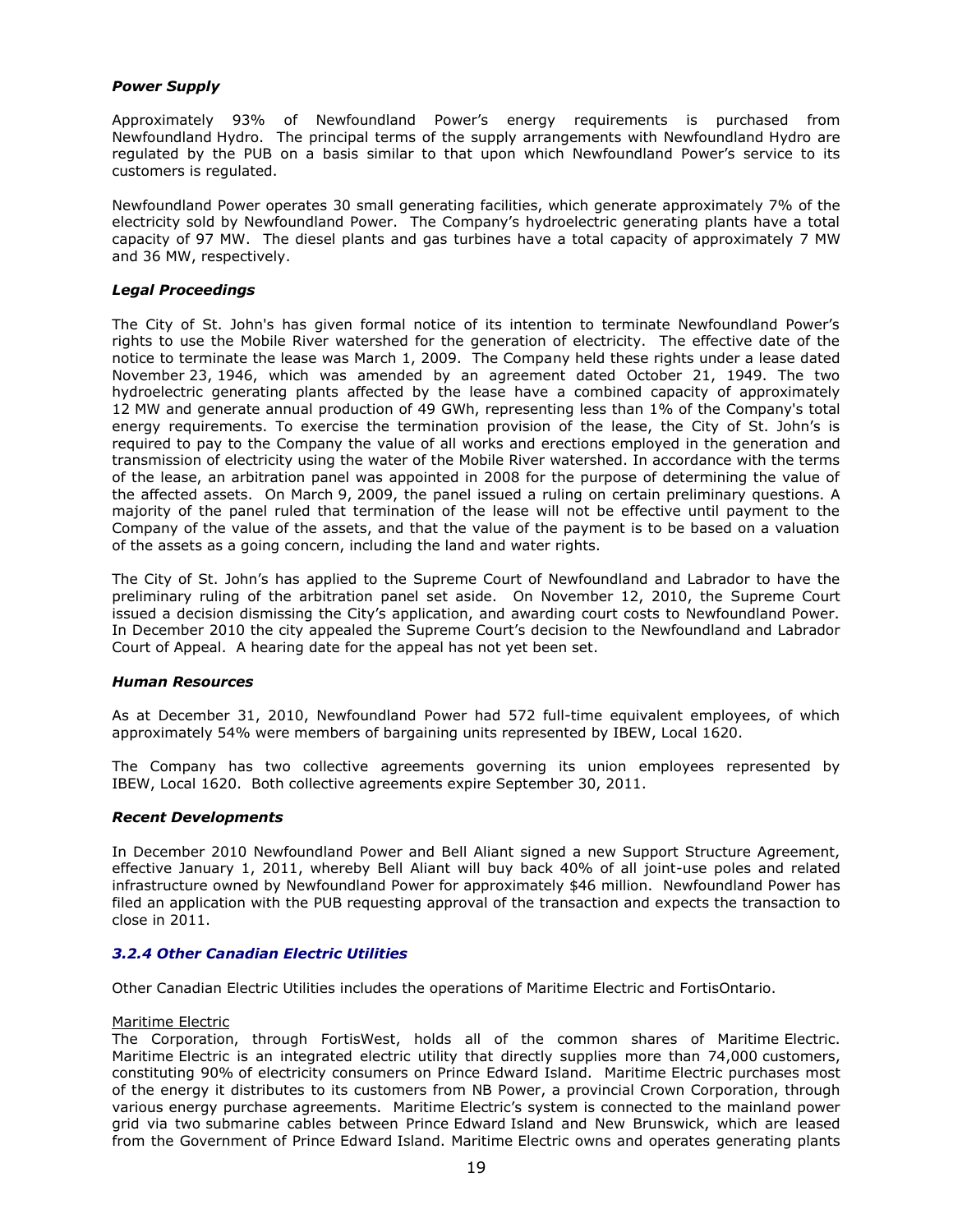with a combined capacity of 150 MW on Prince Edward Island and met a peak demand of 207 MW in 2010. Maritime Electric owns and operates approximately 5,500 kilometres of transmission and distribution lines.

### FortisOntario

The Corporation's wholly owned regulated utility investments in Ontario, collectively FortisOntario, provides integrated electric utility service to approximately 64,000 customers in Fort Erie, Cornwall, Gananoque, Port Colborne and, as of October 2009, the District of Algoma in Ontario. Included in Canadian Niagara Power"s accounts is the operation of the electricity distribution business of Port Colborne Hydro, which has been leased from the City of Port Colborne under a 10-year lease agreement that expires in April 2012. FortisOntario also owns a 10% interest in each of Westario Power Inc., Rideau St. Lawrence Holdings Inc. and Grimsby Power Inc., three regional electric distribution companies serving approximately 38,000 customers.

FortisOntario met a combined peak demand of 273 MW in 2010. FortisOntario owns and operates approximately 3,300 kilometres of transmission and distribution lines.

### *Market and Sales*

Annual electricity sales were 2,328 GWh in 2010 compared to 2,195 GWh in 2009. Revenue was \$331 million in 2010 compared to \$285 million in 2009.

The following table compares the composition of Other Canadian Electric Utilities" 2010 and 2009 revenue and electricity sales by customer class.

| <b>Other Canadian Electric Utilities</b><br><b>Revenue and Electricity Sales by Customer Class</b>                                                  |                              |      |      |      |  |  |
|-----------------------------------------------------------------------------------------------------------------------------------------------------|------------------------------|------|------|------|--|--|
| Revenue $(1)$<br>GWh Sales $(1)$<br>(%)<br>(%)                                                                                                      |                              |      |      |      |  |  |
| 2010<br>2009<br>2010                                                                                                                                |                              |      | 2009 |      |  |  |
| Residential                                                                                                                                         | 43.2<br>43.3<br>42.5<br>42.9 |      |      |      |  |  |
| Commercial and                                                                                                                                      |                              |      |      |      |  |  |
| industrial                                                                                                                                          | 49.1                         | 47.3 | 56.4 | 56.1 |  |  |
| Other $(2)$<br>8.4<br>9.5<br>0.7<br>0.6                                                                                                             |                              |      |      |      |  |  |
| Total<br>100.0<br>100.0<br>100.0<br>100.0                                                                                                           |                              |      |      |      |  |  |
| (1)<br>Includes financial results of Algoma Power from October 2009<br>(2)<br>Includes revenue from sources other than from the sale of electricity |                              |      |      |      |  |  |

#### *Power Supply*

#### Maritime Electric

Maritime Electric purchased 80% of the electricity required to meet its customers' needs from NB Power in 2010. The balance was met through the purchase of wind energy produced on Prince Edward Island. Maritime Electric's on-Island generation facilities are used primarily for peaking, submarine-cable loading issues and emergency purposes.

Maritime Electric generally purchases some of its electricity requirements from Point Lepreau. A major refurbishment of Point Lepreau began in 2008 and is expected to be completed by fall 2012, extending the facility"s estimated life an additional 25 years. As permitted by Island Regulatory and Appeals Commission, replacement energy costs incurred during the refurbishment period are being deferred by Maritime Electric and were approximately \$47 million to the end of February 2011. The nature and timing of recovery of the deferred costs is subject to further review by a commission to be established by the Government of Prince Edward Island.

On November 12, 2010, Maritime electric signed the Prince Edward Island Energy Accord with the Government of Prince Edward Island. The Prince Edward Island Energy Accord covers the period from March 1, 2011 through February 29, 2016. The Accord will provide rate reductions effective March 1, 2011 and price stability and rate predictability for the next two years.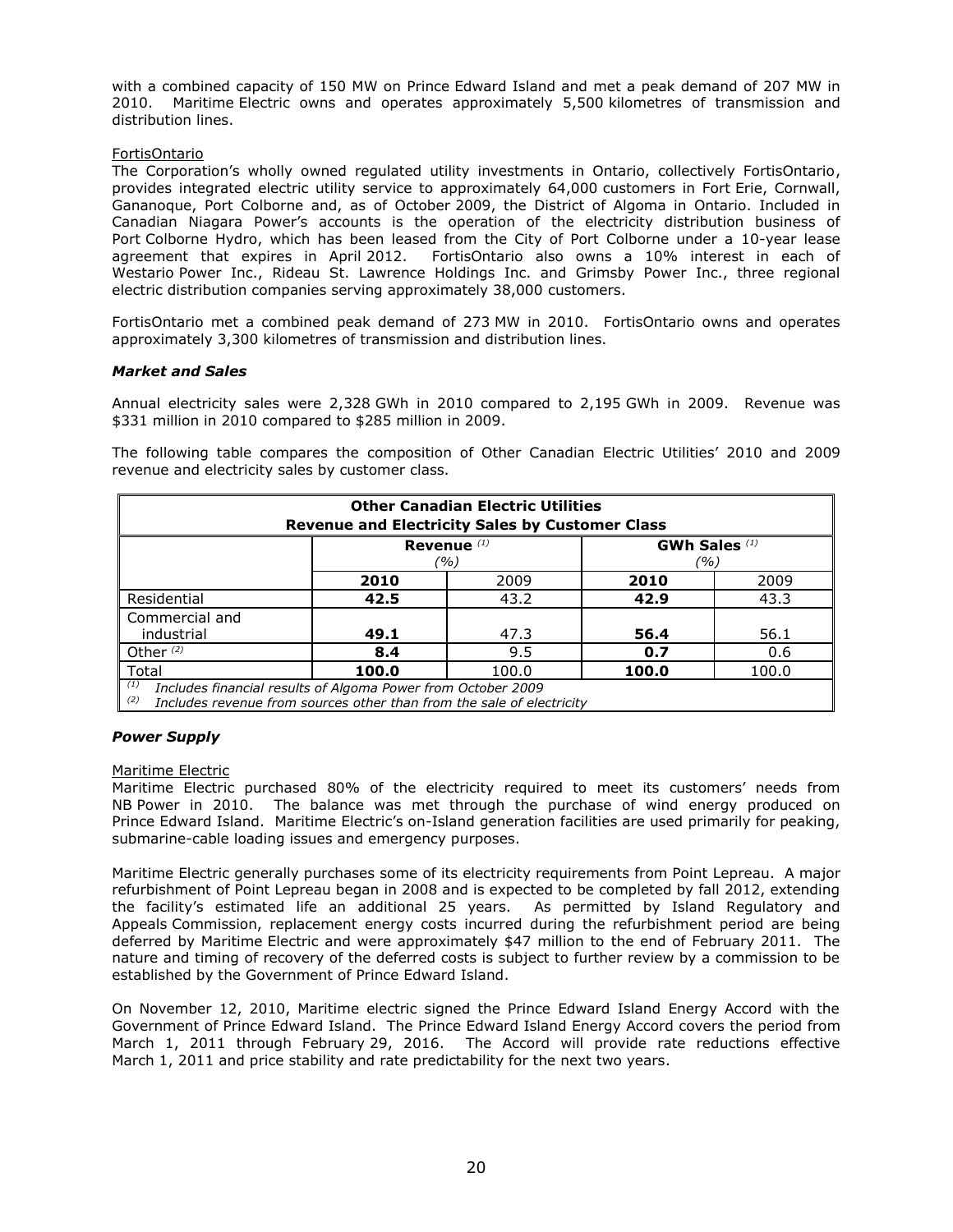The combination of reduced energy input costs associated with a new five-year energy purchase agreement with NB Power effective March 1, 2011 and the assumption, by the Government of Prince Edward Island, of certain energy related costs beginning on March 1, 2011 as stipulated in the Prince Edward Island Energy Accord, will contribute to lower costs for consumers effective March 1, 2011. Maritime Electric's exposure with respect to premiums for replacement energy during the refurbishment of Point Lepreau has been capped as of February 2011. For further information, refer to the "Material Regulatory Decisions and Applications – Maritime Electric" section of the MD&A.

The *Renewable Energy Act* (Prince Edward Island) requires Maritime Electric to supply 15% of its annual energy sales from renewable energy sources. The Government of Prince Edward Island intends to install 30 MW of wind turbines on Prince Edward Island by January 1, 2013, with a view to sell the resultant energy to Maritime Electric. Electricity generated from a 10-MW wind farm, scheduled for completion on Prince Edward Island on or about January 1, 2012, will be purchased by the Government of Prince Edward Island and, in turn, sold to Maritime Electric. Approximately 20% of total energy supply was derived from wind-powered generation in 2010.

### FortisOntario

The power requirements of FortisOntario"s service areas are provided from various sources. Canadian Niagara Power purchases its power requirements for Fort Erie and Port Colborne from IESO. Canadian Niagara Power purchases approximately 88% of energy requirements for Gananoque through monthly energy purchases from Hydro One and the remaining 12% is purchased, through the Hydroelectric Contract Initiative, from five hydroelectric generating plants owned by Fortis Properties. Algoma Power purchases 100% of its energy from IESO.

Under the Standard Supply Code of the Ontario Energy Board, Canadian Niagara Power and Algoma Power are obliged to provide Standard Service Supply to all its customers who do not choose to contract with an electricity retailer. This energy is provided to customers at either regulated or market prices.

Cornwall Electric purchases 100% of its power requirements from Hydro-Québec Energy Marketing under two fixed-term contracts. The first contract, which represents approximately 39% of the power supply, is a 45-MW contract with a 60% capacity factor. The second contract, supplying the remainder of Cornwall Electric's energy requirement, is a 100-MW capacity and energy contract. Both contracts expire in December 2019.

# *Human Resources*

As at December 31, 2010, Maritime Electric had 182 full-time equivalent employees, of which approximately 70% were represented by IBEW, Local 1432. On March 12, 2010, a new collective agreement was reached, which expires December 31, 2013.

As at December 31, 2010, FortisOntario had 199 full-time equivalent employees, of which approximately 59% were represented by CUPE, Local 137, and IBEW, Local 636, in the Niagara Region; IBEW, Local 636, in Gananoque; and Power Workers Union, a CUPE affiliate as CUPE Local 1000, in the Algoma region. The collective agreements governing these employees expire on April 30, 2012; May 31, 2012; July 31, 2012; and December 31, 2012, respectively.

# **3.3 Regulated Electric Utilities - Caribbean**

Regulated Electric Utilities - Caribbean operations are comprised of Belize Electricity, Caribbean Utilities and Fortis Turks and Caicos.

Belize Electricity is an integrated electric utility and the principal distributor of electricity in Belize, Central America, serving more than 77,000 customers. The utility owns more than 2,900 kilometres of transmission and distribution lines and met a peak demand of 81 MW in 2010. The Corporation holds an approximate 70% controlling ownership interest in Belize Electricity.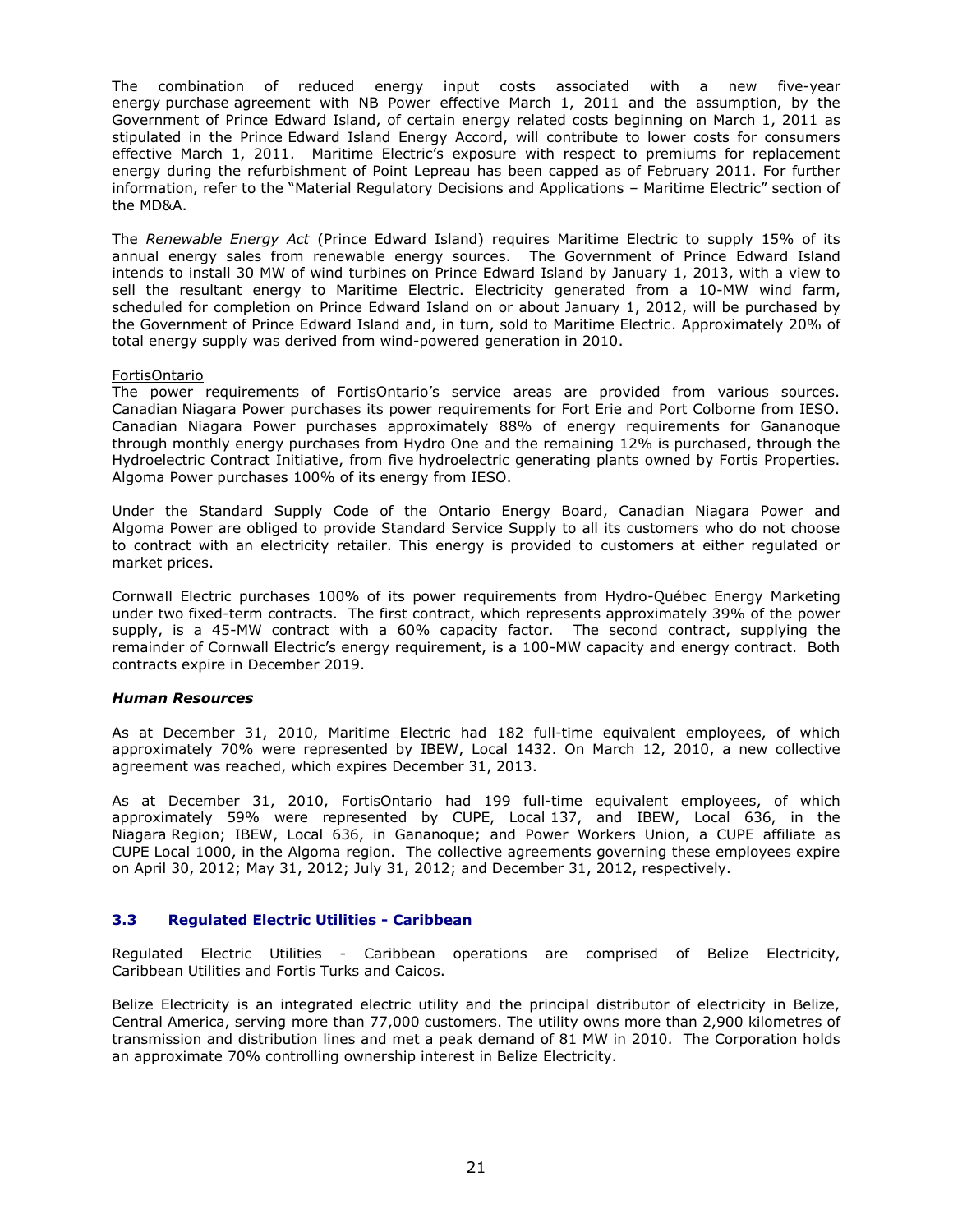Caribbean Utilities is an integrated electric utility and the sole provider of electricity on Grand Cayman, Cayman Islands, serving more than 26,000 customers. The Company met a record peak demand of approximately 102 MW in 2010. Caribbean Utilities owns and operates approximately 556 kilometres of transmission and distribution lines. Fortis holds an approximate 59% controlling ownership interest in the utility. Caribbean Utilities is a public company traded on the Toronto Stock Exchange (TSX:CUP.U).

Fortis Turks and Caicos is an integrated electric utility, wholly owned by Fortis, serving approximately 9,000 customers, or 80%, of electricity consumers, in the Turks and Caicos Islands. The utility met a combined record peak demand of approximately 31 MW in 2010. Fortis Turks and Caicos owns and operates approximately 235 kilometres of transmission and distribution lines. The Company is the principal distributor of electricity in the Turks and Caicos Islands pursuant to 50-year licences that expire in 2036 and 2037.

# *Market and Sales*

Annual electricity sales increased to 1,150 GWh in 2010 from 1,140 GWh in 2009. Annual revenue decreased to \$335 million in 2010 from \$339 million in 2009.

The following table compares the composition of Regulated Electric Utilities - Caribbean's revenue and electricity sales by customer class for the years ended 2010 and 2009.

| Regulated Electric Utilities - Caribbean $^{(1)}$<br><b>Revenue and Electricity Sales by Customer Class</b> |                                           |       |       |       |  |  |  |
|-------------------------------------------------------------------------------------------------------------|-------------------------------------------|-------|-------|-------|--|--|--|
|                                                                                                             | <b>GWh Sales</b><br>Revenue<br>(%)<br>(%) |       |       |       |  |  |  |
|                                                                                                             | 2010                                      | 2009  | 2010  | 2009  |  |  |  |
| Residential                                                                                                 | 48.6                                      | 48.0  | 48.3  | 48.4  |  |  |  |
| Commercial, industrial<br>and street lighting                                                               | 49.4                                      | 50.0  | 51.7  | 51.6  |  |  |  |
| Other $(2)$                                                                                                 | 2.0                                       | 2.0   |       |       |  |  |  |
| Total                                                                                                       | 100.0                                     | 100.0 | 100.0 | 100.0 |  |  |  |

*(2) Includes revenue from sources other than from the sale of electricity*

# *Power Supply*

In 2010 approximately 64% of the energy requirements of Regulated Electric Utilities - Caribbean was sourced from in-house diesel-powered and, to a lesser extent, gas-turbine generation.

Belize Electricity meets its energy requirements from multiple sources, which include power purchases from: (i) the Mollejon, Chalillo and Vaca hydroelectric generating facilities owned and operated by BECOL; (ii) the cogeneration facility owned by BELCOGEN; (iii) the heavy fuel oil plant operated by BAL; (iv) the Hydro Maya hydroelectric generating plant owned by Hydro Maya Limited; (v) CFE, the Mexican state-owned power company; and (vi) its own diesel-powered and gas-turbine generation. All major load centers are connected to Belize"s national electricity system, which is connected with the Mexican national electricity grid, allowing Belize Electricity to optimize its power supply options. Belize Electricity purchased 98% of its energy requirements from the Mollejon, Chalillo and Vaca hydroelectric generating facilities; BELCOGEN; BAL; Hydro Maya Limited and CFE. The balance was produced by Belize Electricity"s installed generating capacity of 34 MW, including a 22-MW gas-turbine generating facility.

In October 2009 the CFE of Mexico cancelled the guaranteed power supply contract for firm energy with Belize Electricity. CFE continues to supply Belize Electricity with power when available. There is sufficient in-country generation to meet energy demand in Belize without supply from CFE.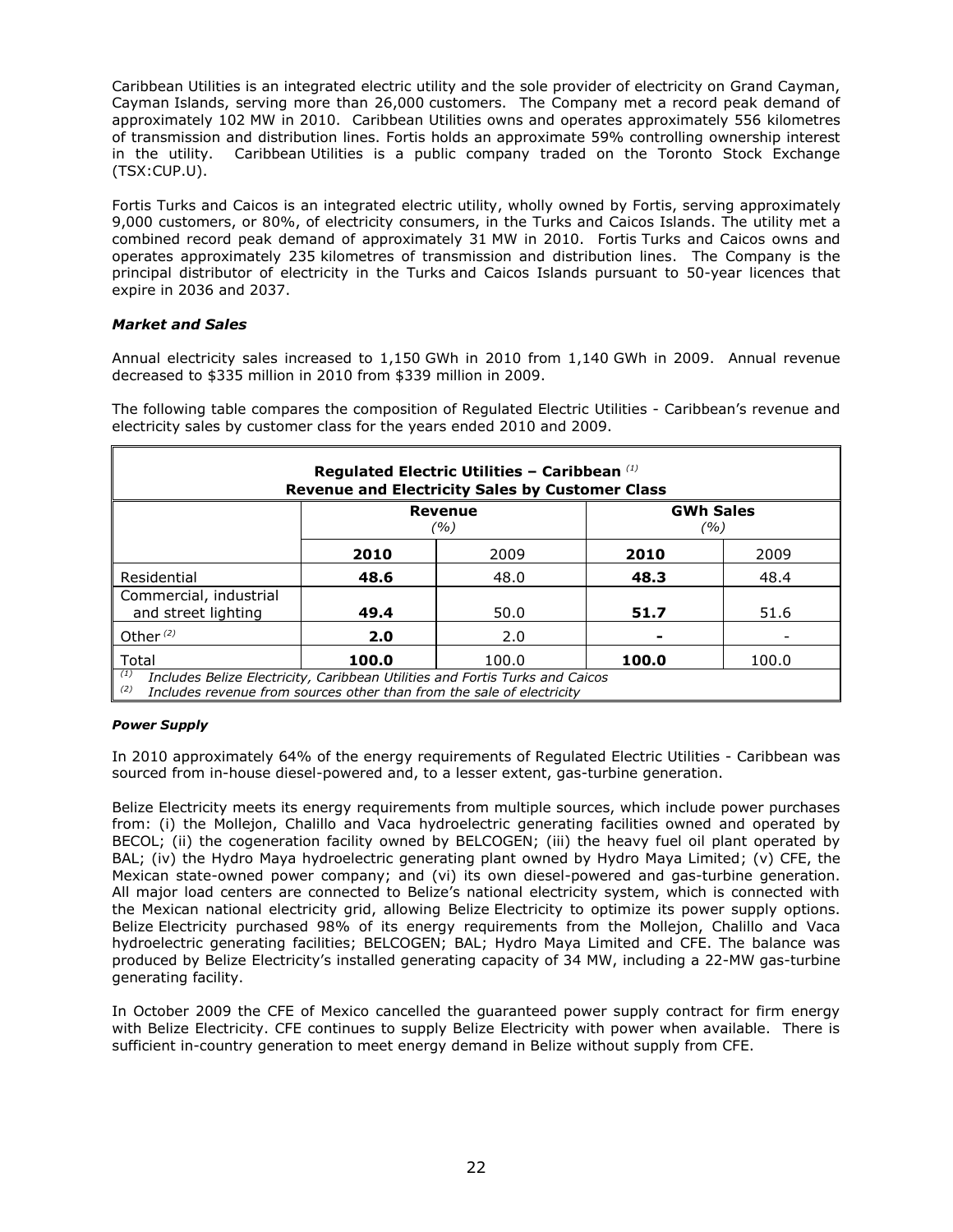Caribbean Utilities relies upon in-house diesel-powered generation to produce electricity for Grand Cayman. Grand Cayman has neither hydroelectric potential nor inherent thermal resources and the Company must rely upon diesel fuel imported to Grand Cayman primarily from refineries in the Caribbean and the Gulf of Mexico. The Company has an installed generating capacity of approximately 151 MW.

Caribbean Utilities has a primary fuel supply contract with a major supplier and is committed to purchase 80% of the Company's fuel requirements from this supplier for the operation of Caribbean Utility"s diesel-powered generating plant. The initial contract was for three years and terminated in April 2010. Caribbean Utilities continues to operate within the terms of the initial contract. The contract contains an automatic renewal clause for years 2010 through 2012. Should any party choose to terminate the contract within that two-year period, notice must be given a minimum of one year in advance of the desired termination date. As at December 31, 2010, no such termination notice has been given by either party. As such, the contract is effectively renewed for 2011. The quantity of fuel to be purchased under the contract for 2011 is approximately 25 million imperial gallons.

Fortis Turks and Caicos relies upon in-house diesel-powered generation, which has a combined generating capacity of 57 MW, to produce electricity for its customers.

Fortis Turks and Caicos has a renewable contract with a major supplier for all of its diesel fuel requirements associated with the generation of electricity. The approximate fuel requirements under this contract are 12 million imperial gallons per annum.

### *Legal Proceedings*

Belize Electricity is involved in a number of legal proceedings relating to the PUC"s June 2008 Final Decision. Changes made in electricity legislation by the Government of Belize and the PUC, the PUC"s June 2008 Final Decision and the PUC"s amendment to the June 2008 Final Decision, which were based on the changed legislation, have been judicially challenged by Belize Electricity in several proceedings. In response to an application from Belize Electricity, the Supreme Court of Belize issued an order in June 2010 prohibiting the PUC from carrying out any rate-setting review proceedings, changing any rates and taking any enforcement or penal steps against Belize Electricity until further order of the Supreme Court.

The evidentiary portion of the trial of Belize Electricity"s appeal of the PUC"s June 2008 Final Decision was heard in October 2010 with closing arguments completed in December 2010. A court decision on the matter is expected in the first quarter of 2011.

#### *Human Resources*

As at December 31, 2010, Regulated Electric Utilities - Caribbean employed 593 full-time equivalent employees. The 191 employees at Caribbean Utilities and 106 employees at Fortis Turks and Caicos are non-unionized. Of the 296 full-time equivalent employees at Belize Electricity, approximately 80% were represented by BEWU. The Company"s collective agreement with BEWU was signed in July 2008 with the next review of the agreement scheduled for 2011 and every five years thereafter.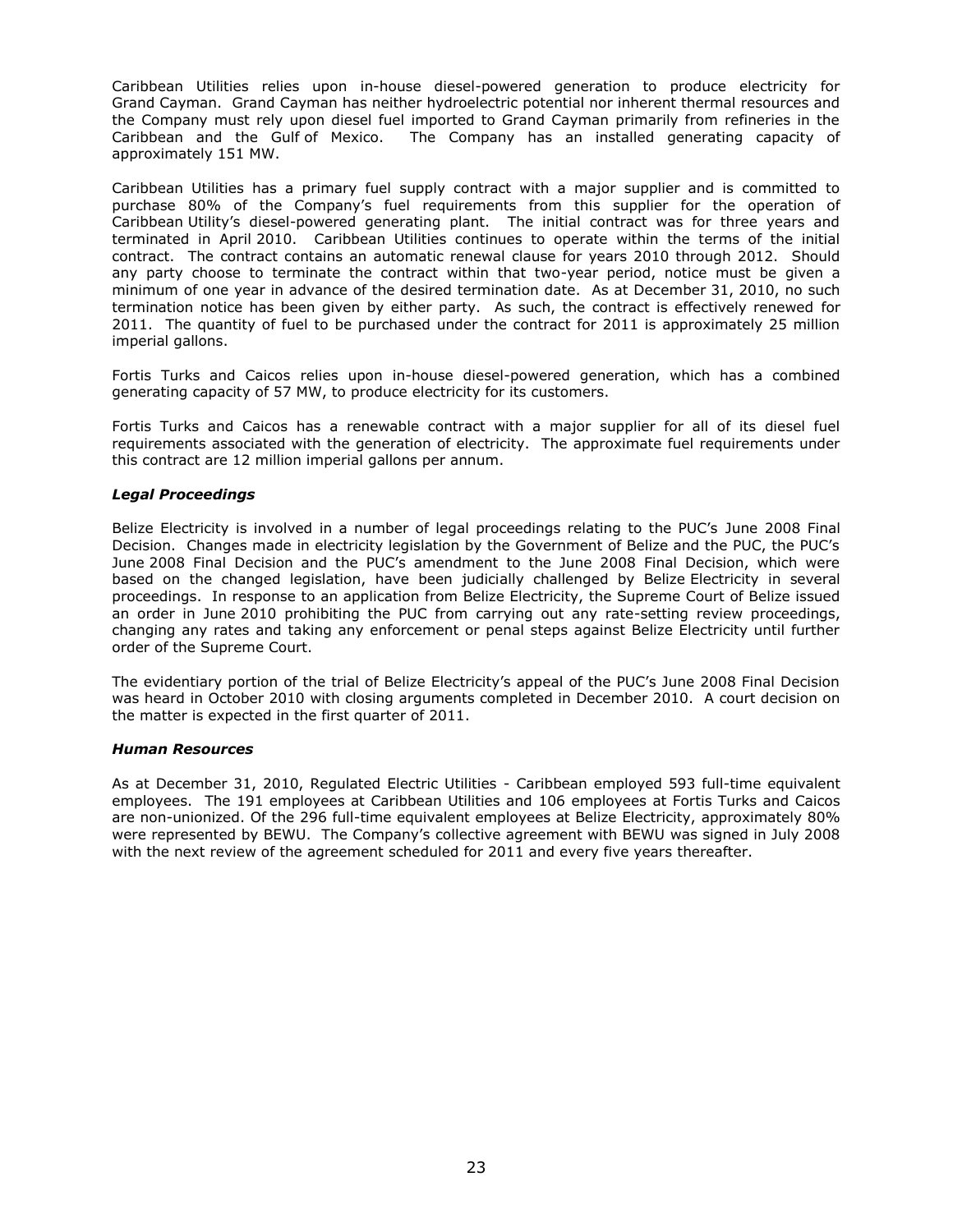# **3.4 Non-Regulated - Fortis Generation**

| <b>Fortis Generation</b><br><b>Non-Regulated Generation Assets</b> |                |                |     |  |  |
|--------------------------------------------------------------------|----------------|----------------|-----|--|--|
| Location<br><b>Fuel</b><br><b>Plants</b><br>Capacity (MW)          |                |                |     |  |  |
| Belize <sup>(1)</sup>                                              | 3              | hydro          | 51  |  |  |
| Ontario                                                            | 7              | hydro, thermal | 13  |  |  |
| Central Newfoundland <sup>(2)</sup>                                | 2              | hydro          | 36  |  |  |
| British Columbia <sup>(3)</sup>                                    |                | hydro          | 16  |  |  |
| Upper New York State                                               | $\overline{4}$ | hydro          | 23  |  |  |
| <b>Total</b>                                                       | 17             |                | 139 |  |  |

The following table summarizes the Corporation's non-regulated generation assets by location.

*(1) Includes the 19-MW Vaca hydroelectric generating facility, which was commissioned in March 2010*

*(2) The two central Newfoundland plants were expropriated by the Government of Newfoundland and Labrador in December 2008. Effective February 12, 2009, the Corporation discontinued the consolidation method of accounting for its investment in central Newfoundland.*

*(3) Once completed, the Waneta Expansion will provide an additional 335 MW of hydroelectric generating capacity in British Columbia.*

The Corporation"s non-regulated generation operations consist of its 100% ownership interest in each of BECOL, FortisOntario and FortisUS Energy, as well as non-regulated generation assets owned by Fortis Properties, FortisBC Inc., and by Fortis through its 51% controlling ownership interest in the Waneta Partnership.

Non-regulated generation operations in Belize consist of the 25-MW Mollejon, 7-MW Chalillo and, as of March 2010, 19-MW Vaca hydroelectric generating facilities. All of the output of these facilities is sold to Belize Electricity under 50-year power purchase agreements expiring in 2055 and 2060 and a franchise agreement with the Government of Belize. Under these agreements, the Mollejon hydroelectric generating facility will be transferred to the Government of Belize in 2036, after which it will be leased at an annually increasing rate for a term expiring in 2055.

The US\$53 million 19-MW hydroelectric generating facility at Vaca on the Macal River in Belize was commissioned in March 2010. The facility was constructed downstream from the Chalillo and Mollejon hydroelectric generation facilities and is forecast to increase average annual energy production from the Macal River by approximately 80 GWh to 240 GWh.

Non-regulated generation operations of FortisOntario include the operation of a 5-MW gas-powered cogeneration plant in Cornwall. All energy output of this plant is sold to Cornwall Electric. Fortis Properties owns and operates six small hydroelectric generating facilities in eastern Ontario with a combined capacity of 8 MW. The electricity produced from these facilities is sold to the Ontario Power Association, via the Hydroelectric Contract Initiative, under fixed-price contracts.

Fortis Properties also has a non-regulated generation investment in central Newfoundland that is held through the Company"s direct 51% interest in the Exploits Partnership. Through the Exploits Partnership, 36 MW of additional capacity was developed and installed at two of Abitibi"s hydroelectric generating plants in central Newfoundland. The Exploits Partnership sells its output to Newfoundland Hydro under a 30-year power purchase agreement expiring in 2033. Effective February 12, 2009, the Corporation discontinued the consolidation method of accounting for these operations, necessitated by the actions of the Government of Newfoundland and Labrador related to its expropriation of the assets of the Exploits Partnership (see the "Legal Proceedings" section that follows).

The non-regulated generation operations of FortisBC Inc. include the 16-MW run-of-river Walden hydroelectric power plant near Lillooet, British Columbia and the 335-MW Waneta Expansion, which is being constructed. The Walden hydroelectric power plant is a non-regulated operation that sells its entire output to BC Hydro under a power purchase agreement expiring in 2013. Effective October 1, 2010, non-regulated generation operations in British Columbia include the Corporation"s direct 51% controlling ownership interest in the Waneta Partnership, with CPC/CBT holding the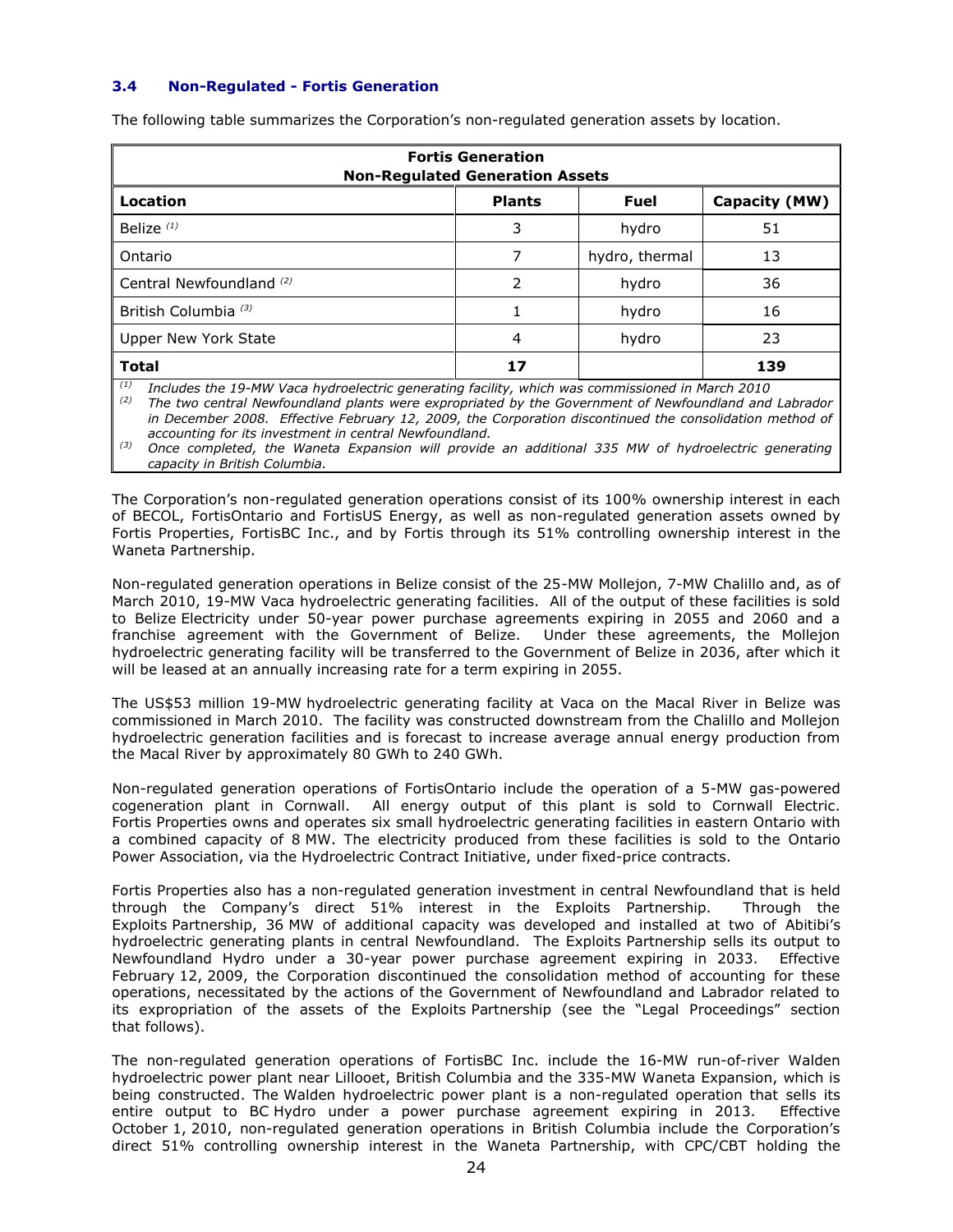remaining 49% interest. Construction of the Waneta Expansion commenced late in 2010 for completion expected in spring 2015 at an estimated cost of approximately \$900 million. SNC-Lavalin was awarded a contract for approximately \$590 million to design and build the Waneta Expansion. Approximately \$75 million was incurred on this capital project in 2010. For additional information refer to Section 3.2.2 of this AIF.

Through FortisUS Energy, an indirect wholly owned subsidiary, the Corporation owns and operates four hydroelectric generating facilities in Upper New York State with a combined capacity of approximately 23 MW operating under licences from the United States Federal Energy Regulatory Commission. All four hydroelectric generating facilities sell energy at market rates through purchase agreements with Niagara Mohawk Power Corporation.

### *Market and Sales*

Annual energy sales from non-regulated generation assets were 427 GWh in 2010 compared to 583 GWh in 2009. Revenue was \$36 million in 2010 compared to \$39 million in 2009.

The following table compares the composition of Fortis Generation's 2010 and 2009 revenue and energy sales by location.

| <b>Fortis Generation</b><br><b>Revenue and Energy Sales by Location</b>                                       |                                                                                                                                                                                                                                            |                               |                                                    |                                                         |
|---------------------------------------------------------------------------------------------------------------|--------------------------------------------------------------------------------------------------------------------------------------------------------------------------------------------------------------------------------------------|-------------------------------|----------------------------------------------------|---------------------------------------------------------|
|                                                                                                               |                                                                                                                                                                                                                                            | Revenue<br>(%)                |                                                    | <b>GWh Sales</b><br>(%)                                 |
|                                                                                                               | 2010                                                                                                                                                                                                                                       | 2009                          | 2010                                               | 2009                                                    |
| Belize $(\overline{1)}$                                                                                       | 68.9                                                                                                                                                                                                                                       | 46.1                          | 60.6                                               | 30.9                                                    |
| Ontario $\overline{^{(2)}}$                                                                                   | 11.2                                                                                                                                                                                                                                       | 31.0                          | 11.7                                               | 46.5                                                    |
| Central Newfoundland <sup>(3)</sup>                                                                           | 3.9                                                                                                                                                                                                                                        | 9.1                           |                                                    | 3.3                                                     |
| British Columbia                                                                                              | 5.6                                                                                                                                                                                                                                        | 4.2                           | 8.4                                                | 4.9                                                     |
| Upper New York State                                                                                          | 10.4                                                                                                                                                                                                                                       | 9.6                           | 19.3                                               | 14.4                                                    |
| Total<br>$\mathcal{L}(1)$ and $\mathcal{L}(2)$ and $\mathcal{L}(3)$ and $\mathcal{L}(4)$ and $\mathcal{L}(3)$ | 100.0<br>$\mathbf{r}$ , and a set of the set of the set of the set of the set of the set of the set of the set of the set of the set of the set of the set of the set of the set of the set of the set of the set of the set of the set of | 100.0<br>$\sim$ $\sim$ $\sim$ | 100.0<br>$\sim$ $\sim$ $\sim$ $\sim$ $\sim$ $\sim$ | 100.0<br>$\mathbf{r}$ and $\mathbf{r}$ and $\mathbf{r}$ |

*(1) Results reflect contribution from the Vaca hydroelectric generating facility in Belize from March 2010 when the facility was commissioned* 

*(2) Results reflect contribution from the Rankine hydroelectric generating facility in Ontario until April 30, 2009, when the Rankine water rights expired at the end of a 100-year term*

*(3) Reflects the discontinuance of the consolidation method of accounting for the financial results of the operations in central Newfoundland, effective February 12, 2009*

#### *Legal Proceedings*

#### *Exploits Partnership*

In December 2008 the Government of Newfoundland and Labrador expropriated Abitibi"s hydroelectric assets and water rights in Newfoundland, including those of the Exploits Partnership. The newsprint mill in Grand Falls-Windsor closed on February 12, 2009, subsequent to which the day-to-day operations of the Exploits Partnership"s hydroelectric generating facilities were assumed by Nalcor Energy as an agent for the Government of Newfoundland and Labrador with respect to expropriation matters. The Government of Newfoundland and Labrador has publicly stated that it is not its intention to adversely affect the business interests of lenders or independent partners of Abitibi in the province. The loss of control over cash flows and operations has required Fortis to cease consolidation of the Exploits Partnership, effective February 12, 2009. Discussions between Fortis Properties and Nalcor Energy with respect to expropriation matters are ongoing.

#### *Human Resources*

As at December 31, 2010, Fortis Generation employed 28 full-time equivalent personnel, none of whom participate in a collective agreement.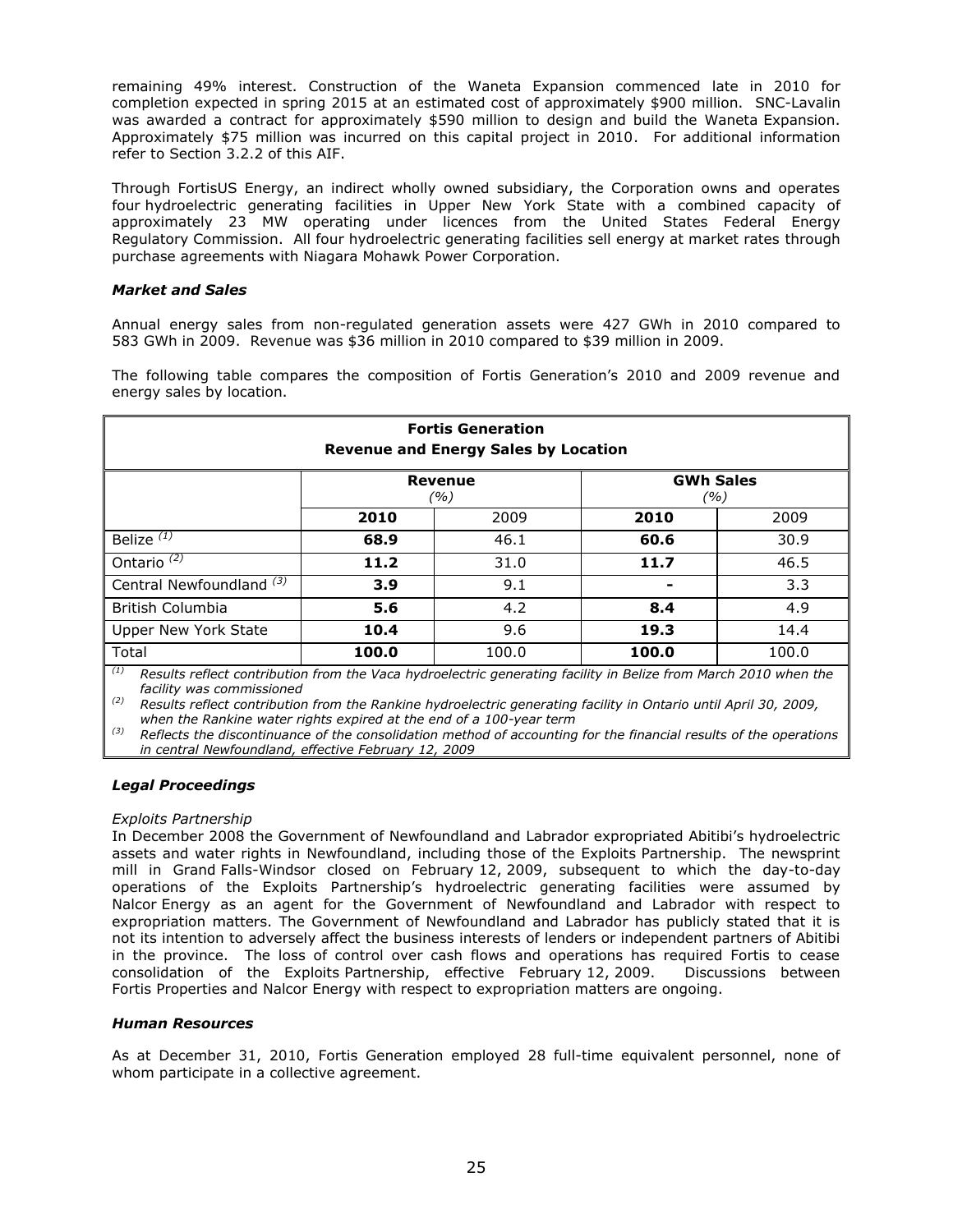# **3.5 Non-Regulated - Fortis Properties**

As a wholly owned subsidiary of Fortis, Fortis Properties is the Corporation"s vehicle for non-utility diversification and growth. The Company owns and operates 21 hotels, comprised of more than 4,100 rooms, in eight Canadian provinces and approximately 2.7 million square feet of commercial office and retail space primarily in Atlantic Canada.

Revenue was \$226 million in 2010 compared to \$219 million in 2009. In 2010 Fortis Properties derived approximately 29% of its revenue from real estate operations and 71% of its revenue from hotel operations. Fortis Properties derived approximately 45% of its 2010 operating income from real estate operations and 55% from hotel operations.

Fortis Properties" Real Estate Division is anchored by high-quality tenants under long-term leases. The Real Estate Division ended 2010 with 94.5% occupancy, compared to 96.2% occupancy at the end of 2009. In contrast, the average national occupancy rate was 90.5% at the end of 2010, compared to 90.2% at the end of 2009.

| <b>Fortis Properties</b><br><b>Office and Retail Properties</b> |                  |                         |                                                   |
|-----------------------------------------------------------------|------------------|-------------------------|---------------------------------------------------|
| <b>Property</b>                                                 | Location         | <b>Type of Property</b> | <b>Gross Lease</b><br>Area<br>(square feet 000's) |
| Fort William Building                                           | St. John's, NL   | Office                  | 188                                               |
| Cabot Place I                                                   | St. John's, NL   | Office                  | 135                                               |
| TD Place                                                        | St. John's, NL   | Office                  | 94                                                |
| Fortis Building                                                 | St. John's, NL   | Office                  | 83                                                |
| Multiple Office                                                 | St. John's, NL   | Office and Retail       | 75                                                |
| Millbrook Mall                                                  | Corner Brook, NL | Retail                  | 118                                               |
| Fraser Mall                                                     | Gander, NL       | Retail                  | 99                                                |
| Marystown Mall                                                  | Marystown, NL    | Retail                  | 87                                                |
| <b>Fortis Tower</b>                                             | Corner Brook, NL | Office                  | 69                                                |
| Viking Mall $(1)$                                               | St. Anthony, NL  | Retail                  | 69                                                |
| Maritime Centre                                                 | Halifax, NS      | Office and Retail       | 564                                               |
| <b>Brunswick Square</b>                                         | Saint John, NB   | Office and Retail       | 512                                               |
| Kings Place                                                     | Fredericton, NB  | Office and Retail       | 292                                               |
| <b>Blue Cross Centre</b>                                        | Moncton, NB      | Office and Retail       | 324                                               |
| Delta Regina                                                    | Regina, SK       | Office                  | 52                                                |
| <b>Total</b><br>2,761                                           |                  |                         |                                                   |
| (1)<br>Property sold subsequent to December 31, 2010.           |                  |                         |                                                   |

The following table sets out the office and retail properties owned by Fortis Properties.

Revenue per available room, at the Hospitality Division of Fortis Properties, had a modest increase to \$76.83 in 2010 from \$76.55 in 2009. The increase was the result of an increase in the average room rate, partially offset by an overall decrease in hotel occupancy. Average daily room rate increased to \$124.17 in 2010, up from \$121.98 in 2009, while the average occupancy for 2010 was 61.9% down from the 62.8% achieved in 2009.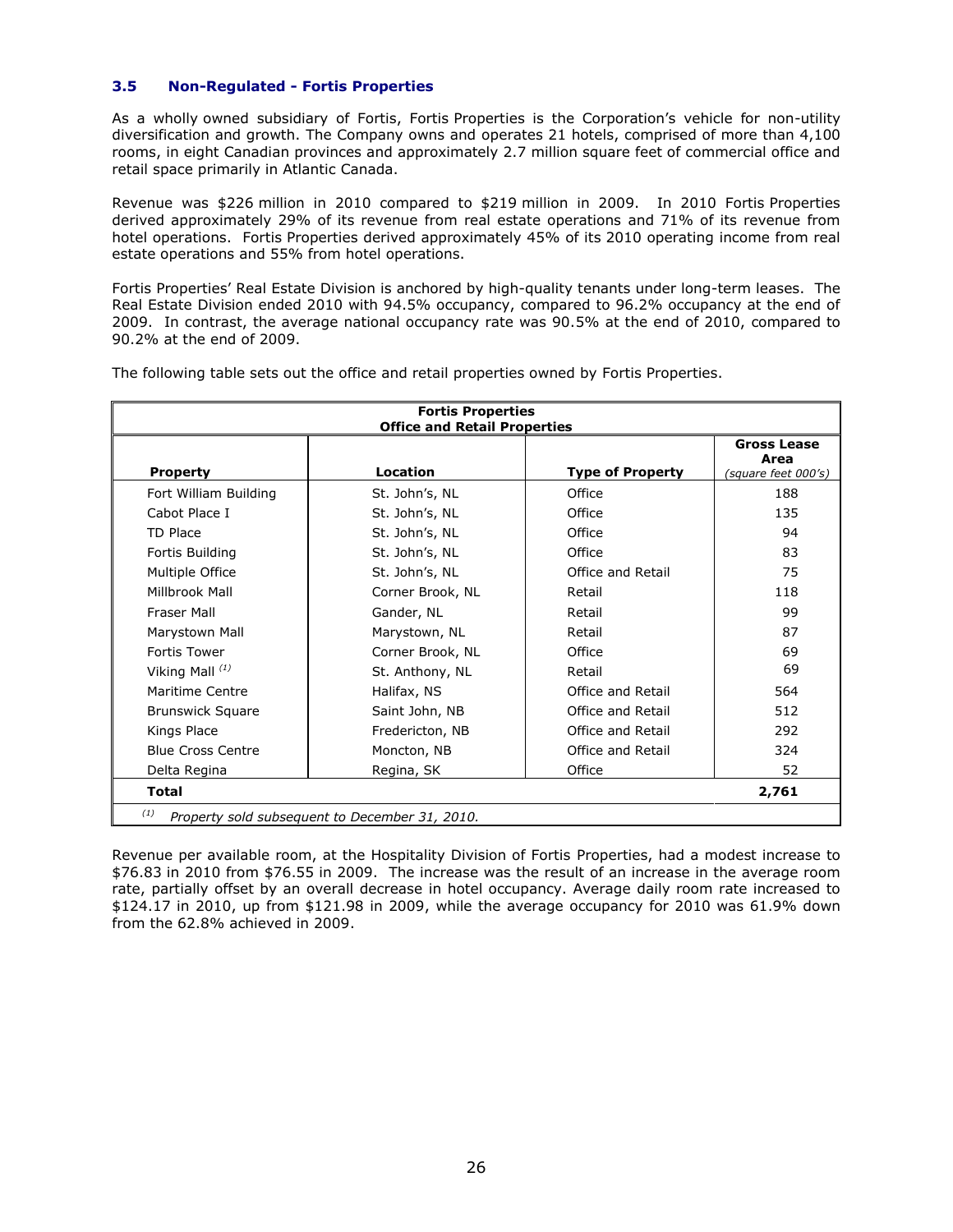The hotels owned and managed by Fortis Properties are summarized as follows.

| <b>Fortis Properties</b><br><b>Hotels</b>                                                                      |                         |                                           |                                                               |  |
|----------------------------------------------------------------------------------------------------------------|-------------------------|-------------------------------------------|---------------------------------------------------------------|--|
| <b>Hotels</b>                                                                                                  | <b>Location</b>         | <b>Number of</b><br>Guest<br><b>Rooms</b> | <b>Conference</b><br><b>Facilities</b><br>(000's square feet) |  |
| Delta St. John's                                                                                               | St. John's, NL          | 403                                       | 21                                                            |  |
| Holiday Inn St. John's                                                                                         | St. John's, NL          | 252                                       | 11                                                            |  |
| Sheraton Hotel Newfoundland                                                                                    | St. John's, NL          | 301                                       | 16                                                            |  |
| Mount Peyton                                                                                                   | Grand Falls-Windsor, NL | 148                                       | 6                                                             |  |
| Greenwood Inn Corner Brook                                                                                     | Corner Brook, NL        | 102                                       | 5                                                             |  |
| Four Points by Sheraton Halifax                                                                                | Halifax, NS             | 177                                       | 12                                                            |  |
| Delta Sydney                                                                                                   | Sydney, NS              | 152                                       | 6                                                             |  |
| Delta Brunswick                                                                                                | Saint John, NB          | 254                                       | 18                                                            |  |
| Holiday Inn Kitchener-Waterloo                                                                                 | Kitchener-Waterloo, ON  | 184                                       | 13                                                            |  |
| Holiday Inn Peterborough                                                                                       | Peterborough, ON        | 153                                       | 7                                                             |  |
| Holiday Inn Sarnia                                                                                             | Point Edward, ON        | 217                                       | 11                                                            |  |
| Holiday Inn Cambridge                                                                                          | Cambridge, ON           | 143                                       | 7                                                             |  |
| Holiday Inn Select Windsor                                                                                     | Windsor, ON             | 214                                       | 14                                                            |  |
| Greenwood Inn Calgary                                                                                          | Calgary, AB             | 210                                       | 9                                                             |  |
| Greenwood Inn Edmonton                                                                                         | Edmonton, AB            | 224                                       | 8                                                             |  |
| Greenwood Inn Winnipeg                                                                                         | Winnipeg, MB            | 213                                       | 10                                                            |  |
| Ramada Hotel & Suites Lethbridge                                                                               | Lethbridge, AB          | 119                                       | 5                                                             |  |
| Holiday Inn Express and Suites Medicine Hat                                                                    | Medicine Hat, AB        | 93                                        | 1                                                             |  |
| Best Western Medicine Hat                                                                                      | Medicine Hat, AB        | 122                                       |                                                               |  |
| Holiday Inn Express Kelowna <sup>(1)</sup>                                                                     | Kelowna, BC             | 190                                       | 5                                                             |  |
| Delta Regina                                                                                                   | Regina, SK              | 274                                       | 24                                                            |  |
| <b>Total</b><br>209<br>4,145                                                                                   |                         |                                           |                                                               |  |
| (1)<br>Includes an additional 70 rooms and approximately 4,500 square feet of meeting space associated with an |                         |                                           |                                                               |  |

*expansion of the hotel completed in February 2010*

# *Human Resources*

As at December 31, 2010, Fortis Properties employed approximately 2,300 full-time equivalent employees, approximately 50% of whom are represented by unions listed in the following table.

| <b>Fortis Properties</b><br><b>Unions</b>            |              |                                  |                                                |  |
|------------------------------------------------------|--------------|----------------------------------|------------------------------------------------|--|
| <b>Property</b>                                      | <b>Union</b> | <b>Expiry of Agreement</b>       | <b>Number of</b><br><b>Unionized Employees</b> |  |
| Holiday Inn St. John's                               | CAW          | August 31, 2012                  | 50                                             |  |
| Delta St. John's                                     | <b>UFCW</b>  | December 31, 2012                | 264                                            |  |
| Greenwood Inn Corner Brook                           | CAW          | March 11, 2013                   | 47                                             |  |
| East Side Mario's St. John's                         | <b>CAW</b>   | July 31, 2013                    | 104                                            |  |
| Delta Sydney                                         | <b>CAW</b>   | September 30, 2011               | 79                                             |  |
| Delta Brunswick & Brunswick Square                   | <b>USW</b>   | June 10, 2013                    | 139                                            |  |
| Delta Regina                                         | <b>CEP</b>   | November 30, 2010 <sup>(1)</sup> | 183                                            |  |
| St. John's Real Estate                               | <b>IBEW</b>  | April 17, 2013                   | 10                                             |  |
| Sheraton Hotel Newfoundland                          | CAW          | March 31, 2011                   | 173                                            |  |
| Holiday Inn Select Windsor                           | <b>UFCW</b>  | April 30, 2013                   | 52                                             |  |
| Mount Peyton                                         | <b>UFCW</b>  | December 1, 2011                 | 55                                             |  |
| <b>Total</b><br>1,156                                |              |                                  |                                                |  |
| (1)<br>Collective bargaining commenced January 2011. |              |                                  |                                                |  |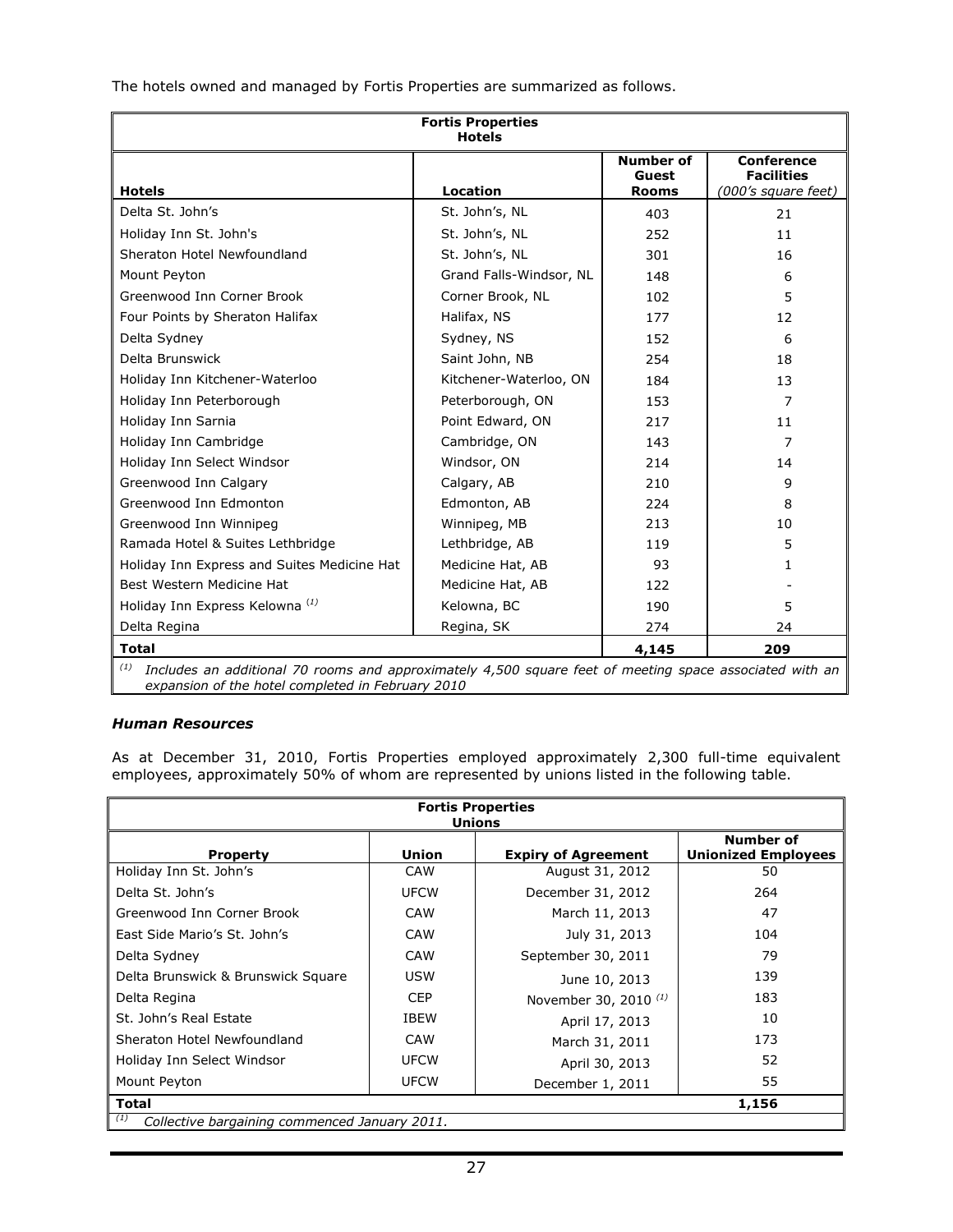# **4.0 REGULATION**

Each of the Corporation"s utilities operates under a cost of service methodology and is regulated by the regulatory body in its respective operating jurisdiction. FortisBC is also subject to performance-based rate-setting extending into 2011, which provides the utility an opportunity to earn in excess of its allowed rate of return on common shareholders" equity. With regulated utilities in eight different jurisdictions, Fortis has significant regulatory expertise.

For information with respect to the nature of regulation and material regulatory decisions and applications associated with each of the Corporation's regulated gas and electric utilities, refer to the "Regulatory Highlights" section of the MD&A and to Note 2 to the Corporation's 2010 Audited Consolidated Financial Statements.

# **5.0 ENVIRONMENTAL MATTERS**

The Corporation and its Canadian subsidiaries are subject to various federal, provincial and municipal laws, regulations and guidelines relating to the protection of the environment including, but not limited to, wildlife, water and land protection, emissions and the proper storage, transportation, recycling and disposal of hazardous and non-hazardous substances. In addition, both the provincial and federal governments have environmental assessment legislation, which is designed to foster better land-use planning through the identification and mitigation of potential environmental impacts of projects or undertakings prior to and after their commencement.

Several key Canadian federal environmental laws and regulations affecting the operations of the Corporation"s Canadian subsidiaries include, but are not limited to, the: (i) *Canadian Environmental Assessment Act;* (ii) *Canadian Environmental Protection Act*; (iii) *Transportation of Dangerous Goods Act and Regulations*; (iv) *Hazardous Product Act*; (v) *Canada Wildlife Act*; (vi) *Navigable Waters Protection Act*; (vii) *Canada National Parks Act*; (viii) *Fisheries Act; (ix) Canada Water Act; (x) National Emission Guidelines for Stationary Combustion Turbines; (xi) National Fire Code of Canada; (xii) Pest Control Products Act and Regulations; (xiii) PCB Regulations; (xiv) Canadian Species at Risk Act; and (xv) Ozone Depleting Substances Regulations.*

Environmental risks affecting the Corporation"s utility operations include, but are not limited to: (i) hazards associated with the transportation, storage and handling of large volumes of fuel for fuel-powered electricity generating plants, including leeching of the fuel into the ground, nearby watershed areas and open waters; (ii) risk of spills or leaks of petroleum-based products, including PCB-contaminated oil, which are used in the cooling and lubrication of transformers, capacitors and other electrical equipment; (iii) risk of spills or releases into the environment arising from the improper transportation, storage, handling and disposal of other hazardous substances; (iv) GHG emissions, including natural gas and propane leaks and spills and emissions from the combustion of fuel required to generate electricity; (v) risk of fire; (vi) risk of disruption to vegetation; (vii) risk of contamination of soil and water near chemically treated poles; (viii) risk of disruption to fish, animals and their habitat as a result of the creation of artificial water flows and levels associated with hydroelectric water storage and utilization; and (ix) risk of responsibility for remediation of contaminated properties, whether or not such contamination resulted from the Corporation"s utility operations.

There are many Canadian provincial and municipal laws, regulations and guidelines that address similar environmental risks as the federal laws, regulations and guidelines, but at a provincial or local level.

In British Columbia, the *Carbon Tax Act, Greenhouse Gas Reduction Targets Act, Clean Energy Act, Greenhouse Gas Reduction (Cap and Trade) Act* and anticipated cap-and-trade regulations specifically affect, or may potentially affect, the operations of the Terasen Gas companies and FortisBC.

Air emissions management is the main environmental concern of the Corporation's regulated gas utilities, primarily due to the uncertainties relating to new and emerging federal and provincial GHG laws, regulations and guidelines. While governmental policy direction is unfolding, it remains to be determined to what extent a GHG air emissions cap will impact these utilities. To help mitigate this uncertainty, the Terasen Gas companies participate in sectoral and industry groups to monitor the development of emerging regulations. In addition, TGI was an active participant in Canada"s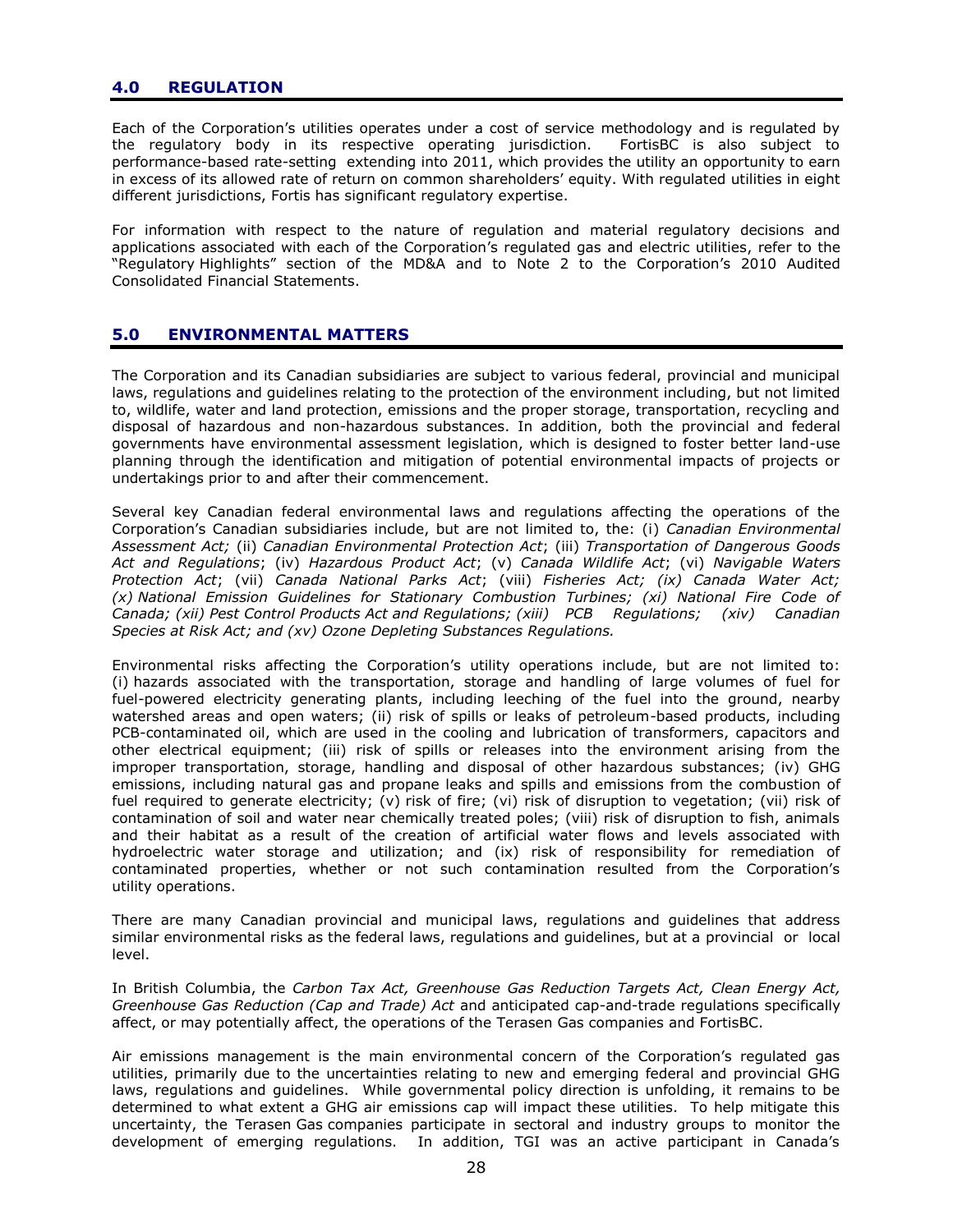Voluntary Climate Change Challenge and Registry and, its successor, the Canadian Greenhouse Gas Challenge Registry. Involvement in stakeholder consultations by the Terasen Gas companies has occurred to ensure the perspective of the Companies is considered such that unnecessary prescriptive reporting requirements do not encumber existing asset integrity management processes that are in place to address operational risks around GHG emissions.

Recent updates to the Government of British Columbia"s Energy Plan and GHG reduction targets present risks and opportunities to the Terasen Gas companies and, to a lesser degree, FortisBC. The *Greenhouse Gas Reduction Targets Act* mandates a public sector reduction in GHG emissions of 33% from 2007 levels by 2020. This is coupled with mandates for all new electricity generation to be net carbon neutral. Energy objectives under the *Clean Energy Act* aim to ensure electricity self-sufficiency for British Columbia by 2016. The *Clean Energy Act* also places a new focus on clean demand-side management measures and smart metering technologies. In 2008 the Government of British Columbia amended the *Utilities Commission Act* to require the BCUC to ensure that utilities undertake efficiency and conservation measures in their operations and to consider the Government of British Columbia's energy objectives in specified approval processes.

The energy and GHG emissions policies in British Columbia have created incentives to expand TGI"s deployment of renewable energy, such as biogas, and to expand its Energy Efficiency and Conservation Program. Additionally, the introduction of the *Carbon Tax Act* improves the competitive position of natural gas relative to other fossil fuels, as the tax is based on the amount of carbon dioxide equivalent emitted per unit of energy. Natural gas, therefore, has a lower tax rate than oil or coal products.

TGI is one of the first utility companies in Canada to include alternative energy solutions as part of its regulated energy service offerings. TGI recently received approval from the BCUC for a new renewable natural gas program, on a limited basis, for an initial two-year period. An equivalent of 10% of the subscribed customers" natural gas requirements will be sourced from local renewable energy projects feeding gas supply into the TGI network. As part of this program, TGI has received approval to activate two projects that will upgrade raw biogas into biomethane, which will be added to TGI"s distribution system. Use of biomethane will reduce emissions from waste decomposition and will help address the Government of British Columbia's climate change goals.

The Waneta Expansion in British Columbia is an example of a clean renewable energy source and is expected to have an annual energy output of 675 GWh when it comes into service.

British Columbia is a participant in the Western Climate Initiative. The participants, consisting of several states and provinces, expect to implement a cap-and-trade program to reduce GHG emissions beginning January 1, 2012. Terasen expects that both TGI and TGVI will be covered under the program. The specific details of which facilities will be covered under the program are dependent on the types of emissions and how individual facilities will be defined under cap-and-trade legislation. The cap-and-trade program will have a declining cap on emissions that all facilities covered under the program must meet, either by reducing emissions internally or by purchasing allowances from other facilities for release over the capped amounts. While allowance costs are based on market prices, it appears likely that the Terasen Gas companies" facilities will be net purchasers of allowances over the near and medium terms.

Terasen is subject to reporting and external verification requirements associated with GHG emissions under Reporting Regulations under the *Greenhouse Gas Reduction (Cap and Trade) Act* that were enacted in November 2009. Internal controls over the GHG emission reporting processes and systems have been validated in accordance with the reporting requirements to ensure the alignment of existing parameters with any additional parameters required as part of the new reporting processes. The Terasen Gas companies have developed capabilities that will manage compliance requirements in the upcoming GHG emissions" trading environment. Terasen will also continue to monitor and assess emerging regulations, in particular the offset and allowance regulations.

The significance of GHG emissions is lower at the Corporation"s Canadian regulated electric utilities because their primary business is the distribution of electricity. With respect to FortisAlberta, its operations involve only the distribution of electricity. Additionally, all in-house generating capacity at FortisBC and about 70% at Newfoundland Power and most of the Corporation's non-regulated generating capacity is hydroelectric, a clean energy source. There is no coal-fired generation within any of the Corporation's operations. The Corporation's Canadian regulated electric utilities are indirectly impacted, however, by GHG emissions through the purchase of power generated by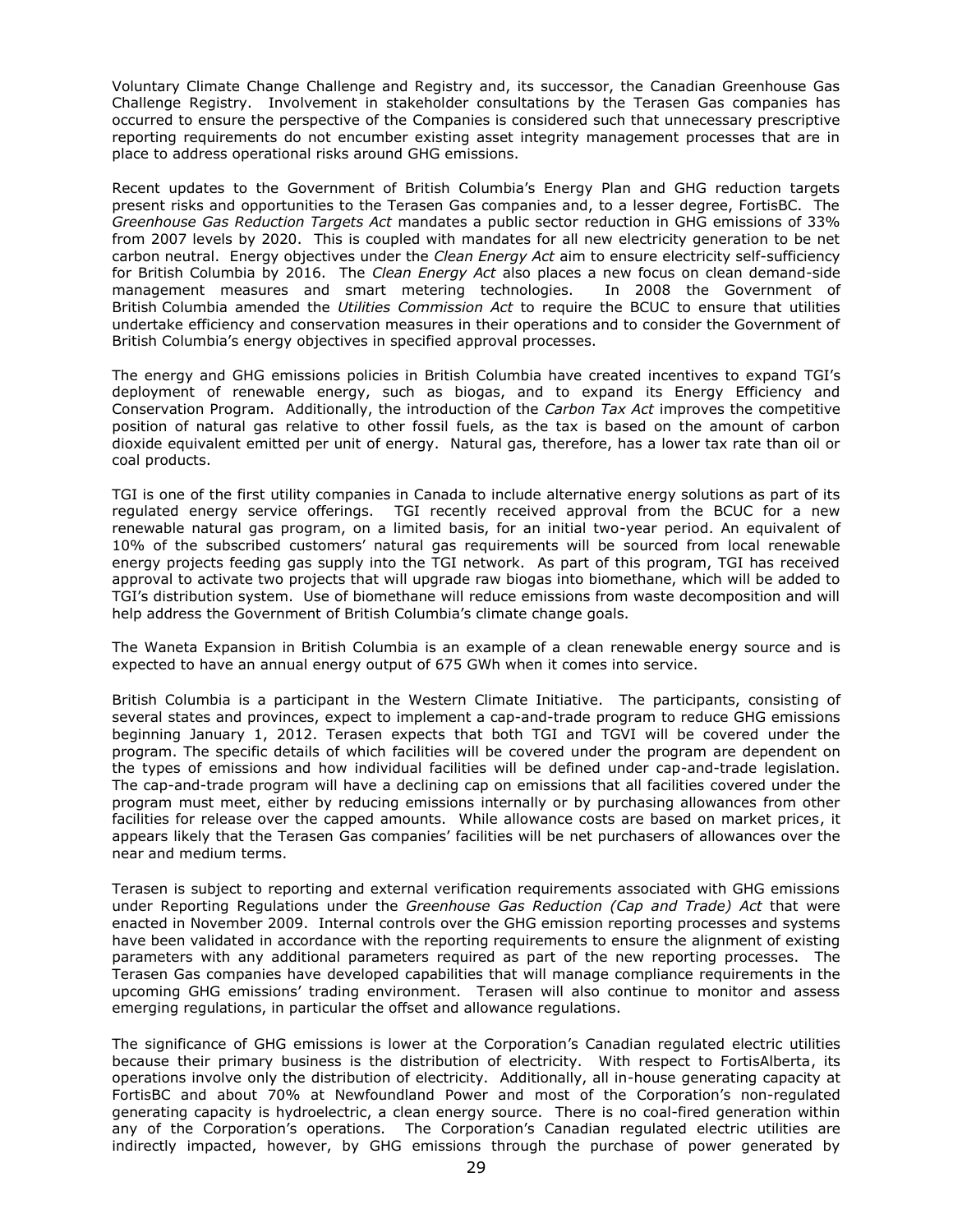suppliers using combustible fuel. Such power suppliers are responsible for compliance with carbon dioxide emissions standards and the cost of compliance with such standards is generally flowed through to end-use consumers.

The *Renewable Energy Act* (Prince Edward Island) and the recent Prince Edward Island Energy Accord directly impacts the long-term energy supply planning process for the province of Prince Edward Island. The Act requires Maritime Electric to supply 15% of its annual energy sales from renewable sources. Under the Prince Edward Island Energy Accord, Maritime Electric and the Government of Prince Edward Island are committed to work collaboratively to increase electricity produced on Prince Edward Island and sold to Maritime Electric from renewable energy sources, principally wind. The Government of Prince Edward Island intends to install 30 MW of wind turbines on Prince Edward Island by January 1, 2013, with a view to sell the resultant energy to Maritime Electric. Electricity generated from a 10-MW wind farm, scheduled for completion on Prince Edward Island on or about January 1, 2012, will be purchased by the Government of Prince Edward Island and, in turn, sold to Maritime Electric.

While there are environmental laws, regulations and guidelines affecting the Corporation's operations in Grand Cayman, Turks and Caicos Islands, and Belize, they are less extensive than the laws, regulations and guidelines in Canada. The United Kingdom"s ratification of the United Nations Framework Convention on Climate Change and its Kyoto Protocol, however, were extended to the Cayman Islands and Belize in 2007 and 2003, respectively. This framework aims to reduce GHG emissions produced by certain industries. Specific details on the regulations implementing the protocol have yet to be released by the governments of these countries and, accordingly, Caribbean Utilities and Belize Electricity are currently unable to assess the financial impact of compliance with the framework of the protocol.

All of the energy requirements of Caribbean Utilities and Fortis Turks and Caicos and about 2% of the energy requirements of Belize Electricity are sourced from in-house diesel-powered and, to a lesser extent, gas-turbine generation. Newly installed diesel generators at Caribbean Utilities and Fortis Turks and Caicos have incorporated improvements to generate electricity in a more efficient and environmentally friendly manner. Newly installed generators have also been designed to provide an increased output per gallon consumed than the older generators. The height of exhaust stacks have been increased and improved exhaust systems installed to maximize sound attenuation, and optimize exhaust plume dispersion thereby improving local air quality in accordance with what the utilities believe to be the best industry practice. The use of diesel oil versus heavy fuel oil also results in significantly lower levels of exhaust emissions. The utilities also purchase and store diesel fuel and/or lubricating oil in bulk thereby decreasing the environmental risks associated with fuel and/or oil handling. Investments have been made in containment areas for the bulk storage of diesel fuel which have been designed to prevent the fuel from coming into contact with soil or groundwater. Caribbean Utilities also uses an underground fuel pipeline for the delivery of fuel from suppliers" distribution terminals on the coast of Grand Cayman to the day-tank holding facilities at the Company"s generating plant. The pipeline eliminates the need for road transport of fuel along coastline roads.

The key focus of the utilities is to provide reliable cost-effective service with full regard for the safety of employees and the public while operating in an environmentally responsible manner. A focus on safety and the environment is, therefore, an integral and continuing component of the Corporation's operating activities.

Each of the Corporation"s utilities has an EMS with the exception of Fortis Turks and Caicos, which is expected to implement an EMS by 2012. Environmental policies form the cornerstone of the EMS and outline the following commitments by each utility and its employees with respect to conducting business in a safe and environmentally responsible manner: (i) meet and comply with all applicable laws, legislation, policies, regulations and accepted standards of environmental protection; (ii) manage activities consistent with industry practice and in support of environmental policies of all levels of government; (iii) identify and manage risks to prevent or reduce adverse consequences from operations, including preventing pollution and conserving natural resources; (iv) regular environmental monitoring and audits of the EMS and striving for continual improvement in environmental performance; (v) set and review environmental objectives, targets and programs regularly; (vi) communicate openly with stakeholders including making available the utility"s environmental policy and knowledge on environmental issues to customers, employees, contractors and the general public; (vii) support and participate in community-based projects that focus on the environment; (viii) provide training for employees and those working on behalf of the utility to enable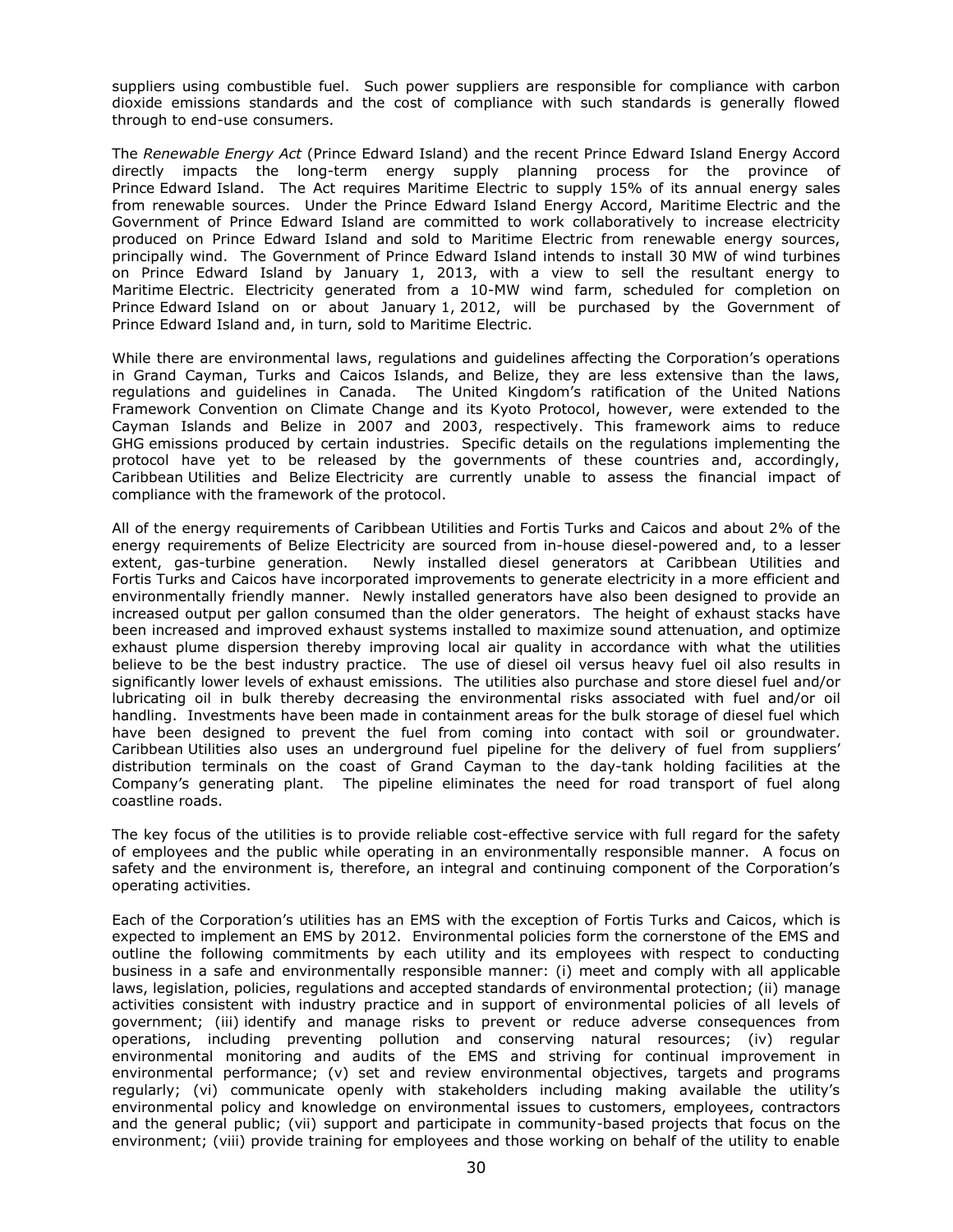them to fulfill their duties in an environmentally responsible manner; and (ix) work with industry associations, government and other stakeholders to establish standards for the environment appropriate to the utility"s business.

Through an EMS, documented procedures are in place to control activities that can affect the environment. Common elements of the utilities' EMSs include: (i) regular inspections of fuel and oil-filled equipment in order to identify and correct for potential spills, and spill response systems to ensure that all spills are addressed, and the associated cleanup is conducted in a prompt and environmentally responsible manner; (ii) GHG emissions management; (iii) procedures for handling, transporting, storing and disposing of hazardous substances, including chemically treated poles, asbestos, lead and mercury, where applicable; (iv) programs to mitigate fire-related incidents; (v) programs for the management and/or elimination of PCBs, where applicable; (vi) vegetation management programs; (vii) training and communicating of environmental policies to employees to ensure work is conducted in an environmentally responsible manner; (viii) review of work practices that affect the environment; (ix) waste management programs; (x) environmental emergency response procedures; (xi) environmental site assessments; and (xii) environmental incident reporting procedures. Additionally, in the case of Newfoundland Power and FortisBC, the EMSs also address water control and dam structure, as well as hydroelectric generating facility operations and the impact of such on fish and the surrounding habitat.

The Terasen Gas companies, FortisAlberta, FortisBC, Newfoundland Power, Maritime Electric, FortisOntario and Belize Electricity have developed their respective EMSs consistent with the guidelines of ISO 14001, an internationally recognized standard for EMSs. Caribbean Utilities operates an EMS associated with its generation operations, which is ISO 14001 certified, and uses an EMS for its transmission and distribution operations, which is consistent with ISO 14001 guidelines. Fortis Turks and Caicos' EMS, when fully implemented, is also expected to be consistent with ISO 14001 guidelines*.* As part of their respective EMS, the utilities are continuously establishing and implementing programs and procedures to identify potential environmental impacts, mitigate those impacts and monitor performance. External and/or internal audits of the EMSs are performed on a periodic basis. Based on audits completed in 2010, the EMSs continue to be effective, properly implemented and maintained, and materially consistent with ISO 14001 guidelines.

Each of the Corporation"s Canadian regulated electric utilities that is a member of the CEA is an active participant in the CEA"s Sustainable Electricity Program, which was launched in 2009. Participants in the program commit to continuous improvement of their environmental management and performance including reporting annually on environmental and other performance indicators.

In addition to the EMSs, various energy efficiency programs and initiatives, which help in reducing GHG emissions, are undertaken by the utilities or offered to customers.

Environmental risks associated with the Corporation"s non-regulated generation operations are addressed in a similar manner as the Corporation"s regulated electric utilities that operate in the same jurisdiction as the non-regulated generation operations, or by environmental practices and procedures followed by Fortis Properties.

The key environmental risks affecting the Corporation"s hospitality and real estate operations include, but are not limited to: (i) asbestos and urea-formaldehyde contamination in buildings; (ii) release of ozone-depleting substances from air conditioning and refrigeration equipment; (iii) fuel tank leaks; and (iv) remediation of contaminated properties, whether or not such contamination was actually caused by the property owner. Fortis Properties is committed to meeting the requirements of environmental standards related to its hospitality and real estate operations. In assessing properties being acquired, all must meet environmental standards, including, but not limited to, the appropriate federal, provincial and municipal standards for asbestos, fuel storage, urea-formaldehyde and chlorofluorocarbon-based refrigerants in air conditioning and refrigerating equipment. This process is also applied to existing properties, ensuring environmental compliance by all facilities.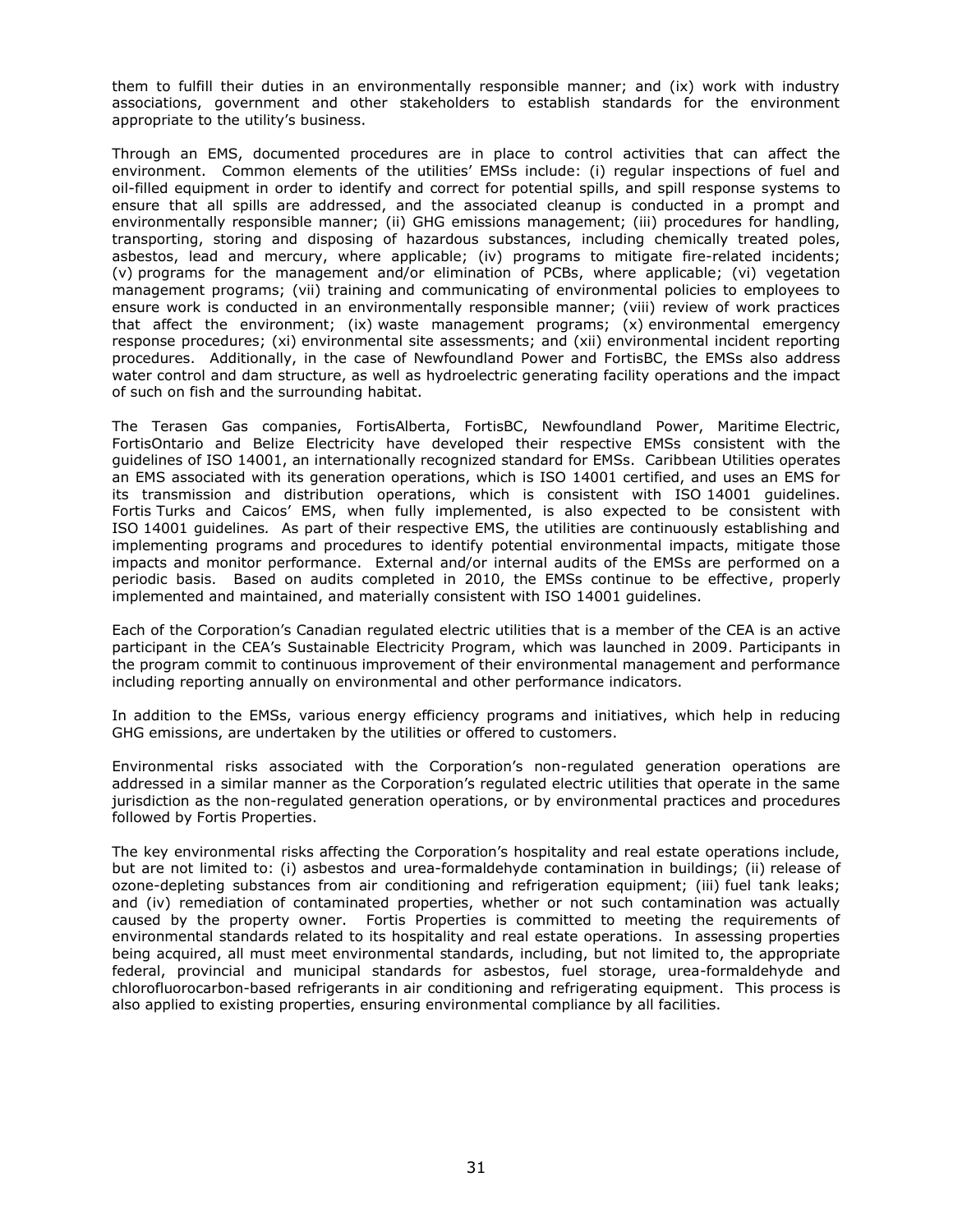The Corporation has asset-retirement obligations as disclosed in the notes to its 2010 Audited Consolidated Financial Statements. However, liabilities with respect to these asset-retirement obligations have not been recorded in the Corporation"s 2010 Audited Consolidated Financial Statements, with the exception of approximately \$3 million related to PCBs at FortisBC, as they could not be reasonably estimated or were determined to be immaterial (including asset-retirement obligations associated with asbestos and chemically treated poles) to the Corporation's consolidated results of operations, cash flows or financial position. The utilities have ongoing programs to identify and replace transformers which are at risk of spillage of oil, and PCBs continue to be removed from service and safely disposed of in compliance with applicable laws and regulations.

Costs associated with environmental protection initiatives (including the development, implementation and maintenance of EMSs), compliance with environmental laws, regulations and guidelines, and environmental damage did not materially affect the Corporation's consolidated results of operations, cash flows or financial position during 2010 and, based on current laws, facts and circumstances, are not expected to have a material effect in 2011. Many costs related to carrying out the utilities" EMSs, however, are embedded in the utilities' operating, maintenance and capital programs and are, therefore, not readily identifiable. At the Corporation"s regulated utilities, prudently incurred operating and capital costs associated with environmental protection initiatives, compliance with environmental laws, regulations and guidelines, and environmental damage are eligible for recovery in customer rates. Fortis believes that the Corporation and its subsidiaries are materially compliant with environmental laws and regulations applicable to them in the various jurisdictions in which they operate.

Oversight of environmental matters is performed at the subsidiary level with regular reporting of environmental matters to the respective subsidiary"s Board of Directors.

For further information on the Corporation"s environmental risk factors, refer to the "Business Risk Management - Environmental Risks" section of the MD&A.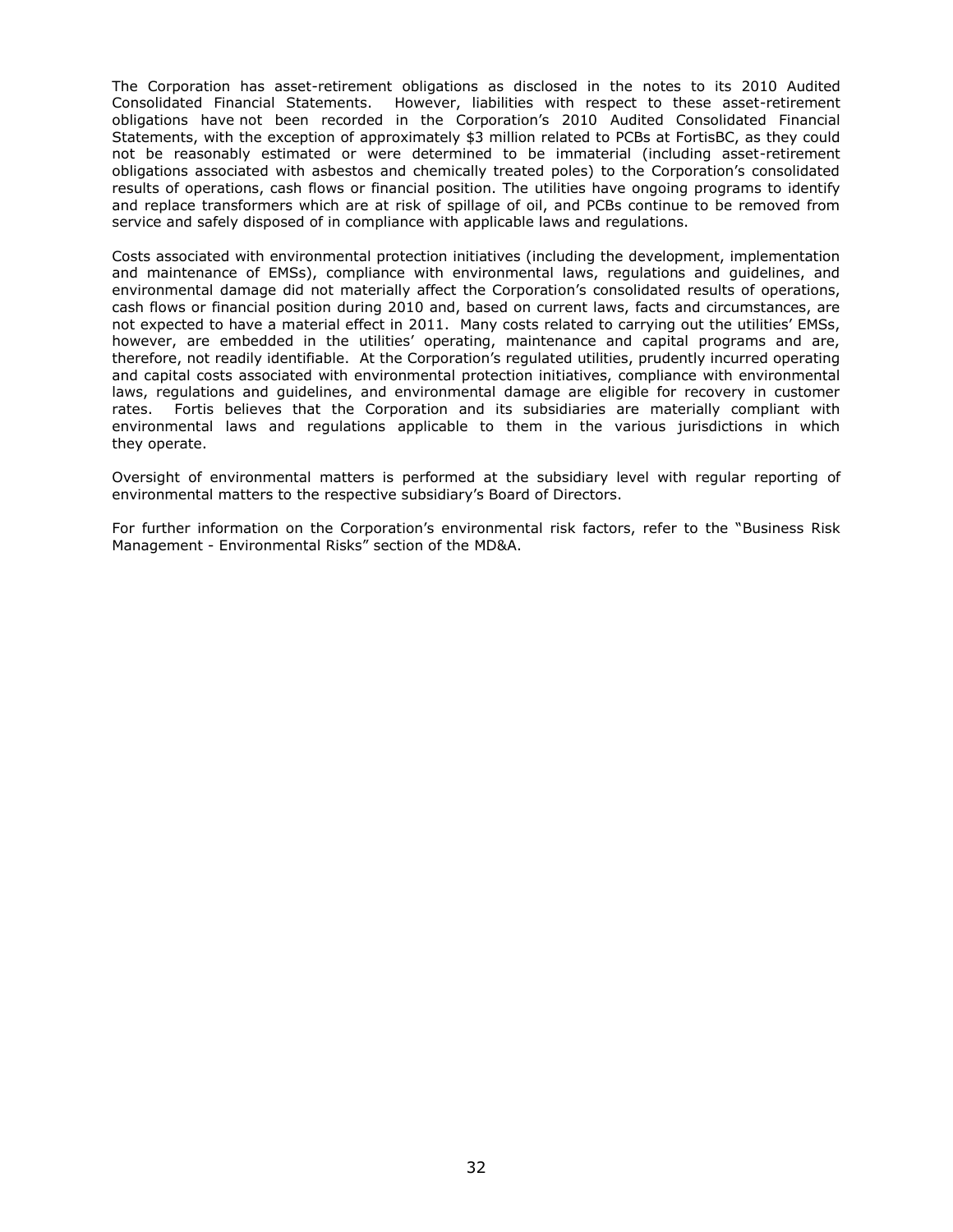# **6.0 RISK FACTORS**

For information with respect to the Corporation"s significant business risks, refer to the "Business Risk Management" section of the MD&A.

# **7.0 GENERAL DESCRIPTION OF SHARE CAPITAL STRUCTURE**

The authorized share capital of the Corporation consists of the following:

- (a) an unlimited number of Common Shares without nominal or par value;
- (b) an unlimited number of First Preference Shares without nominal or par value; and
- (c) an unlimited number of Second Preference Shares without nominal or par value.

As at March 4, 2011, the following Common Shares and First Preference Shares were issued and outstanding.

| <b>Share Capital</b>              | <b>Issued and Outstanding</b> | <b>Votes per Share</b> |
|-----------------------------------|-------------------------------|------------------------|
| Common Shares                     | 175,332,597                   | <b>One</b>             |
| First Preference Shares, Series C | 5,000,000                     | None                   |
| First Preference Shares, Series E | 7,993,500                     | None                   |
| First Preference Shares, Series F | 5,000,000                     | None                   |
| First Preference Shares, Series G | 9,200,000                     | None                   |
| First Preference Shares, Series H | 10,000,000                    | None                   |

The following table summarizes the cash dividends declared per share for each of the Corporation"s class of share for the past three years.

|                                       | <b>Dividends Declared</b><br>(per share) |            |              |
|---------------------------------------|------------------------------------------|------------|--------------|
| <b>Share Capital</b>                  | 2008                                     | 2009 $(1)$ | $2010^{(1)}$ |
| <b>Common Shares</b>                  | \$1.01                                   | \$0.78     | \$1.41       |
| First Preference Shares, Series C     | \$1,3625                                 | \$1.0219   | \$1.7031     |
| First Preference Shares, Series E     | \$1.2250                                 | \$0.9188   | \$1.5313     |
| First Preference Shares, Series F     | \$1.2250                                 | \$0.9188   | \$1.5313     |
| First Preference Shares, Series G (2) | \$1.0184                                 | \$0.9844   | \$1,6406     |
| First Preference Shares, Series H (3) |                                          |            | \$1.1636     |

*(1) First quarter 2010 dividends were declared in January 2010 resulting in three quarters of dividends declared in 2009 and five quarters of dividends declared in 2010.*

*(2) The First Preference Shares, Series G were issued in May and June 2008.*

*(3) The First Preference Shares, Series H were issued in January 2010.*

For purposes of the enhanced dividend tax credit rules contained in the *Income Tax Act* (Canada) and any corresponding provincial and territorial tax legislation, all dividends paid on Common and Preferred Shares after December 31, 2005 by Fortis to Canadian residents are designated as "eligible dividends". Unless stated otherwise, all dividends paid by Fortis hereafter are designated as "eligible dividends" for the purposes of such rules.

On December 14, 2010, the Board declared an increase in the quarterly Common Share dividend to \$0.29 per share from \$0.28 per share, with the first payment occurring on March 1, 2011, to holders of record as of February 11, 2011. Also on December 14, 2010, the Board declared a first quarter 2011 dividend on the First Preference Shares, Series C, E, F, G and H in accordance with the applicable annual prescribed rate and was paid on March 1, 2011 to holders of record as of February 11, 2011.

On March 2, 2011, the Board declared a second quarter 2011 dividend of \$0.29 per Common Share and a second quarter 2011 dividend on the First Preference Shares, Series C, E, F, G and H in accordance with the applicable annual prescribed rate. In each case, the second quarter 2011 dividends will be paid on June 1, 2011 to holders of record as of May 13, 2011.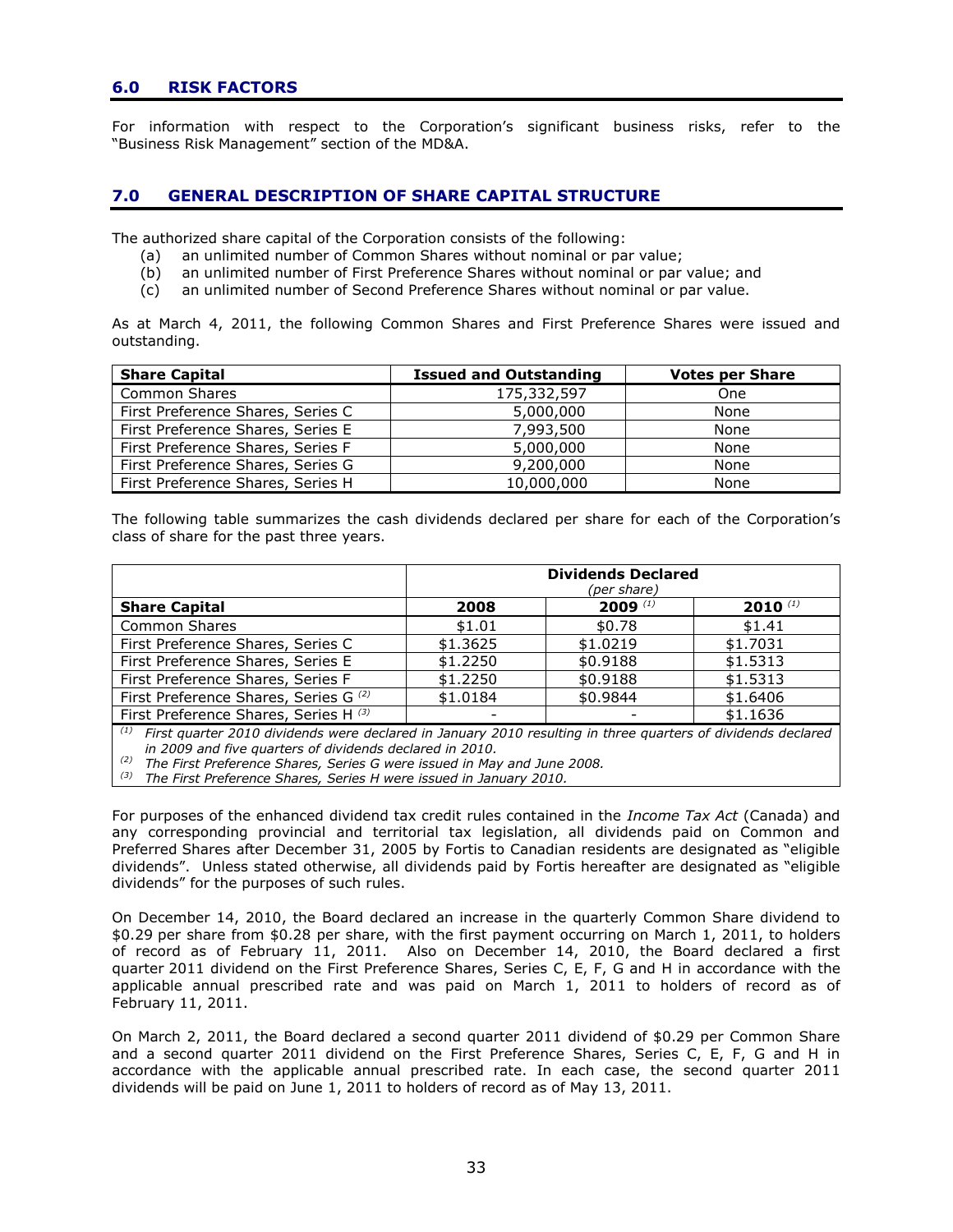#### *Common Shares*

Dividends on Common Shares are declared at the discretion of the Board. Holders of Common Shares are entitled to dividends on a pro rata basis if, as, and when declared by the Board. Subject to the rights of the holders of the First Preference Shares and Second Preference Shares and any other class of shares of the Corporation entitled to receive dividends in priority to or rateably with the holders of the Common Shares, the Board may declare dividends on the Common Shares to the exclusion of any other class of shares of the Corporation.

On the liquidation, dissolution or winding-up of Fortis, holders of Common Shares are entitled to participate rateably in any distribution of assets of Fortis, subject to the rights of holders of First Preference Shares and Second Preference Shares and any other class of shares of the Corporation entitled to receive the assets of the Corporation on such a distribution in priority to or rateably with the holders of the Common Shares.

Holders of the Common Shares are entitled to receive notice of and to attend all annual and special meetings of the shareholders of Fortis, other than separate meetings of holders of any other class or series of shares, and are entitled to one vote in respect of each Common Share held at such meetings.

### *First Preference Shares, Series C*

The 5,000,000 First Preference Shares, Series C are entitled to fixed cumulative preferential cash dividends at a rate of \$1.3625 per share per annum. On or after June 1, 2010, the Corporation may, at its option, redeem for cash the First Preference Shares, Series C, in whole at any time, or in part from time to time, at \$25.75 per share if redeemed before June 1, 2011; at \$25.50 per share if redeemed on or after June 1, 2011 but before June 1, 2012; at \$25.25 per share if redeemed on or after June 1, 2012 but before June 1, 2013; and at \$25.00 per share if redeemed on or after June 1, 2013 plus, in each case, all accrued and unpaid dividends up to but excluding the date fixed for redemption. On or after June 1, 2010, the Corporation may, at its option, convert all, or from time to time, any part of the outstanding First Preference Shares, Series C into fully paid and freely tradeable Common Shares of the Corporation. The number of Common Shares into which each Preference Share may be so converted will be determined by dividing the then-applicable redemption price per Preference Share, together with all accrued and unpaid dividends up to but excluding the date fixed for conversion, by the greater of \$1.00 and 95% of the then-current market price of the Common Shares. On or after September 1, 2013, each First Preference Share, Series C will be convertible at the option of the holder on the first day of September, December, March and June of each year into freely tradeable Common Shares determined by dividing \$25.00, together with all accrued and unpaid dividends up to but excluding the date fixed for conversion, by the greater of \$1.00 and 95% of the then-current market price of the Common Shares. If a holder of First Preference Shares, Series C elects to convert any of such shares into Common Shares, the Corporation can redeem such First Preference Shares, Series C for cash or arrange for the sale of those shares to other purchasers.

# *First Preference Shares, Series E*

The 7,993,500 First Preference Shares, Series E are entitled to receive fixed cumulative preferential cash dividends at a rate of \$1.2250 per share per annum. On or after June 1, 2013, the Corporation may, at its option, redeem all, or from time to time any part of, the outstanding First Preference Shares, Series E by the payment in cash of a sum per redeemed share equal to \$25.75 if redeemed during the 12 months commencing June 1, 2013; \$25.50 if redeemed during the 12 months commencing June 1, 2014; \$25.25 if redeemed during the 12 months commencing June 1, 2015; and \$25.00 if redeemed on or after June 1, 2016 plus, in each case, all accrued and unpaid dividends up to but excluding the date fixed for redemption. On or after June 1, 2013, the Corporation may, at its option, convert all, or from time to time any part of the outstanding First Preference Shares, Series E into fully paid and freely tradeable Common Shares of the Corporation.

The number of Common Shares into which each Preference Share may be so converted will be determined by dividing the then-applicable redemption price per First Preference Share, Series E, together with all accrued and unpaid dividends up to but excluding the date fixed for conversion, by the greater of \$1.00 and 95% of the then-current market price of the Common Shares at such time. On or after September 1, 2016, each First Preference Share, Series E will be convertible at the option of the holder on the first business day of September, December, March and June of each year, into fully paid and freely tradeable Common Shares determined by dividing \$25.00, together with all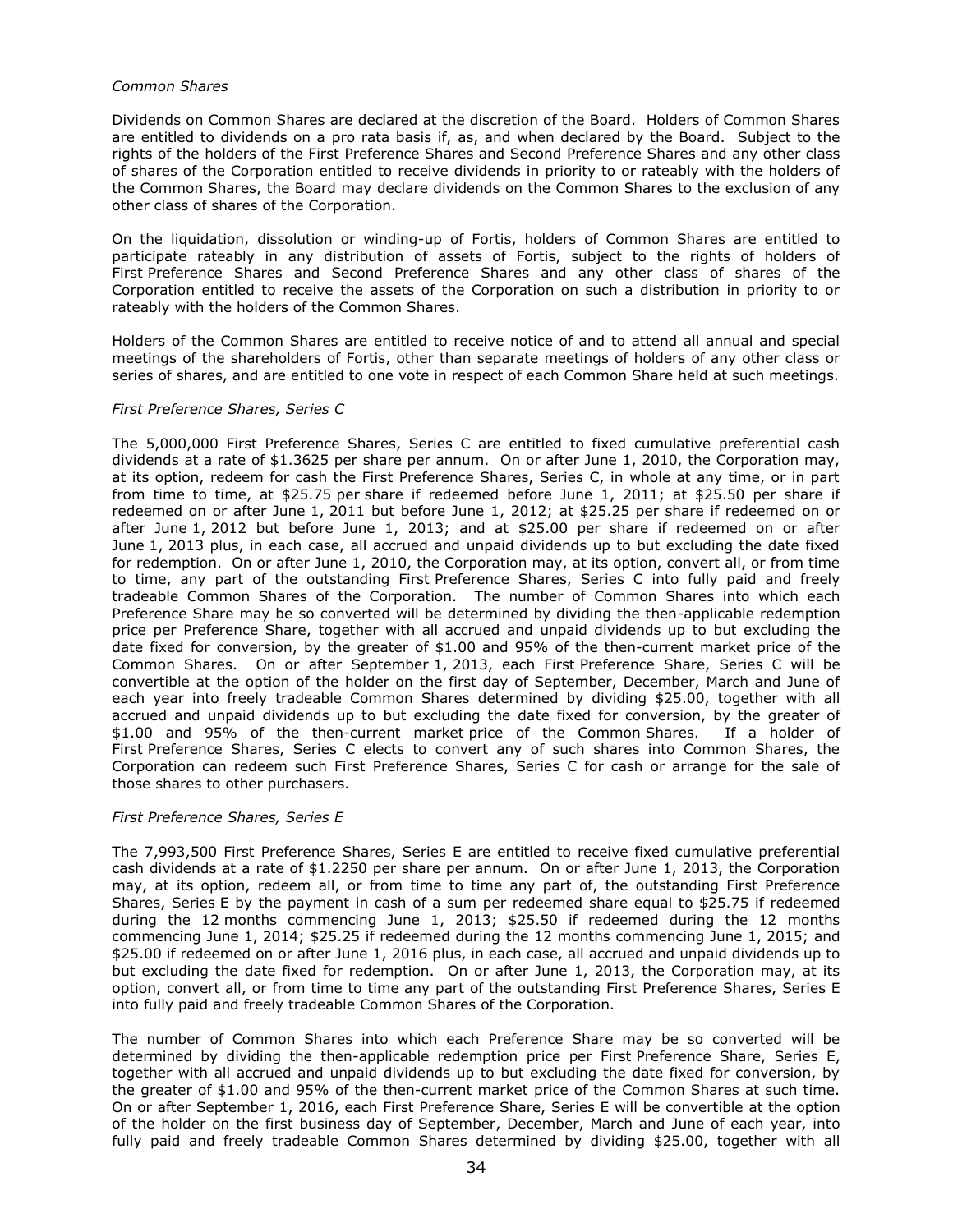accrued and unpaid dividends up to but excluding the date fixed for conversion, by the greater of \$1.00 and 95% of the then-current market price of the Common Shares. If a holder of First Preference Shares, Series E elects to convert any of such shares into Common Shares, the Corporation can redeem such First Preference, Shares E for cash or arrange for the sale of those shares to other purchasers.

#### *First Preference Shares, Series F*

The 5,000,000 First Preference Shares, Series F are entitled to receive fixed cumulative preferential cash dividends at a rate of \$1.2250 per share per annum. On or after December 1, 2011, the Corporation may, at its option, redeem for cash the First Preference Shares, Series F, in whole at any time or in part from time to time, at \$26.00 per share if redeemed before December 1, 2012; at \$25.75 per share if redeemed on or after December 1, 2012 but before December 1, 2013; at \$25.50 per share if redeemed on or after December 1, 2013 but before December 1, 2014; at \$25.25 per share if redeemed on or after December 1, 2014 but before December 1, 2015; and at \$25.00 per share if redeemed on or after December 1, 2015 plus, in each case, all accrued and unpaid dividends up to but excluding the date fixed for redemption.

### *First Preference Shares, Series G*

The 9,200,000 First Preference Shares, Series G are entitled to receive fixed cumulative preferential cash dividends at a rate of \$1.3125 per share per annum for each year up to and including August 31, 2013. For each five-year period after that date, the holders of First Preference Shares, Series G are entitled to receive reset fixed cumulative preferential cash dividends. The reset annual dividends per share will be determined by multiplying the \$25.00 per share by the annual fixed dividend rate, which is the sum of the five-year Government of Canada Bond Yield on the applicable reset date plus 2.13%. On September 1, 2013, and on September 1 every five years thereafter, the Corporation has the option to redeem for cash the outstanding First Preference Shares, Series G, in whole at any time, or in part from time to time, at a price of \$25.00 per share plus all accrued and unpaid dividends up to but excluding the date fixed for redemption.

### *First Preference Shares, Series H*

The 10,000,000 First Preference Shares, Series H are entitled to receive fixed cumulative preferential cash dividends at a rate of \$1.0625 per share per annum for each year up to but excluding June 1, 2015. For each five-year period after that date, the holders of First Preference Shares, Series H are entitled to receive reset fixed cumulative preferential cash dividends. The reset annual dividends per share will be determined by multiplying \$25.00 per share by the annual fixed dividend rate, which is the sum of the five-year Government of Canada Bond Yield on the applicable reset date plus 1.45%.

On each Series H Conversion Date, being June 1, 2015, and June 1 every five years thereafter, the Corporation has the option to redeem for cash all or any part of the outstanding First Preference Shares, Series H, at a price of \$25.00 per share plus all accrued and unpaid dividends up to but excluding the date fixed for redemption. On each Series H Conversion Date, the holders of First Preference Shares, Series H, have the option to convert any or all of their First Preference Shares, Series H into an equal number of cumulative redeemable floating rate First Preference Shares, Series I.

The holders of First Preference Shares, Series I will be entitled to receive floating rate cumulative preferential cash dividends in the amount per share determined by multiplying the applicable floating quarterly dividend rate by \$25.00. The floating quarterly dividend rate will be equal to the sum of the average yield expressed as a percentage per annum on three-month Government of Canada Treasury Bills plus 1.45%.

On each Series I Conversion Date, being June 1, 2020, and June 1 every five years thereafter, the Corporation has the option to redeem for cash all or any part of the outstanding First Preference Shares, Series I at a price of \$25.00 per share plus all accrued and unpaid dividends up to but excluding the date fixed for redemption. On any date after June 1, 2015, that is not a Series I Conversion Date, the Corporation has the option to redeem for cash all or any part of the outstanding First Preference Shares, Series I at a price of \$25.50 per share plus all accrued and unpaid dividends up to but excluding the date fixed for redemption. On each Series I Conversion Date, the holders of First Preference Shares, Series I, have the option to convert any or all of their First Preference Shares, Series I into an equal number of First Preference Shares, Series H.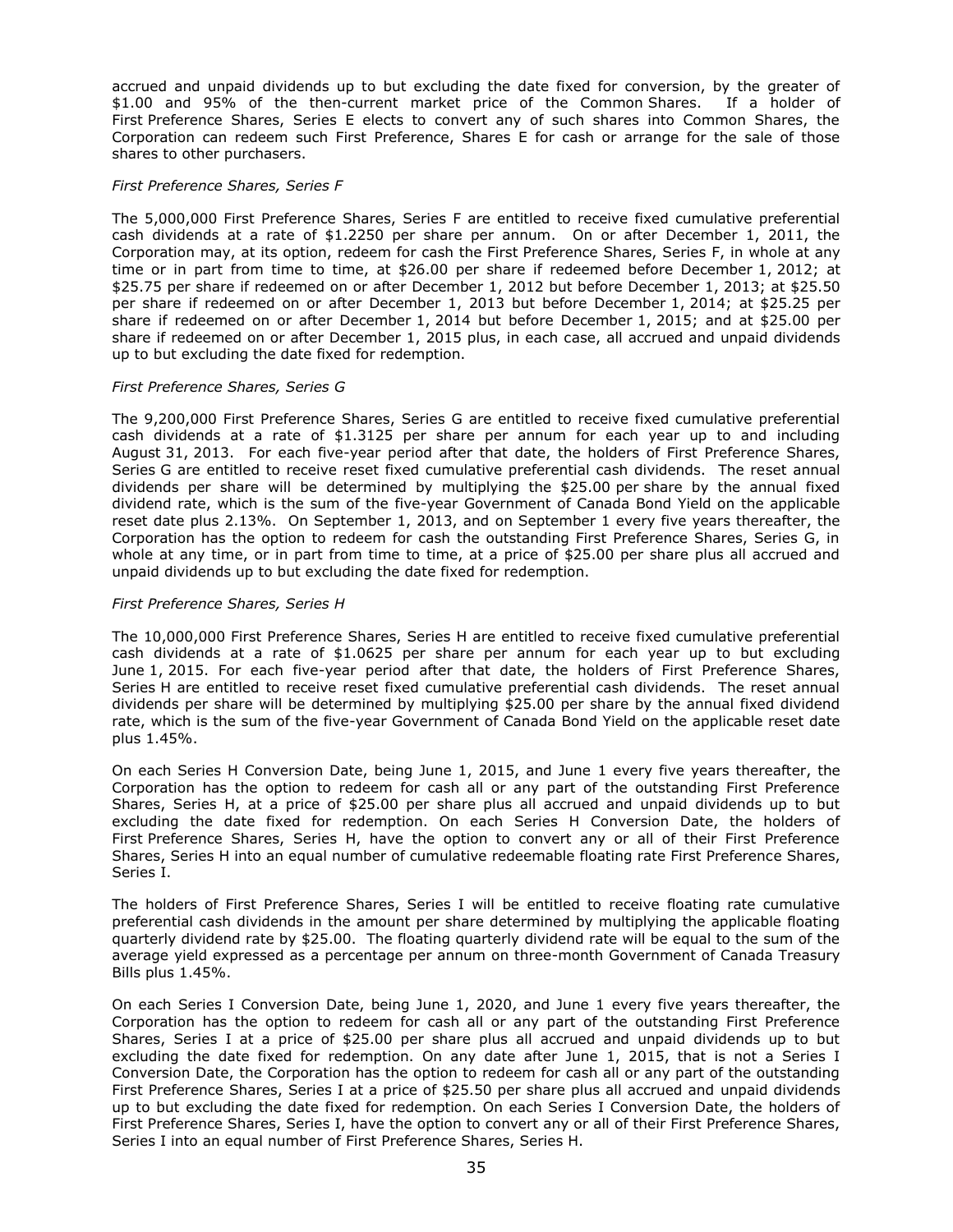On any Series H Conversion Date, if the Corporation determines that there would be less than 1,000,000 First Preference Shares, Series H outstanding, such remaining First Preference Shares, Series H will automatically be converted into an equal number of First Preference Shares, Series I. On any Series I Conversion Date, if the Corporation determines that there would be less than 1,000,000 First Preference Shares, Series I outstanding, such remaining First Preference Shares, Series I will automatically be converted into an equal number of First Preference Shares, Series H. However, if such automatic conversions would result in less than 1,000,000 Series I First Preference Shares or less than 1,000,000 Series H First Preference Shares outstanding then no automatic conversion would take place.

#### *Convertible Debentures*

The Corporation"s US\$40 million 5.50% Unsecured Subordinated Convertible Debentures, due 2016, are redeemable by the Corporation at par at any time on or after November 7, 2011 and are convertible, at the option of the holder, into the Corporation"s Common Shares at US\$29.11 per share. The debentures are subordinated to all other indebtedness of the Corporation, other than subordinated indebtedness ranking equally to the debentures. There is no provision associated with these debentures that restricts the payment of dividends.

#### *Debt Covenant Restrictions on Dividend Distributions*

The Trust Indenture pertaining to the Corporation"s \$200 million Senior Unsecured Debentures contains a covenant which provides that Fortis shall not declare or pay any dividends (other than stock dividends or cumulative preferred dividends on preferred shares not issued as stock dividends) or make any other distribution on its shares or redeem any of its shares or prepay Subordinated Debt if, immediately thereafter, its consolidated funded obligations would be in excess of 75% of its total consolidated capitalization.

The Corporation has a \$600 million unsecured committed revolving credit facility, maturing in May 2012, that can be used for general corporate purposes, including acquisitions. The credit facility contains a covenant which provides that Fortis shall not declare or pay any dividends or make any other restricted payments if, immediately thereafter, consolidated debt to consolidated capitalization ratio would exceed 70% at any time.

As at December 31, 2010 and 2009, the Corporation was in compliance with its debt covenant restrictions pertaining to dividend distributions, as described above.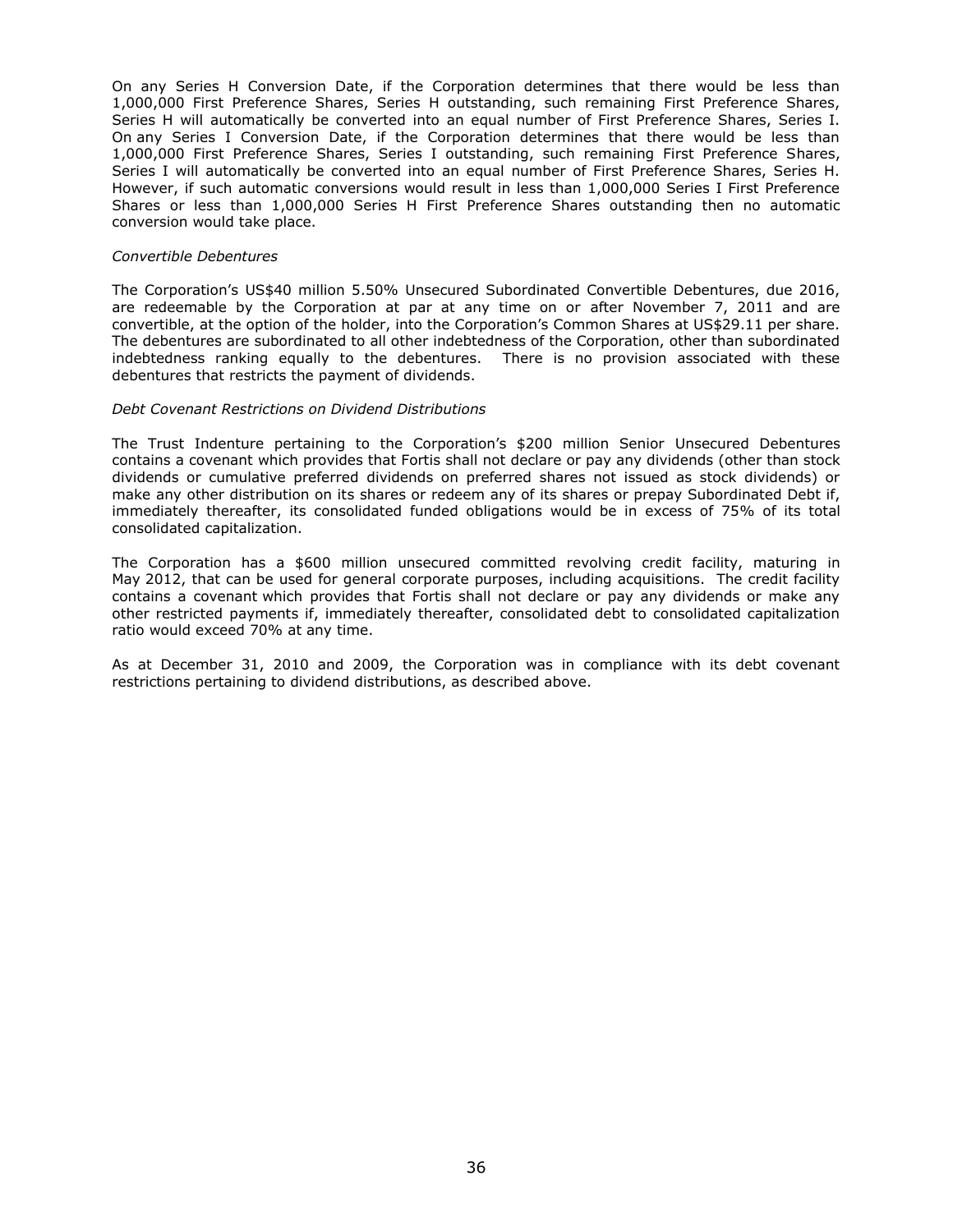# **8.0 CREDIT RATINGS**

Securities issued by Fortis and its currently rated utilities are rated by one or more credit rating agencies, namely, DBRS, S&P and/or Moody's. The ratings assigned to securities issued by Fortis and its currently rated utilities are reviewed by the agencies on an ongoing basis. Credit ratings and stability ratings are intended to provide investors with an independent measure of credit quality of an issue of securities and are not recommendations to buy, sell or hold securities. Ratings may be subject to revision or withdrawal at any time by the rating organization. The following table summarizes the Corporation's credit ratings as at March 7, 2011.

| <b>Fortis</b><br><b>Credit Ratings</b> |                                               |                                       |                                         |
|----------------------------------------|-----------------------------------------------|---------------------------------------|-----------------------------------------|
| Company                                | <b>DBRS</b>                                   | <b>S&amp;P</b>                        | Moody's                                 |
| Fortis                                 | A (low), stable<br>unsecured debt)            | A-, stable<br>(unsecured debt)        | N/A                                     |
| Terasen                                | BBB (high), stable<br>(unsecured debt)        | N/A                                   | Baa2, stable<br>(unsecured debt)        |
| <b>TGI</b>                             | A, stable<br>(secured & unsecured debt)       | N/A                                   | A3, stable<br>(unsecured debt)          |
| <b>TGVI</b>                            | N/A                                           | N/A                                   | A3, stable<br>(unsecured debt)          |
| FortisAlberta                          | A (low), stable<br>(senior unsecured debt)    | A-, stable<br>(senior unsecured debt) | Baa1, stable<br>(senior unsecured debt) |
| FortisBC                               | A (low), stable<br>(secured & unsecured debt) | N/A                                   | Baa1, stable<br>(unsecured debt)        |
| Newfoundland Power                     | A, stable<br>(first mortgage bonds)           | N/A                                   | A2, stable<br>(first mortgage bonds)    |
| Maritime Electric                      | N/A                                           | A-, stable<br>(senior secured debt)   | N/A                                     |
| Caribbean Utilities                    | A (low), stable<br>(senior unsecured debt)    | A, negative<br>senior unsecured debt) | N/A                                     |

DBRS rates debt instruments by rating categories ranging from AAA to D, which represents the range from highest to lowest quality of such securities. DBRS states that: (i) its long-term debt ratings are meant to give an indication of the risk that the borrower will not fulfill its obligations in a timely manner with respect to both interest and principal commitments; (ii) its ratings do not take factors such as pricing or market risk into consideration and are expected to be used by purchasers as one part of their investment decision; and (iii) every rating is based on quantitative and qualitative considerations that are relevant for the borrowing entity. According to DBRS, a rating of A by DBRS is in the middle of three subcategories within the third highest of nine major categories. Such rating is assigned to debt instruments considered to be of satisfactory credit quality and for which protection of interest and principal is still substantial, but the degree of strength is less than with AA rated entities. Entities in the BBB category are considered to have long-term debt of adequate credit quality. Protection of interest and principal is considered acceptable, but the entity is fairly susceptible to adverse changes in financial and economic conditions, or there may be other adverse conditions present which reduce the strength of the entity and its rated securities. The assignment of a (high) or (low) modifier within each rating category indicates relative standing within such category.

S&P long-term debt ratings are on a ratings scale that ranges from AAA to C, which represents the range from highest to lowest quality of such securities. S&P uses '+' or '-' designations to indicate the relative standing of securities within a particular rating category. S&P states that its credit ratings are current opinions of the financial security characteristics with respect to the ability to pay under contracts in accordance with their terms. This opinion is not specific to any particular contract, nor does it address the suitability of a particular contract for a specific purpose or purchaser. An issuer rated A is regarded as having financial security characteristics to meet its financial commitments but is somewhat more susceptible to the adverse effects of changes in circumstances and economic conditions than those in higher-rated categories.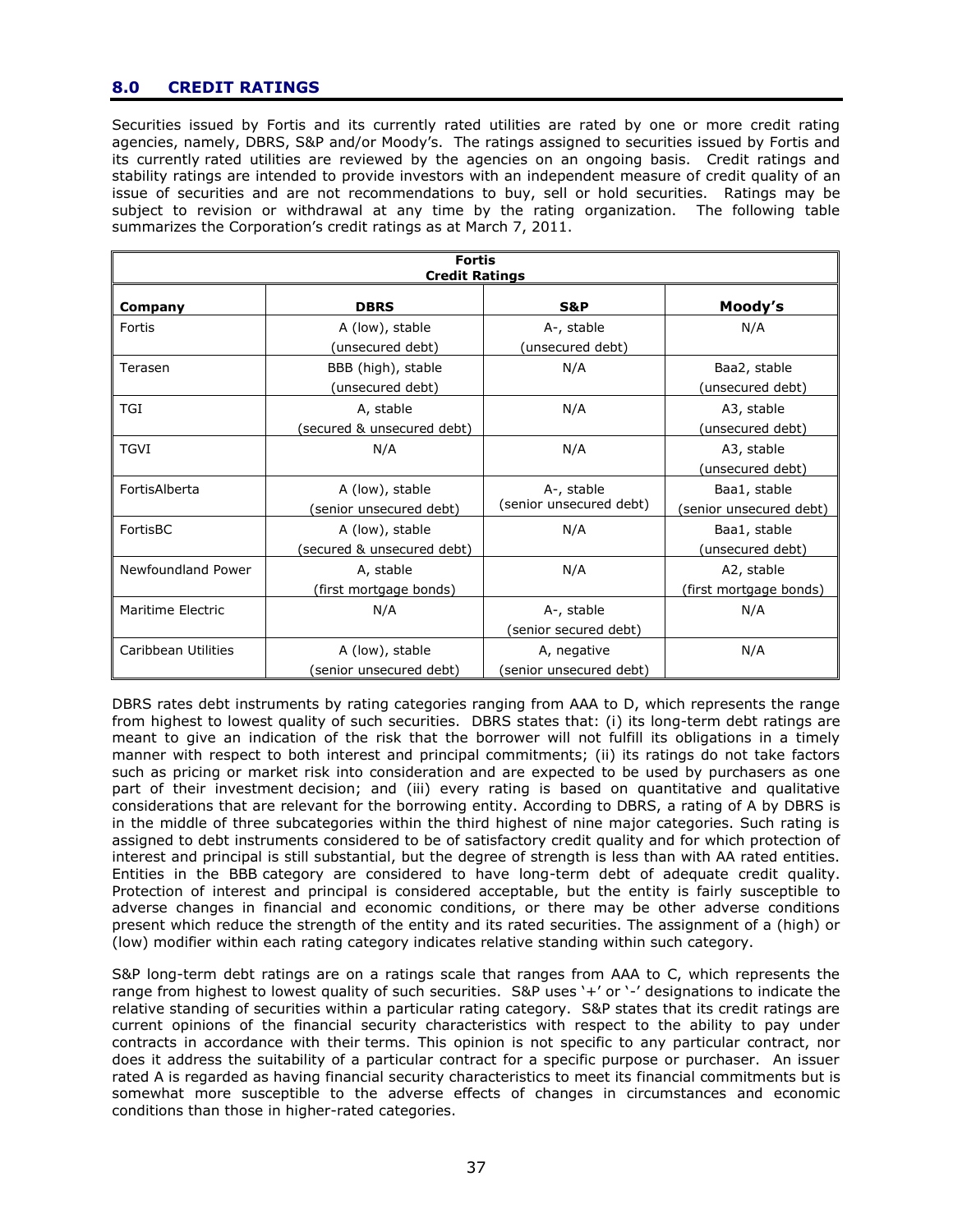Moody"s long-term debt ratings are on a rating scale that ranges from Aaa to C, which represents the range from highest to lowest quality of such securities. In addition, Moody's applies numerical modifiers 1, 2 and 3 in each generic rating classification from Aa to Caa to indicate relative standing within such classification. The modifier 1 indicates that the security ranks in the higher end of its generic rating category, the modifier 2 indicates a mid-range ranking and the modifier 3 indicates that the security ranks in the lower end of its generic rating category. Moody"s states that its long-term debt ratings are opinions of relative risk of fixed-income obligations with an original maturity of one year or more and that such ratings reflect both the likelihood of default and any financial loss suffered in the event of default. According to Moody's, a rating of Baa is the fourth highest of nine major categories and such a debt rating is assigned to debt instruments considered to be of medium-grade quality. Debt instruments rated Baa are subject to moderate credit risk and may possess certain speculative characteristics. Debt instruments rated A are considered upper-medium grade and are subject to low credit risk.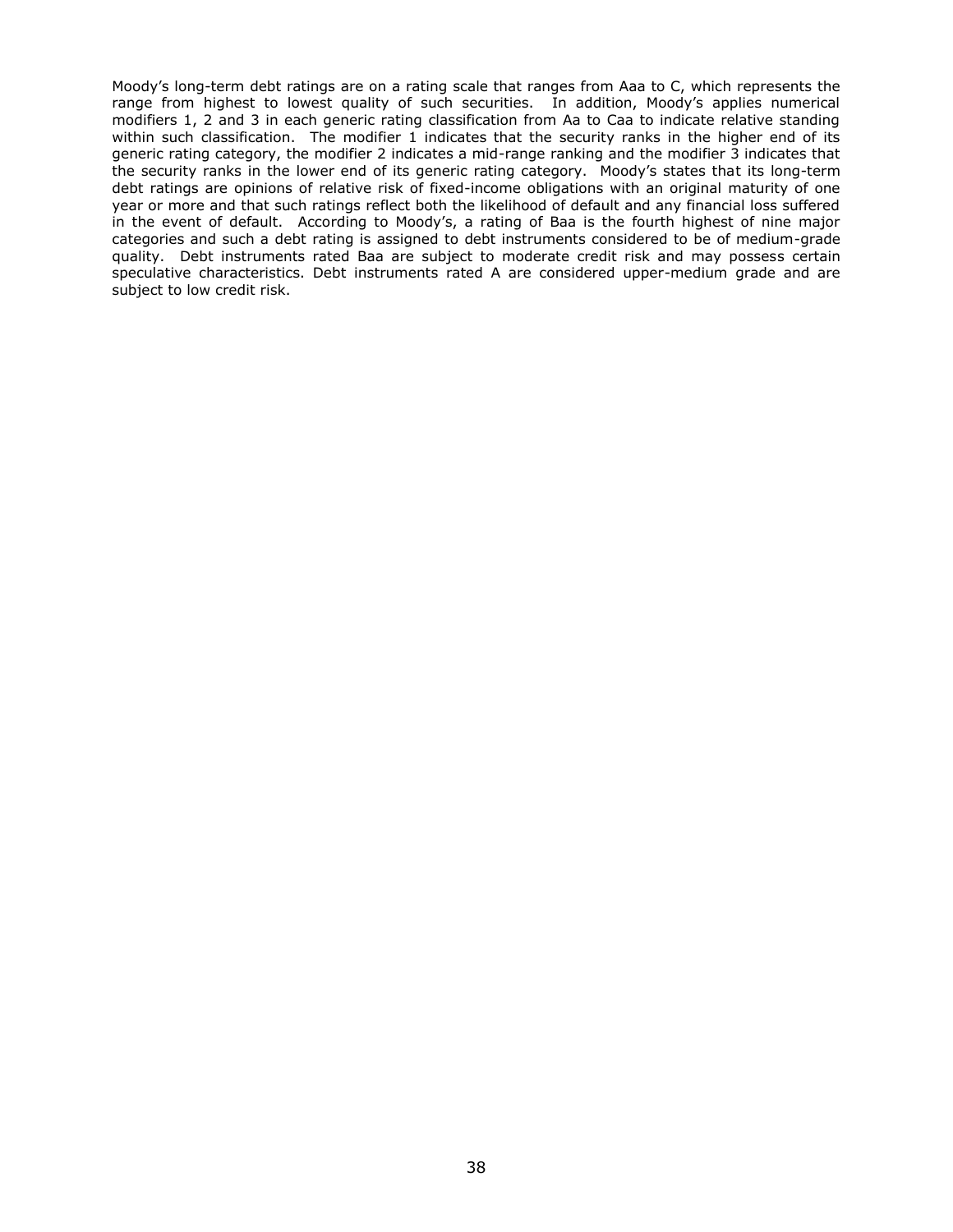# **9.0 MARKET FOR SECURITIES**

The Common Shares; First Preference Shares, Series C; First Preference Shares, Series E; First Preference Shares, Series F; First Preference Shares, Series G; and First Preference Shares, Series H of Fortis are listed on the Toronto Stock Exchange under the symbols FTS, FTS.PR.C, FTS.PR.E, FTS.PR.F, FTS.PR.G and FTS.PR.H, respectively.

The following table sets forth the reported high and low trading prices and trading volumes for the Common Shares; First Preference Shares, Series C; First Preference Shares, Series E; First Preference Shares, Series F; First Preference Shares, Series G; and First Preference Shares, Series H on a monthly basis for the year ended December 31, 2010.

| <b>Fortis</b><br><b>2010 Trading Prices and Volumes</b> |                                          |                                          |               |             |                                          |               |
|---------------------------------------------------------|------------------------------------------|------------------------------------------|---------------|-------------|------------------------------------------|---------------|
|                                                         | <b>Common Shares</b>                     |                                          |               |             | <b>First Preference Shares, Series C</b> |               |
| Month                                                   | $High($ \$)                              | $Low($ \$)                               | <b>Volume</b> | $High($ \$) | $Low($ \$)                               | <b>Volume</b> |
| Jan                                                     | 28.92                                    | 27.65                                    | 7,598,632     | 26.65       | 26.30                                    | 250,206       |
| Feb                                                     | 28.49                                    | 26.45                                    | 9,647,325     | 26.73       | 26.11                                    | 102,326       |
| Mar                                                     | 29.32                                    | 27.45                                    | 12,182,466    | 26.45       | 26.02                                    | 31,318        |
| Apr                                                     | 29.24                                    | 27.11                                    | 7,711,897     | 26.52       | 25.70                                    | 21,817        |
| May                                                     | 28.31                                    | 21.60                                    | 12,077,181    | 26.00       | 25.52                                    | 106,463       |
| Jun                                                     | 28.35                                    | 26.51                                    | 10,261,047    | 26.36       | 25.75                                    | 19,692        |
| Jul                                                     | 29.37                                    | 26.83                                    | 7,559,548     | 27.00       | 26.20                                    | 19,206        |
| Aug                                                     | 29.51                                    | 28.25                                    | 12,267,132    | 26.60       | 26.26                                    | 6,191         |
| Sep                                                     | 32.39                                    | 29.45                                    | 10,444,191    | 26.67       | 26.20                                    | 82,791        |
| Oct                                                     | 33.34                                    | 31.22                                    | 7,443,166     | 27.10       | 26.20                                    | 82,316        |
| Nov                                                     | 33.63                                    | 30.50                                    | 14,538,415    | 27.90       | 26.00                                    | 55,307        |
| Dec                                                     | 34.54                                    | 32.27                                    | 9,124,490     | 26.27       | 25.50                                    | 72,697        |
|                                                         | <b>First Preference Shares, Series E</b> |                                          |               |             | <b>First Preference Shares, Series F</b> |               |
| Month                                                   | $High($ \$)                              | Low $($ \$ $)$                           | <b>Volume</b> | $High($ \$) | Low $(s)$                                | <b>Volume</b> |
| Jan                                                     | 27.36                                    | 26.20                                    | 156,593       | 22.26       | 21.50                                    | 70,432        |
| Feb                                                     | 27.93                                    | 26.75                                    | 48,528        | 22.14       | 21.00                                    | 50,686        |
| Mar                                                     | 28.51                                    | 27.45                                    | 79,628        | 21.46       | 20.55                                    | 93,383        |
| Apr                                                     | 27.81                                    | 26.75                                    | 38,661        | 20.50       | 19.80                                    | 148,011       |
| May                                                     | 26.95                                    | 25.65                                    | 77,005        | 20.26       | 19.45                                    | 78,608        |
| Jun                                                     | 26.70                                    | 26.01                                    | 35,587        | 21.20       | 20.01                                    | 43,550        |
| Jul                                                     | 26.85                                    | 26.25                                    | 233,990       | 21.90       | 20.95                                    | 47,155        |
| Aug                                                     | 27.83                                    | 26.15                                    | 66,419        | 21.92       | 21.54                                    | 54,955        |
| Sep                                                     | 27.99                                    | 26.88                                    | 48,182        | 22.84       | 21.91                                    | 305,678       |
| Oct                                                     | 27.40                                    | 26.82                                    | 176,316       | 23.49       | 22.60                                    | 49,843        |
| Nov                                                     | 27.69                                    | 26.90                                    | 46,446        | 23.91       | 23.01                                    | 55,907        |
| Dec                                                     | 27.31                                    | 26.75                                    | 387,978       | 23.20       | 22.55                                    | 105,720       |
|                                                         |                                          | <b>First Preference Shares, Series G</b> |               |             | <b>First Preference Shares, Series H</b> |               |
| Month                                                   | $High($ \$)                              | Low $($ \$ $)$                           | <b>Volume</b> | $High($ \$) | Low $(s)$                                | <b>Volume</b> |
| Jan                                                     | 26.75                                    | 25.56                                    | 113,073       | 25.20       | 24.95                                    | 909,840       |
| Feb                                                     | 26.75                                    | 25.90                                    | 68,982        | 25.55       | 25.00                                    | 505,423       |
| Mar                                                     | 26.75                                    | 25.54                                    | 86,772        | 25.60       | 25.07                                    | 218,402       |
| Apr                                                     | 26.31                                    | 25.40                                    | 88,767        | 25.45       | 24.60                                    | 142,103       |
| May                                                     | 26.15                                    | 25.55                                    | 72,715        | 25.00       | 24.15                                    | 128,250       |
| Jun                                                     | 26.24                                    | 25.61                                    | 67,343        | 25.10       | 24.40                                    | 157,834       |
| Jul                                                     | 26.49                                    | 25.75                                    | 398,816       | 25.25       | 24.80                                    | 83,340        |
| Aug                                                     | 26.74                                    | 25.70                                    | 100,414       | 25.51       | 24.71                                    | 140,492       |
| Sep                                                     | 26.72                                    | 25.91                                    | 92,166        | 26.00       | 25.15                                    | 141,417       |
| Oct                                                     | 26.70                                    | 26.00                                    | 105,727       | 26.00       | 25.45                                    | 152,170       |
| Nov                                                     | 27.25                                    | 25.99                                    | 78,194        | 26.22       | 25.39                                    | 433,361       |
| Dec                                                     | 26.74                                    | 25.30                                    | 103,646       | 25.61       | 25.25                                    | 510,574       |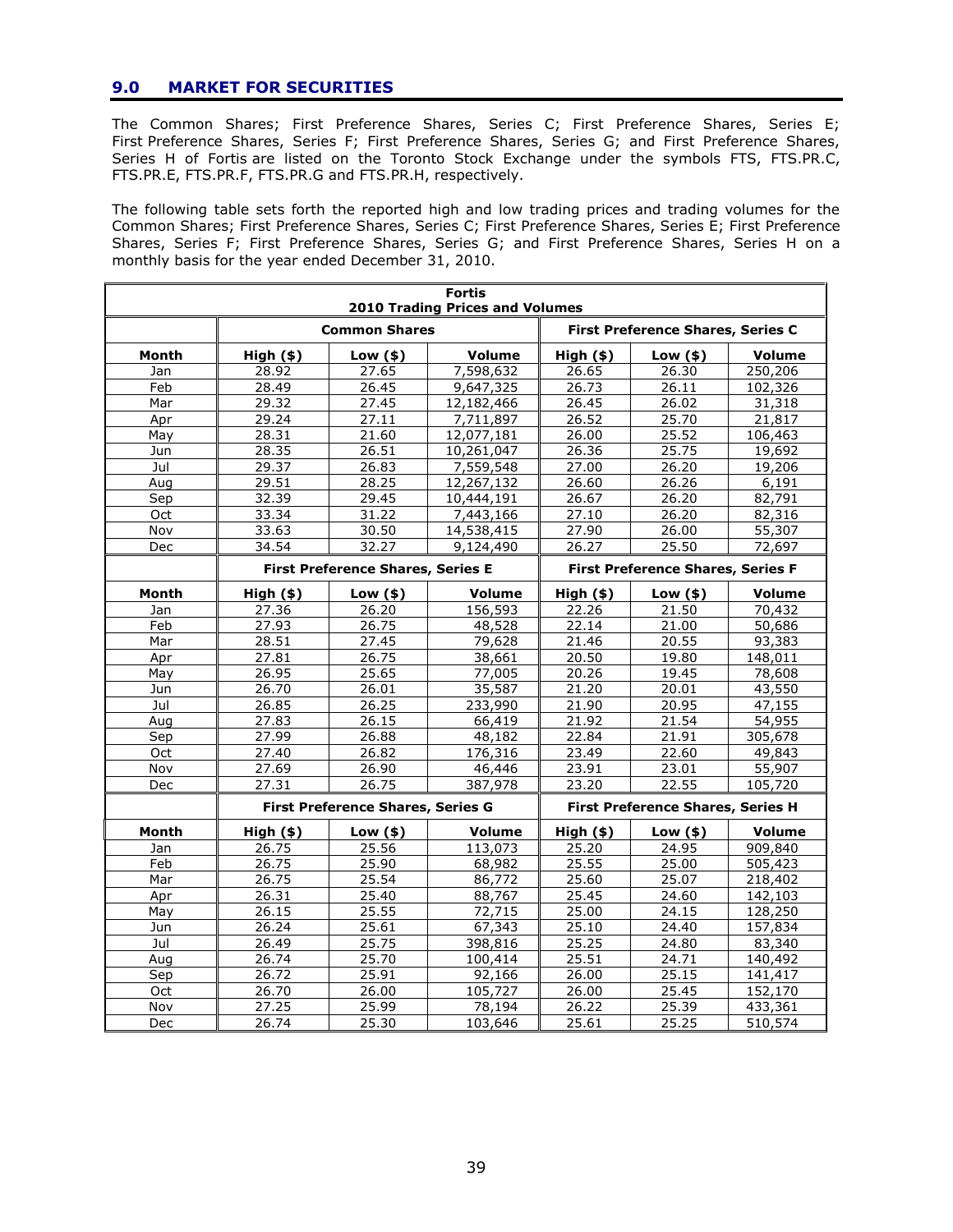# **10.0 DIRECTORS AND OFFICERS**

The Board adopted a new director tenure policy in September 2010 and it is to be reviewed on a periodic basis. The tenure policy provides that Directors of the Corporation are to be elected for a term of one year and, except in appropriate circumstances determined by the Board, be eligible for re-election until the Annual Meeting of Shareholders next following the date on which they achieve age 70 or the 12<sup>th</sup> anniversary of their initial election to the Board. The policy does not apply to Mr. Marshall whose service on the Board is related to his tenure as CEO. The following chart sets out the name and municipality of residence of each of the Directors of Fortis and indicates their principal occupations within five preceding years.

| <b>Fortis Directors</b>                                          |                                                                                                                                                                                                                                                                                                                                                                                                                                                                                                                                                                                                                                                                                                                                                                                                                                                                                                                                                                                                                                                                                                                                              |  |  |
|------------------------------------------------------------------|----------------------------------------------------------------------------------------------------------------------------------------------------------------------------------------------------------------------------------------------------------------------------------------------------------------------------------------------------------------------------------------------------------------------------------------------------------------------------------------------------------------------------------------------------------------------------------------------------------------------------------------------------------------------------------------------------------------------------------------------------------------------------------------------------------------------------------------------------------------------------------------------------------------------------------------------------------------------------------------------------------------------------------------------------------------------------------------------------------------------------------------------|--|--|
| <b>Name</b>                                                      | <b>Principal Occupations Within Five Preceding Years</b>                                                                                                                                                                                                                                                                                                                                                                                                                                                                                                                                                                                                                                                                                                                                                                                                                                                                                                                                                                                                                                                                                     |  |  |
| PETER E. CASE $^{(1)}$<br>Kingston, Ontario                      | Mr. Case, 56, a Corporate Director, retired in February 2003 as<br>Executive Director, Institutional Equity Research at CIBC World<br>Markets. During his 17-year career as senior investment analyst with<br>CIBC World Markets and BMO Nesbitt Burns and its predecessors,<br>Mr. Case's coverage of Canadian and selected U.S. pipeline and energy<br>utilities was consistently rated among the top rankings. He was<br>awarded a Bachelor of Arts and a Master of Business Administration<br>from Queen's University and a Master of Divinity from Wycliffe College,<br>University of Toronto. Mr. Case was first elected to the Board in<br>May 2005. Mr. Case was a Director of FortisOntario from 2003 to 2010<br>and served as Chair of the FortisOntario Board from 2009 to 2010. He<br>does not serve as a director of any other reporting issuer.                                                                                                                                                                                                                                                                                |  |  |
| <b>FRANK J. CROTHERS</b><br>Nassau, Bahamas                      | Mr. Crothers, 66, is Chairman and Chief Executive Officer of Island<br>Corporate Holdings Limited, Nassau, Bahamas.<br>For more than<br>35 years, he has served on many public and private sector boards. For<br>more than a decade he was on the Board of Harvard University<br>Graduate School of Education and also served a three-year term as<br>Chairman of CARILEC, the Caribbean Association of Electrical Utilities.<br>Mr. Crothers is the past President of P.P.C. Limited, which was acquired<br>by the Corporation in August 2006. He serves as Vice Chair of the<br>Board of Caribbean Utilities. Mr. Crothers was first elected to the Fortis<br>Board in May 2007. He was previously a director of Belize Electricity<br>from 2007 to 2010. Mr. Crothers is also a director of reporting issuers<br>Templeton Mutual Funds and Talon Metals Corp.                                                                                                                                                                                                                                                                            |  |  |
| IDA J. GOODREAU <sup>(3)</sup><br>Vancouver, British<br>Columbia | Ms. Goodreau, 59, is an Adjunct Professor at Sauder School of Business<br>and Director of Strategy, Center for Healthcare Management, University<br>of British Columbia. She is the past President and Chief Executive<br>Officer of LifeLabs. Prior to joining Lifelabs in March 2009, she was<br>President and Chief Executive Officer of the Vancouver Coastal Health<br>Authority since 2002. Ms. Goodreau has held senior leadership roles in<br>several Canadian and international pulp and paper and natural gas<br>companies prior to entering the health care field. She was awarded a<br>Master of Business Administration and a Bachelor of Commerce,<br>Honors, degree from the University of Windsor and a Bachelor of Arts,<br>(English and Economics) from the University of Western Ontario.<br>Ms. Goodreau was first elected to the Board in May 2009. She has<br>served on numerous private and public sector boards and has been a<br>director of Terasen and FortisBC since 2007 and 2010, respectively.<br>Ms. Goodreau does<br>director<br>not serve<br>as<br>$\mathsf{a}$<br>of<br>any<br>other<br>reporting issuer. |  |  |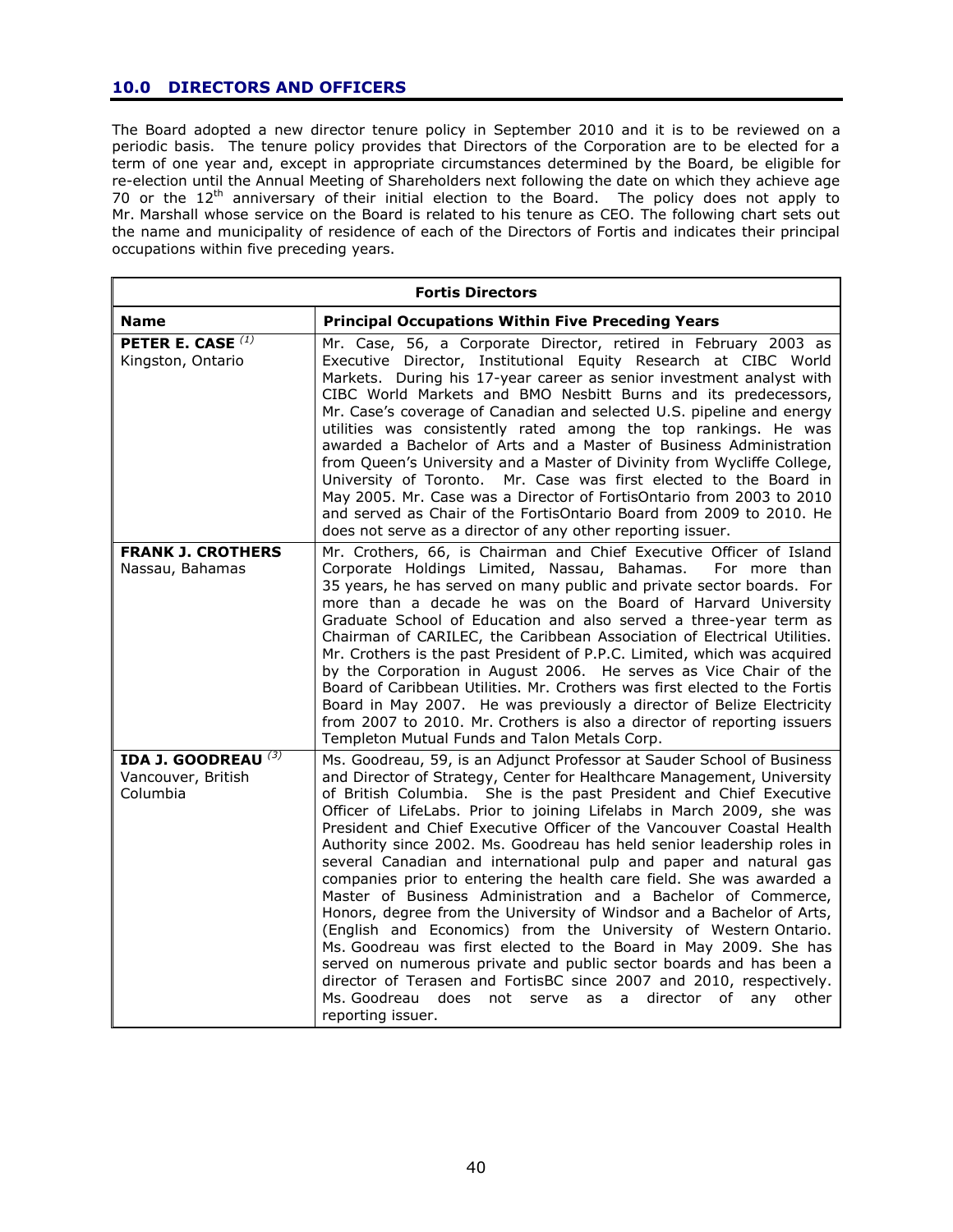| <b>Fortis Directors</b> (continued)                                  |                                                                                                                                                                                                                                                                                                                                                                                                                                                                                                                                                                                                                                                                                                                                                                                                                                                                                                                                               |  |
|----------------------------------------------------------------------|-----------------------------------------------------------------------------------------------------------------------------------------------------------------------------------------------------------------------------------------------------------------------------------------------------------------------------------------------------------------------------------------------------------------------------------------------------------------------------------------------------------------------------------------------------------------------------------------------------------------------------------------------------------------------------------------------------------------------------------------------------------------------------------------------------------------------------------------------------------------------------------------------------------------------------------------------|--|
| <b>Name</b>                                                          | <b>Principal Occupations Within Five Preceding Years</b>                                                                                                                                                                                                                                                                                                                                                                                                                                                                                                                                                                                                                                                                                                                                                                                                                                                                                      |  |
| <b>DOUGLAS J. HAUGHEY (1)</b><br>Calgary, Alberta                    | Mr. Haughey, 54, is President and Chief Executive Officer of Provident<br>Energy Ltd. and also serves on the Company's Board of Directors. He<br>is past President and Chief Executive Officer of Spectra Energy Income<br>Fund and past President of Spectra Energy Transmission West,<br>Spectra's Canadian natural gas and liquids mainstream business.<br>Mr. Haughey also led Spectra's strategic development and mergers<br>and acquisitions teams based in Houston, Texas. He graduated from<br>the University of Regina with a Bachelor of Administration and from<br>the University of Calgary with a Master of Business Administration.<br>Mr. Haughey also holds an ICD.D designation from the Institute of<br>Corporate Directors. He was first elected to the Board in May 2009.<br>Mr. Haughey became a director of FortisAlberta in 2010. He does not<br>serve as a director of any other reporting issuer.                    |  |
| <b>H. STANLEY MARSHALL</b><br>Paradise, Newfoundland<br>and Labrador | Mr. Marshall, 60, is President and Chief Executive Officer of the<br>Corporation. He joined Newfoundland Power in 1979 and was<br>appointed President and Chief Executive Officer of Fortis in 1996.<br>Mr. Marshall graduated from the University of Waterloo with a<br>Bachelor of Applied Science (Chem. Eng.) and Dalhousie University<br>with a Bachelor of Laws. He is a member of the Law Society of<br>Newfoundland and Labrador and a Registered Professional Engineer in<br>the Province of Newfoundland and Labrador. Mr. Marshall was first<br>elected to the Board in October 1995. He serves on the boards of all<br>Fortis utilities in western Canada and the Caribbean and the Board of<br>Fortis Properties. He is also a director of Toromont Industries Ltd.                                                                                                                                                              |  |
| JOHN S. McCALLUM (1)(2)<br>Winnipeg, Manitoba                        | Mr. McCallum, 66, has been a Professor of Finance at the University of<br>Manitoba since July 1973. He served as Chairman of Manitoba Hydro<br>from 1991 to 2000 and as Policy Advisor to the Federal Minister of<br>Finance from 1984 to 1991. Mr. McCallum graduated from the<br>University of Montreal with a Bachelor of Arts (Economics) and a<br>Bachelor of Science (Mathematics). He was awarded a Master of<br>Business Administration from Queen's University and a PhD in Finance<br>from the University of Toronto. Mr. McCallum was first elected to the<br>Board in July 2001 and was appointed Chair of the Governance and<br>Nominating Committee of the Corporation in May 2005. He was<br>previously a director of FortisBC and FortisAlberta from 2004 to 2010<br>2010, respectively. Mr. McCallum<br>from 2005 to<br>and<br>also<br>serves as a director of IGM Financial Inc., Toromont Industries Ltd.<br>and Wawanesa. |  |
| <b>HARRY McWATTERS (2)</b><br>Summerland, British<br>Columbia        | Mr. McWatters, 65, is the founder and past President of Sumac Ridge<br>Estate Wine Group, a leader in the British Columbia wine industry. He<br>is President of Vintage Consulting Group Inc., Harry McWatters Inc.,<br>Okanagan Wine Academy and Black Sage Vineyards Ltd., all of which<br>are engaged in various aspects of the British Columbia wine industry.<br>Mr. McWatters was first elected to the Board in May 2007. He was<br>elected to the Board of FortisBC in September 2005 and appointed as<br>Chair of that Company's Board in 2006. Mr. McWatters became a<br>director of Terasen in November 2007 and does not serve as a director<br>of any other reporting issuer.                                                                                                                                                                                                                                                     |  |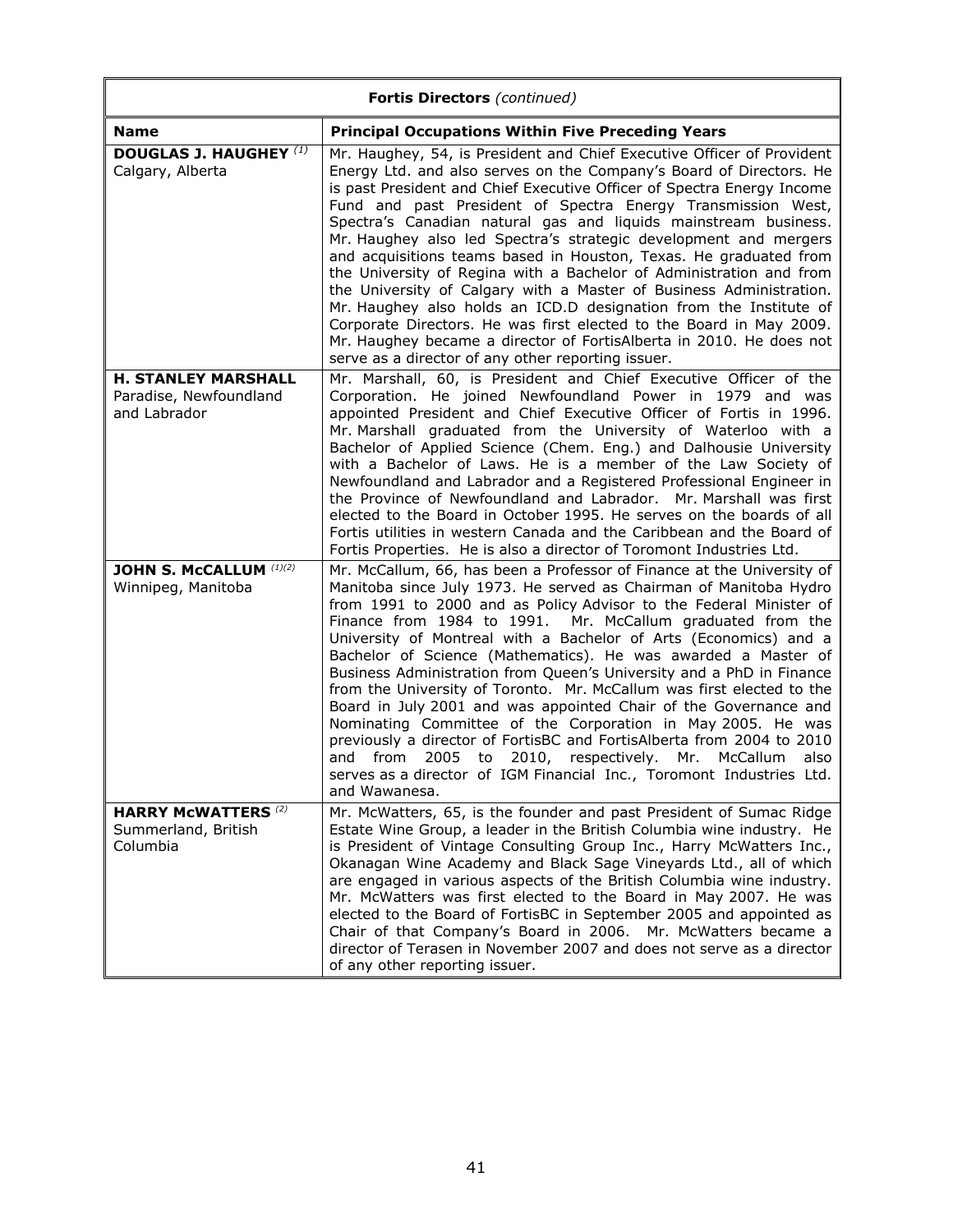| Fortis Directors (continued)                                                   |                                                                                                                                                                                                                                                                                                                                                                                                                                                                                                                                                                                                                                                                                                                                                                                                                                                                                                                                                                                                                                                                     |  |
|--------------------------------------------------------------------------------|---------------------------------------------------------------------------------------------------------------------------------------------------------------------------------------------------------------------------------------------------------------------------------------------------------------------------------------------------------------------------------------------------------------------------------------------------------------------------------------------------------------------------------------------------------------------------------------------------------------------------------------------------------------------------------------------------------------------------------------------------------------------------------------------------------------------------------------------------------------------------------------------------------------------------------------------------------------------------------------------------------------------------------------------------------------------|--|
| <b>Name</b>                                                                    | <b>Principal Occupations Within Five Preceding Years</b>                                                                                                                                                                                                                                                                                                                                                                                                                                                                                                                                                                                                                                                                                                                                                                                                                                                                                                                                                                                                            |  |
| <b>RONALD D. MUNKLEY (2)</b><br>Mississauga, Ontario                           | Mr. Munkley, 64, a Corporate Director, retired in April 2009 as<br>Vice Chairman and Head of the Power and Utility Business of<br>CIBC World Markets. Mr. Munkley had acted as an advisor on most<br>Canadian utility transactions since joining CIBC World Markets in 1998.<br>Prior to that, he was employed at Enbridge Consumers Gas for<br>27 years, culminating as Chairman, President and Chief Executive<br>Officer. Mr. Munkley led Enbridge Consumers Gas through deregulation<br>and restructuring in the 1990s. He graduated from Queen's University<br>with a Bachelor of Science, Honors (Engineering). Mr. Munkley is a<br>professional engineer and has completed the Executive and Senior<br>Executive Programs of the University of Western Ontario and the<br>Partners, Directors and Senior Officers Certificate of the Canadian<br>Securities Institute. He was first elected to the Board in May 2009.<br>Mr. Munkley does not serve as a director of any other reporting issuer.                                                             |  |
| <b>DAVID G. NORRIS</b> (1)(3)(4)<br>St. John's, Newfoundland<br>and Labrador   | Mr. Norris, 63, a Corporate Director, has been a financial and<br>management consultant since 2001, prior to which he was Executive<br>Vice-President, Finance and Business Development, Fishery Products<br>International Limited. Previously, he held Deputy Minister positions<br>with the Department of Finance and Treasury Board, Government of<br>Newfoundland and Labrador. Mr. Norris graduated with a Bachelor of<br>Commerce from Memorial University of Newfoundland and a Master of<br>Business Administration from McMaster University. He was first elected<br>to the Board in May 2005 and was appointed Chair of the Board in<br>December 2010. He has served as Chair of the Audit Committee of the<br>May<br>2006.<br>Mr.<br>Norris<br>director<br>Board<br>since<br>was<br>a<br>of<br>Newfoundland Power from 2003 to 2010 and served as Chair of<br>Newfoundland Power's Board from 2006 to 2010. He served as a<br>director of Fortis Properties from 2006 to 2010. Mr. Norris does not<br>serve as a director of any other reporting issuer. |  |
| <b>MICHAEL A. PAVEY (3)</b><br>Moncton, New Brunswick                          | Mr. Pavey, 63, a Corporate Director, retired as Executive Vice-President<br>and Chief Financial Officer of Major Drilling Group International Inc. in<br>September 2006. Prior to joining Major Drilling Group International Inc.<br>in 1999, he held senior executive positions with a major integrated<br>electric utility in western Canada. Mr. Pavey graduated from the<br>Bachelor of Applied Science<br>University<br>of Waterloo<br>with a<br>(Mechanical Engineering) and from McGill University with a Master of<br>Business Administration. He retired from the Board of Maritime Electric<br>in February 2007 after a six-year term, which included three years'<br>service as Chair of that Company's Audit and Environment Committee.<br>Mr. Pavey was first elected to the Board in May 2004. He does not<br>serve as a director of any other reporting issuer.                                                                                                                                                                                      |  |
| ROY P. RIDEOUT (2)(3)<br>Halifax, Nova Scotia<br>Serves on the Audit Committee | Mr. Rideout, 63, a Corporate Director, retired as Chairman and Chief<br>Executive Officer of Clarke Inc. in October 2002. Prior to 1998, he<br>served as President of Newfoundland Capital Corporation Limited and<br>held senior executive positions in the Canadian airline industry.<br>Mr. Rideout<br>graduated<br>with<br><b>Bachelor</b><br>of<br>a<br>Commerce<br>from<br>Memorial University of Newfoundland and obtained designation as a<br>Chartered Accountant. Mr. Rideout was first elected to the Board in<br>March 2001. He is the Chair of the Human Resources Committee of the<br>Board and has held that position since May 2003. Mr. Rideout also<br>serves as a director of NAV CANADA.                                                                                                                                                                                                                                                                                                                                                        |  |

*(2) Serves on the Governance and Nominating Committee*

*(3) Serves on the Human Resources Committee*

*(4) Appointed Chair of the Board after the sudden passing of the previous Chair, Geoffrey F. Hyland in November 2010*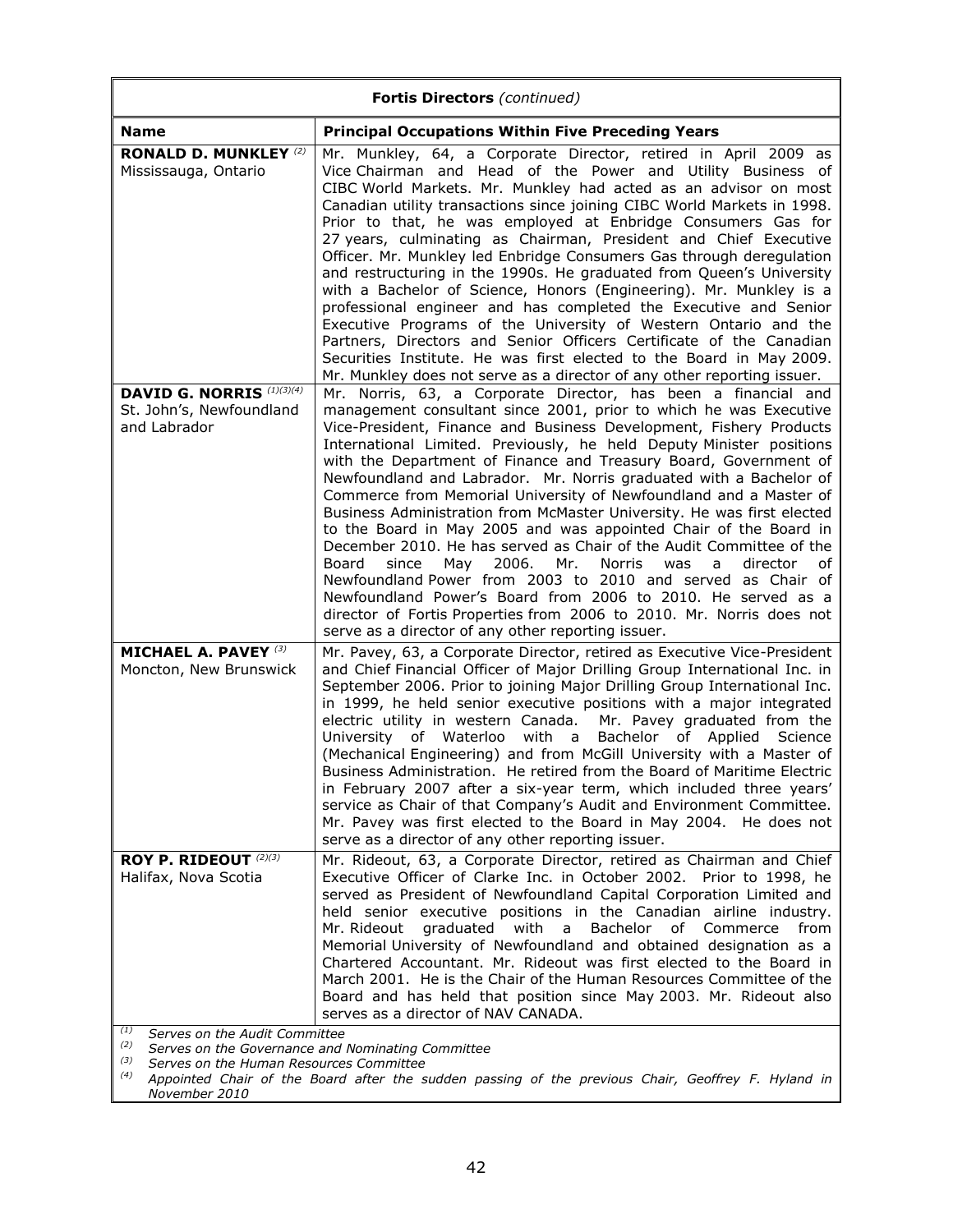The following table sets out the name and municipality of residence of each of the officers of Fortis and indicates the office held.

| <b>Fortis Officers</b>                                                                                                                                                                                                                                                                                                                                                                                                                                                                                                                                                                                                                                                                                                                                                                                                                                        |                                                                           |  |
|---------------------------------------------------------------------------------------------------------------------------------------------------------------------------------------------------------------------------------------------------------------------------------------------------------------------------------------------------------------------------------------------------------------------------------------------------------------------------------------------------------------------------------------------------------------------------------------------------------------------------------------------------------------------------------------------------------------------------------------------------------------------------------------------------------------------------------------------------------------|---------------------------------------------------------------------------|--|
| <b>Name and Municipality of Residence</b>                                                                                                                                                                                                                                                                                                                                                                                                                                                                                                                                                                                                                                                                                                                                                                                                                     | <b>Office Held</b>                                                        |  |
| <b>H. Stanley Marshall</b><br>Paradise, Newfoundland and Labrador                                                                                                                                                                                                                                                                                                                                                                                                                                                                                                                                                                                                                                                                                                                                                                                             | President and Chief Executive Officer (1)                                 |  |
| <b>Barry V. Perry</b><br>Mount Pearl, Newfoundland and Labrador                                                                                                                                                                                                                                                                                                                                                                                                                                                                                                                                                                                                                                                                                                                                                                                               | Vice President, Finance and Chief Financial Officer (2)                   |  |
| <b>Ronald W. McCabe</b><br>St. John's, Newfoundland and Labrador                                                                                                                                                                                                                                                                                                                                                                                                                                                                                                                                                                                                                                                                                                                                                                                              | Vice President, General Counsel and Corporate<br>Secretary <sup>(3)</sup> |  |
| Donna G. Hynes<br>St. John's, Newfoundland and Labrador                                                                                                                                                                                                                                                                                                                                                                                                                                                                                                                                                                                                                                                                                                                                                                                                       | Assistant Secretary <sup>(4)</sup>                                        |  |
| (1)<br>Mr. Marshall was appointed President and Chief Operating Officer, effective October 1, 1995.<br>Effective<br>May 1, 1996, Mr. Marshall became Chief Executive Officer.<br>(2)<br>Mr. Perry was appointed Vice President, Finance and Chief Financial Officer, effective January 1, 2004. Prior<br>to that time, Mr. Perry was Vice President, Finance and Chief Financial Officer of Newfoundland Power.<br>(3)<br>Mr. McCabe was appointed General Counsel and Corporate Secretary, effective January 1, 1997. Effective<br>May 6, 2008, Mr. McCabe became Vice President, General Counsel and Corporate Secretary.<br>(4)<br>Ms. Hynes was appointed Assistant Secretary, effective December 8, 1999. She joined Fortis as Manager,<br>Investor and Public Relations in October 1999 and, prior to that time, was employed by<br>Newfoundland Power. |                                                                           |  |

As at December 31, 2010, the directors and officers of Fortis, as a group, beneficially owned, directly or indirectly, or exercised control or direction over 762,854 Common Shares, representing 0.4% of the issued and outstanding Common Shares of Fortis. The Common Shares are the only voting securities of the Corporation.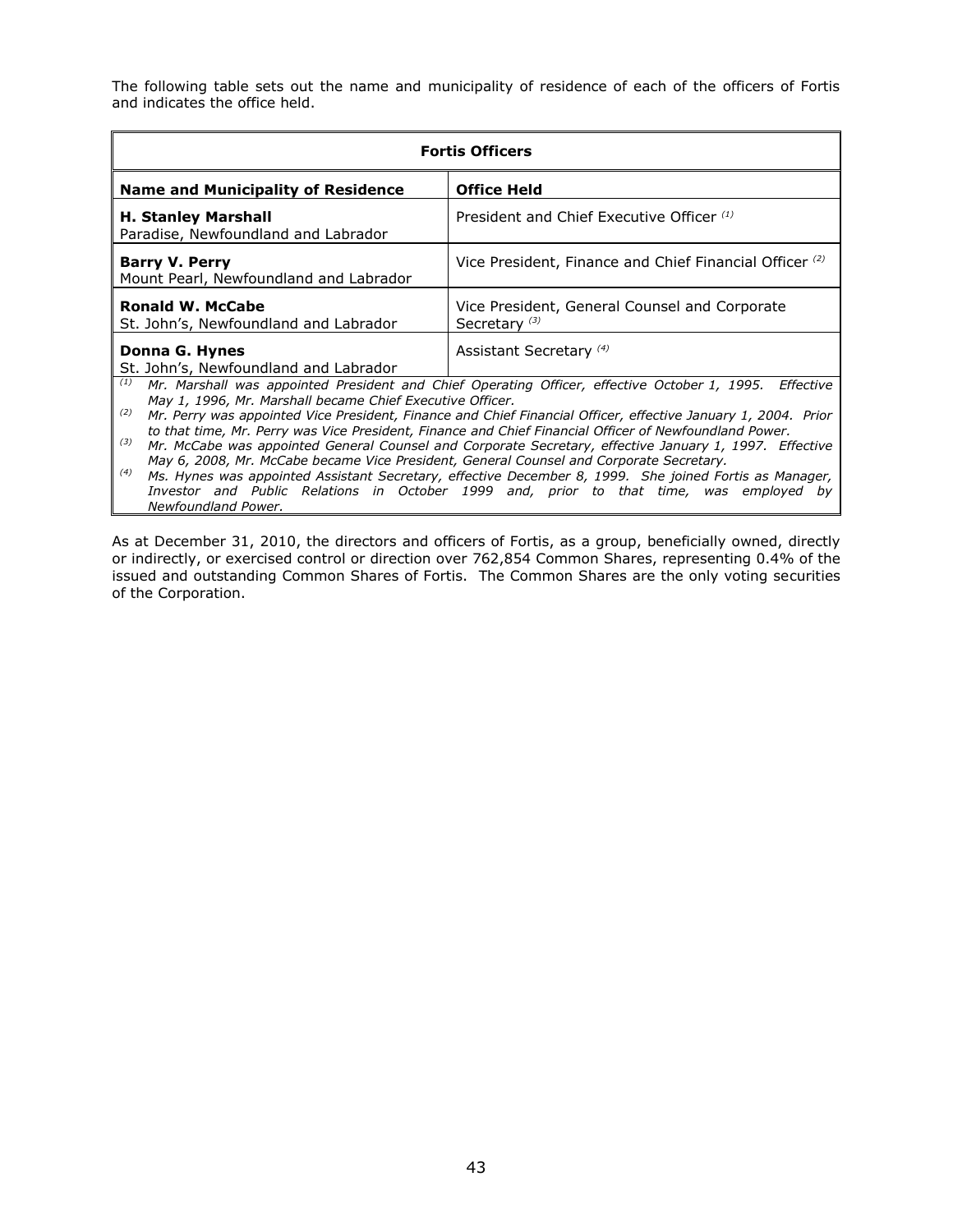# **11.0 AUDIT COMMITTEE**

# **11.1 Education and Experience**

The education and experience of each Audit Committee Member that is relevant to such Member"s responsibilities as a Member of the Audit Committee are set out below. As at December 31, 2010, the Audit Committee was composed of the following persons.

| <b>Fortis</b>                |                                                                                        |  |
|------------------------------|----------------------------------------------------------------------------------------|--|
| <b>Audit Committee</b>       |                                                                                        |  |
| <b>Name</b>                  | <b>Relevant Education and Experience</b>                                               |  |
| <b>PETER E. CASE</b>         | Mr. Case retired in February 2003 as Executive Director,                               |  |
| Kingston, Ontario            | Institutional Equity Research at CIBC World Markets. He was                            |  |
|                              | awarded a Bachelor of Arts and a Master of Business                                    |  |
|                              | Administration from Queen's University and a Master of Divinity                        |  |
|                              | from Wycliffe College, University of Toronto.                                          |  |
| <b>DOUGLAS J. HAUGHEY</b>    | Mr. Haughey is President and Chief Executive Officer of                                |  |
| Calgary, Alberta             | Provident Energy Ltd. He graduated from the University of                              |  |
|                              | Regina with a Bachelor of Administration and from the University                       |  |
|                              | of Calgary with a Master of Business Administration.                                   |  |
|                              | Mr. Haughey also holds an ICD.D designation from the Institute                         |  |
| <b>JOHN S. MCCALLUM</b>      | of Corporate Directors.<br>Mr. McCallum is a Professor of Finance at the University of |  |
| Winnipeg, Manitoba           | Manitoba. He graduated from the University of Montreal with a                          |  |
|                              | Bachelor of Arts (Economics) and a Bachelor of Science                                 |  |
|                              | (Mathematics). Mr. McCallum was awarded a Master of Business                           |  |
|                              | Administration from Queen's University and a PhD in Finance                            |  |
|                              | from the University of Toronto.                                                        |  |
| DAVID G. NORRIS (Chair)      | Mr. Norris has been a financial and management consultant                              |  |
| St. John's, Newfoundland and | since 2001, prior to which he was Executive Vice-President,                            |  |
| Labrador                     | Business<br>Development, Fishery<br>and<br>Products<br>Finance                         |  |
|                              | International Limited. He graduated with a Bachelor of                                 |  |
|                              | Commerce from Memorial University of Newfoundland and a                                |  |
|                              | Master of Business Administration from McMaster University.                            |  |

The Board has determined that each of the Audit Committee Members is independent and financially literate. Independent means free from any direct or indirect material relationship with the Corporation which, in the view of the Board, could reasonably be expected to interfere with the exercise of a Member"s independent judgment as more particularly described in Multilateral Instrument 52-110 - *Audit Committees*. Financially literate means having the ability to read and understand a set of financial statements that present a breadth and level of complexity of accounting issues that are generally comparable to the breath and complexity of the issues that can reasonably be expected to be raised by the Corporation"s consolidated financial statements.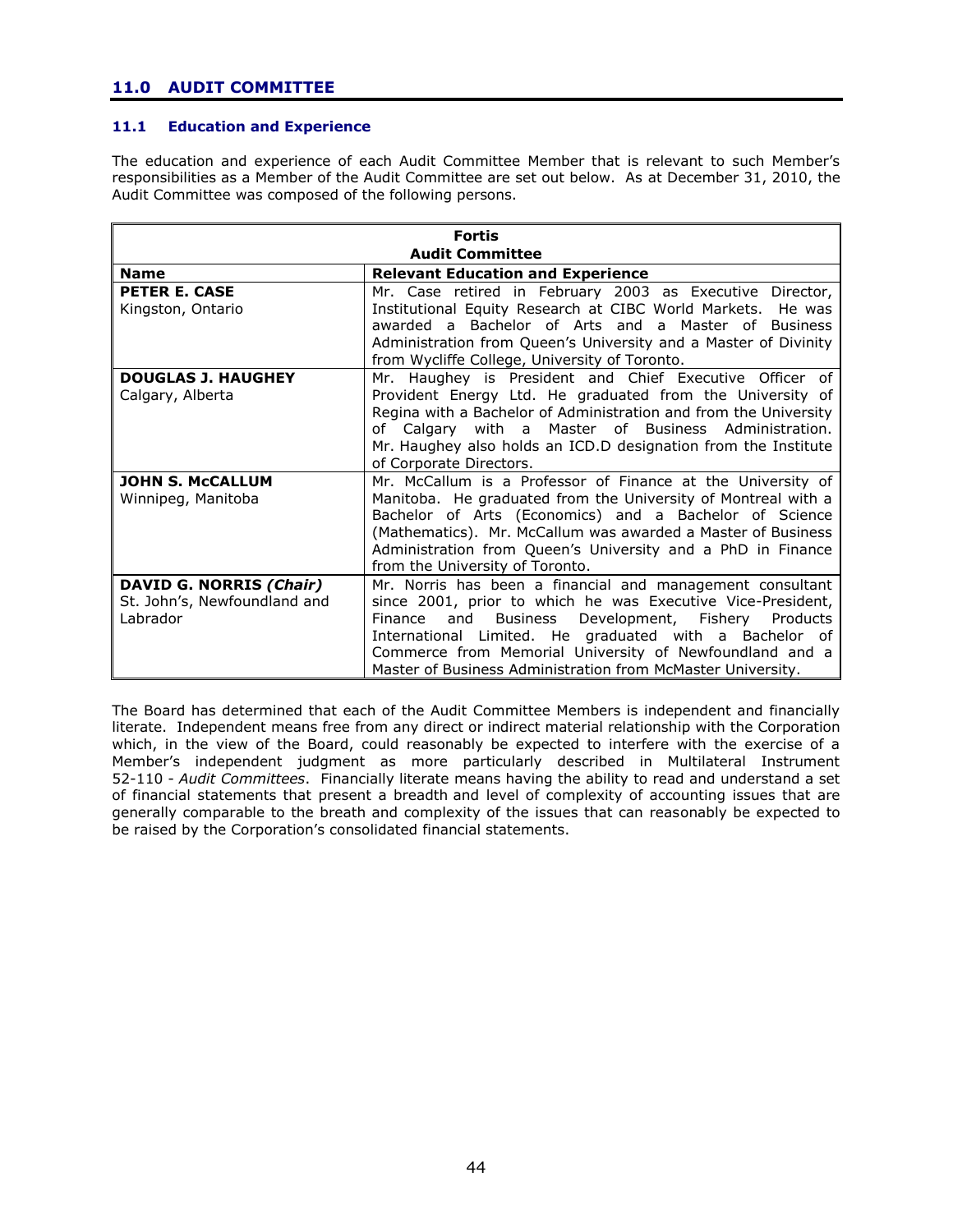# **11.2 Audit Committee Mandate**

The text of the Corporation"s Audit Committee Mandate is detailed below.

*A. Objective*

The Committee shall provide assistance to the Board by overseeing the external audit of the Corporation"s annual financial statements and the accounting and financial reporting and disclosure processes and policies of the Corporation.

*B. Definitions*

In this mandate:

**"AIF"** means the Annual Information Form filed by the Corporation;

**"Committee"** means the Audit Committee appointed by the Board pursuant to this mandate;

**"Board"** means the board of directors of the Corporation;

**"CICA"** means the Canadian Institute of Chartered Accountants or any successor body;

**"Corporation"** means Fortis Inc.;

"**Director"** means a member of the Board;

**"Financially Literate"** means having the ability to read and understand a set of financial statements that present a breadth and level of complexity of accounting issues that are generally comparable to the breath and complexity of the issues that can reasonably be expected to be present in the Corporation"s financial statements;

**"External Auditor"** means the firm of chartered accountants, registered with the Canadian Public Accountability Board or its successor, and appointed by the shareholders of the Corporation to act as external auditor of the Corporation;

**"Independent"** means free from any direct or indirect material relationship with the Corporation which, in the view of the Board, could reasonably be expected to interfere with the exercise of a Member"s independent judgment as more particularly described in Multilateral Instrument 52-110;

**"Internal Auditor"** means the person employed or engaged by the Corporation to perform the internal audit function of the Corporation;

**"Management"** means the senior officers of the Corporation;

**"MD&A"** means the Corporation"s management discussion and analysis prepared in accordance with National Instrument 51-102F1 in respect of the Corporation's annual and interim financial statements; and

**"Member"** means a Director appointed to the Committee.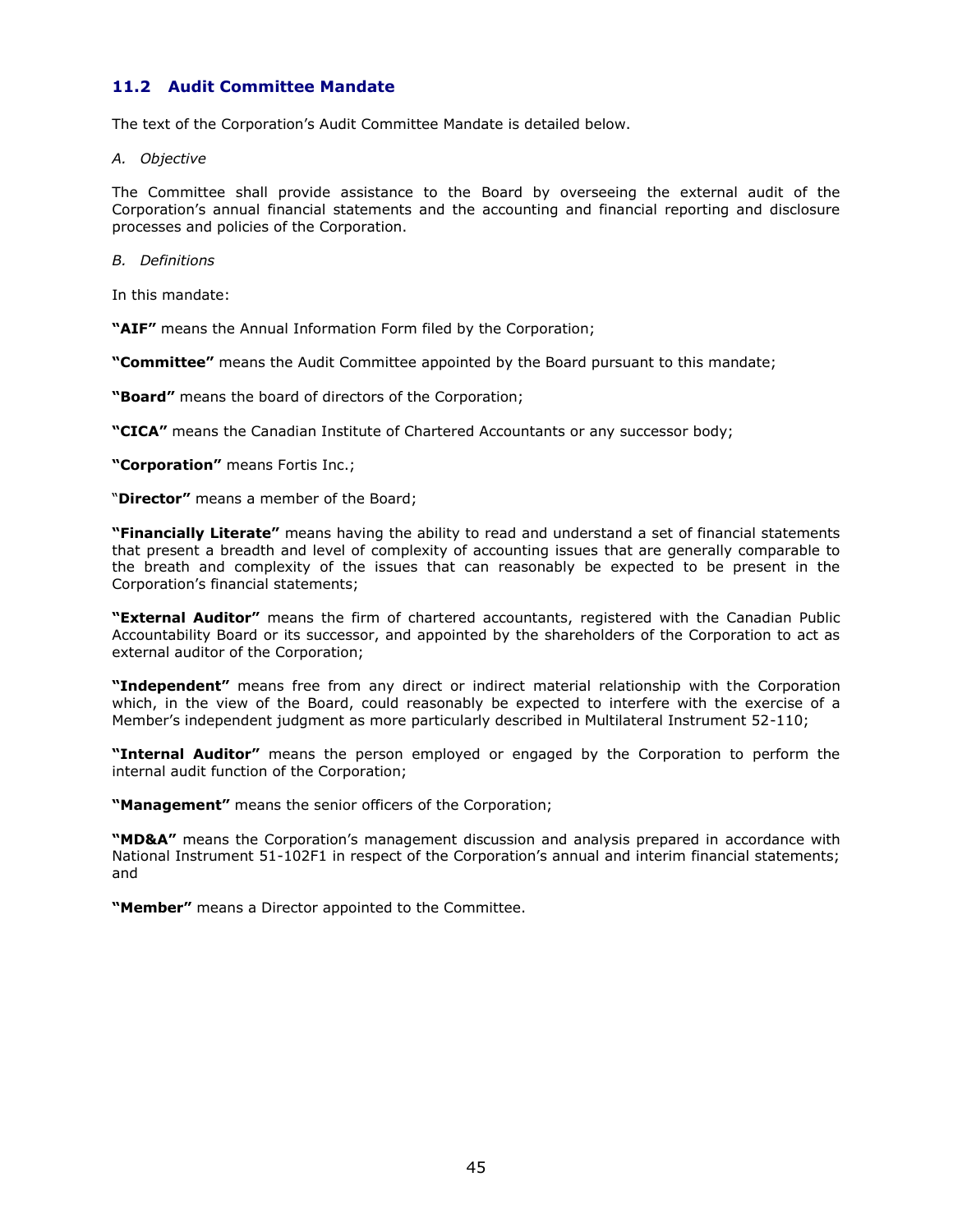- *C.* Composition and Meetings
- 1. The Committee shall be appointed annually by the Board and shall be comprised of three (3) or more Directors, each of whom is Independent and Financially Literate and none of whom is a member of Management or an employee of the Corporation or of any affiliate of the Corporation.
- 2. The Board shall appoint a Chair of the Committee on the recommendation of the Corporation"s Governance and Nominating Committee, or such other committee as the Board may authorize.
- 3. The Committee shall meet at least four (4) times each year and shall meet at such other times during the year as it deems appropriate. Meetings of the Committee shall be held at the call (i) of the Chair of the Committee, or (ii) of any two (2) Members, or (iii) of the External Auditor.
- 4. The President and Chief Executive Officer, the Vice President, Finance and Chief Financial Officer, the External Auditor and the Internal Auditor, shall receive notice of, and (unless otherwise determined by the Chair of the Committee) shall attend all meetings of the Committee.
- 5. A quorum at any meeting of the Committee shall be three (3) Members.
- 6. The Chair of the Committee shall act as chair of all meetings of the Committee at which the Chair is present. In the absence of the Chair from any meeting of the Committee, the Members present at the meeting shall appoint one of their Members to act as Chair of the meeting.
- 7. Unless otherwise determined by the Chair of the Committee, the Secretary of the Corporation shall act as secretary of all meetings of the Committee.
- *D. Oversight of the External Audit and the Accounting and Financial Reporting and Disclosure Processes and Policies*

The primary purpose of the Committee is oversight of the Corporation"s external audit and the accounting and financial reporting and disclosure processes and policies on behalf of the Board. Management of the Corporation is responsible for the selection, implementation and maintenance of appropriate accounting and financial reporting principles and policies and internal controls and procedures that provide for compliance with accounting standards and applicable laws and regulations. Management is responsible for the preparation and integrity of the financial statements of the Corporation.

1. Oversight of the External Audit

The oversight of the external audit pertains to the audit of the Corporation"s annual financial statements.

- 1.1. The Committee is responsible for the evaluation and recommendation of the External Auditor to be proposed by the Board for appointment by the shareholders.
- 1.2. In advance of each audit, the Committee shall review the External Auditor's audit plan including the general approach, scope and areas subject to risk of material misstatement.
- 1.3. The Committee is responsible for approving the terms of engagement and fees of the External Auditor.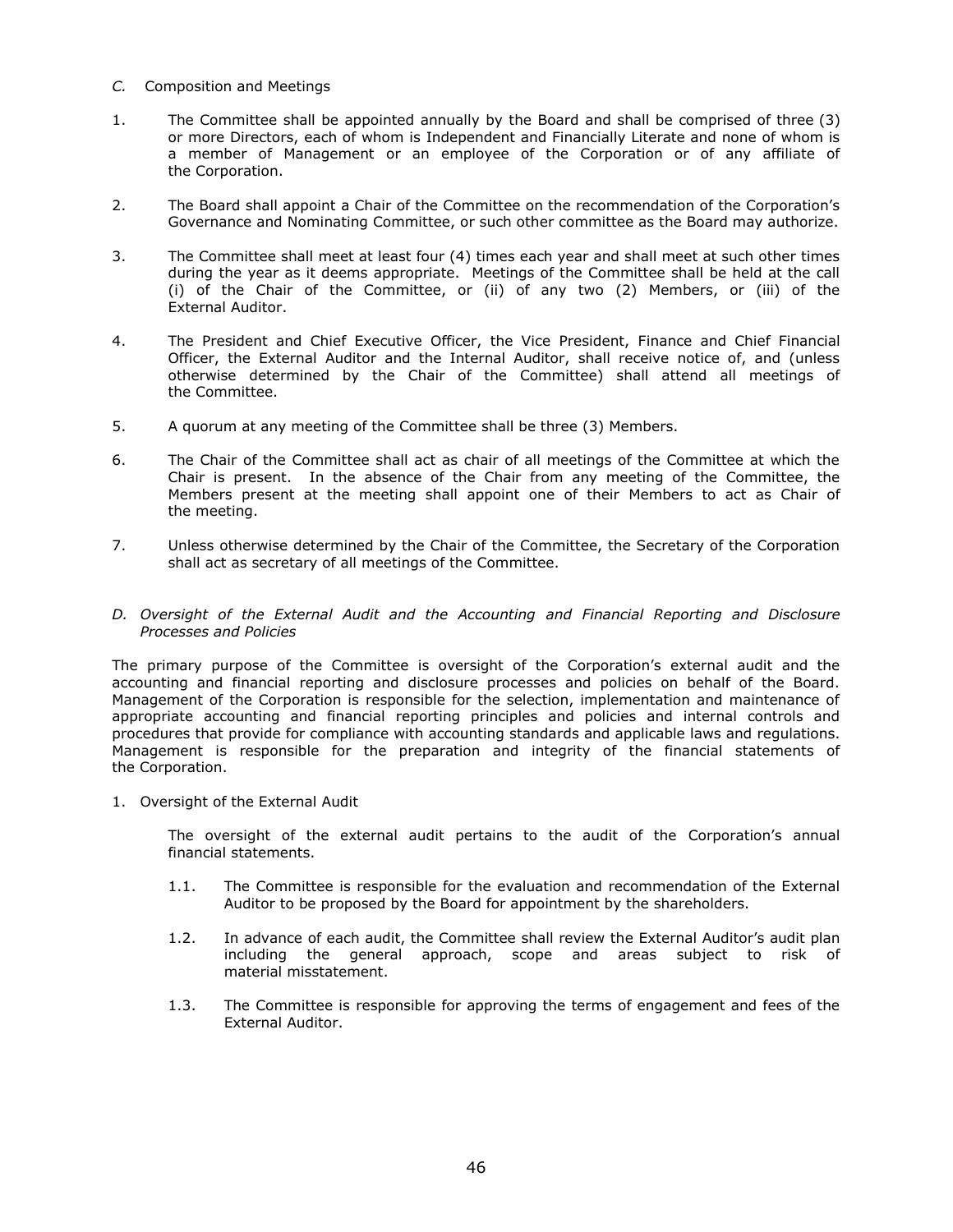- 1.4. The Committee shall review and discuss the Corporation"s annual audited financial statements, together with the External Auditor"s report thereon, and MD&A with Management and the External Auditor to gain reasonable assurance as to the accuracy, consistency and completeness thereof. The Committee shall meet privately with the External Auditor. The Committee shall oversee the work of the External Auditor and resolve any disagreements between Management and the External Auditor.
- 1.5 The Committee shall use reasonable efforts, including discussion with the External Auditor, to satisfy itself as to the External Auditor"s independence as defined in Canadian Auditing Standard – 260.
- 2. Oversight of the Accounting and Financial Reporting and Disclosure Processes
	- 2.1. The Committee shall recommend the annual audited financial statements together with the MD&A for approval by the Board.
	- 2.2. The Committee shall review the interim unaudited financial statements with the External Auditor and Management, together with the External Auditor's review engagement report thereon.
	- 2.3. The Committee shall review and approve publication of the interim unaudited financial statements together with notes thereto, the interim MD&A and earnings media release on behalf of the Board.
	- 2.4. The Committee shall review and recommend approval by the Board of the Corporation"s AIF, Management Information Circular, any prospectus and other financial information or disclosure documents to be issued by the Corporation prior to their public release.
	- 2.5. The Committee shall use reasonable efforts to satisfy itself as to the integrity of the Corporation"s financial information systems, internal control over financial reporting and the competence of the Corporation's accounting personnel and senior financial management responsible for accounting and financial reporting.
	- 2.6. The Committee shall be responsible for the oversight of the Internal Auditor.
	- 2.7. The Committee shall monitor and report on the development of the Enterprise Risk Management Program.
- 3. Oversight of the Audit Committee Mandate and Policies

On a periodic basis, the Committee shall review and report to the Board on the Audit Committee Mandate as well as on the following policies:

- 3.1. Reporting Allegations of Suspected Improper Conduct and Wrongdoing Policy;
- 3.2. Derivative Financial Instruments and Hedging Policy;
- 3.3. Pre-Approval of Audit and Non-Audit Services Policy;
- 3.4. Hiring of Employees from Independent Auditing Firms Policy;
- 3.5. The Internal Audit Role and Function Policy; and
- 3.6 any other policies that may be established, from time to time, relating to accounting and financial reporting and disclosure processes; oversight of the external audit of the Corporation"s financial statements; and oversight of the internal audit function.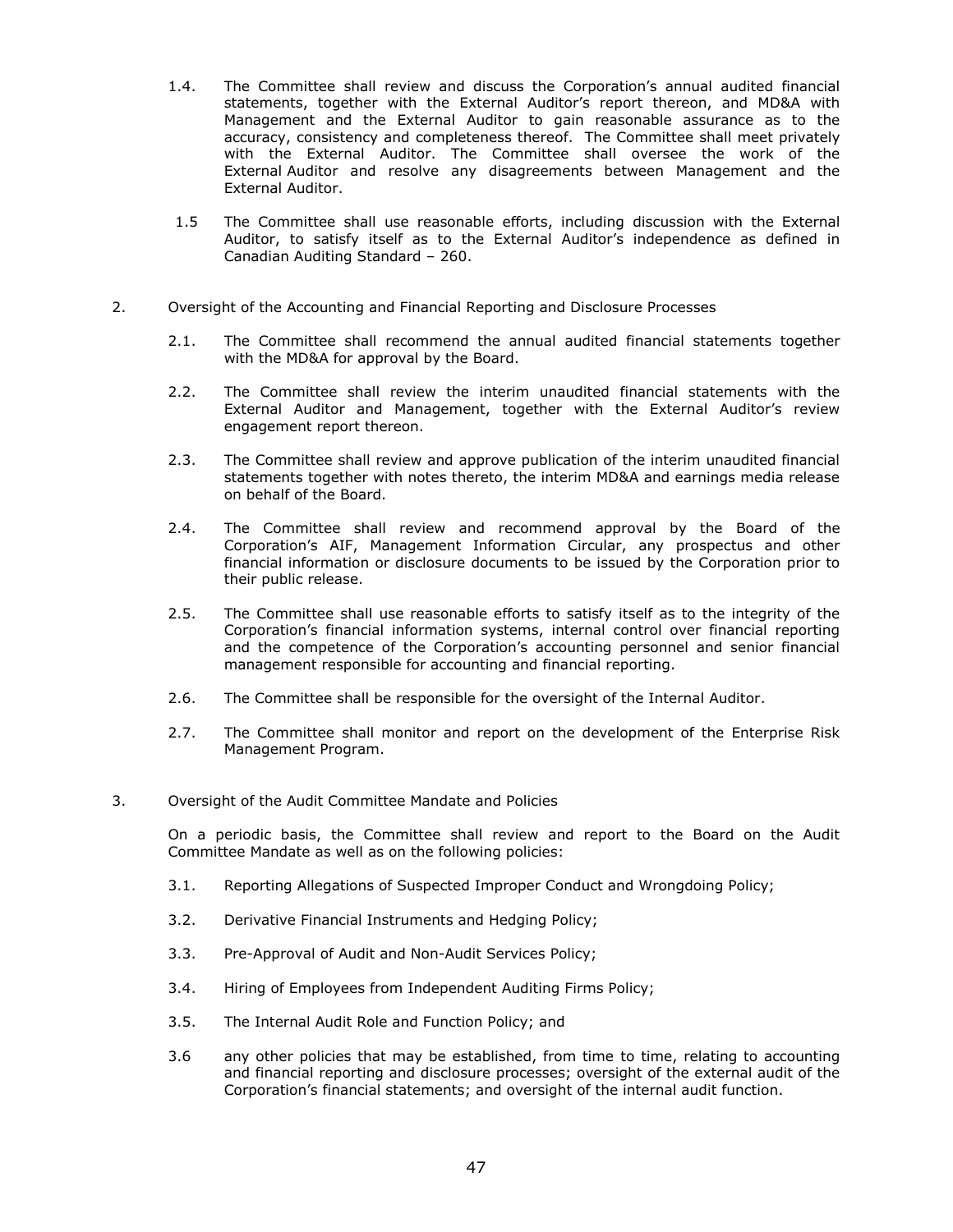# *E. Reporting*

The Chair of the Committee, or another designated Member, shall report to the Board at each regular meeting on those matters which were dealt with by the Committee since the last regular meeting of the Board.

- *F. Other*
- 1. The Committee shall perform such other functions as may, from time to time, be assigned to the Committee by the Board.
- 2. The Committee may approve, in circumstances that it considers appropriate, the engagement by the Committee or any Director of outside advisors or persons having special expertise at the expense of the Corporation.

# **11.3 Pre-Approval Policies and Procedures**

The Audit Committee has established a policy which requires pre-approval of all audit and non-audit services provided to the Corporation and its subsidiaries by the Corporation's External Auditor. The Pre-Approval of Audit and Non-Audit Services Policy describes the services which may be contracted from the External Auditor and the limitations and authorization procedures related thereto. This policy defines services such as bookkeeping, valuations, internal audit and management functions which may not be contracted from the External Auditor and establishes an annual limit for permissible non-audit services not greater than the total fee for audit services. Audit Committee pre-approval is required for all audit and non-audit services.

# **11.4 External Auditor Service Fees**

Fees incurred by the Corporation for work performed by Ernst & Young LLP, the Corporation's External Auditors, during each of the last two fiscal years for audit, audit-related and tax services were as follows:

| <b>Fortis</b><br><b>External Auditor Service Fees</b><br>(\$ thousands) |       |       |  |
|-------------------------------------------------------------------------|-------|-------|--|
| <b>Ernst &amp; Young LLP</b>                                            | 2010  | 2009  |  |
| Audit Fees                                                              | 2,703 | 2,280 |  |
| <b>Audit-Related Fees</b>                                               | 607   | 855   |  |
| Tax Fees                                                                | 202   | 354   |  |
| <b>Total</b>                                                            | 3,512 | 3,489 |  |

Audit fees in 2010 increased, as compared to 2009, primarily due to 2009 audit work billed in 2010 related to Algoma Power which was acquired in October 2009, combined with auditor review procedures performed in 2010 in preparation for the Corporation"s previously expected adoption of IFRS, effective January 1, 2011. Audit-related fees decreased in 2010, as compared to 2009, mainly due to less audit-related work required in 2010 associated with the filing of prospectuses for preference equity and debt financings at the corporate and subsidiary levels, respectively. Tax fees were higher in 2009, as compared to 2010, due to tax work performed in 2009 associated with the corporate reorganization of FortisUS Energy and work performed in relation to the adoption of amended CICA Handbook Section 3465, *Income Taxes* by the Terasen Gas companies, FortisAlberta, FortisBC and Newfoundland Power.